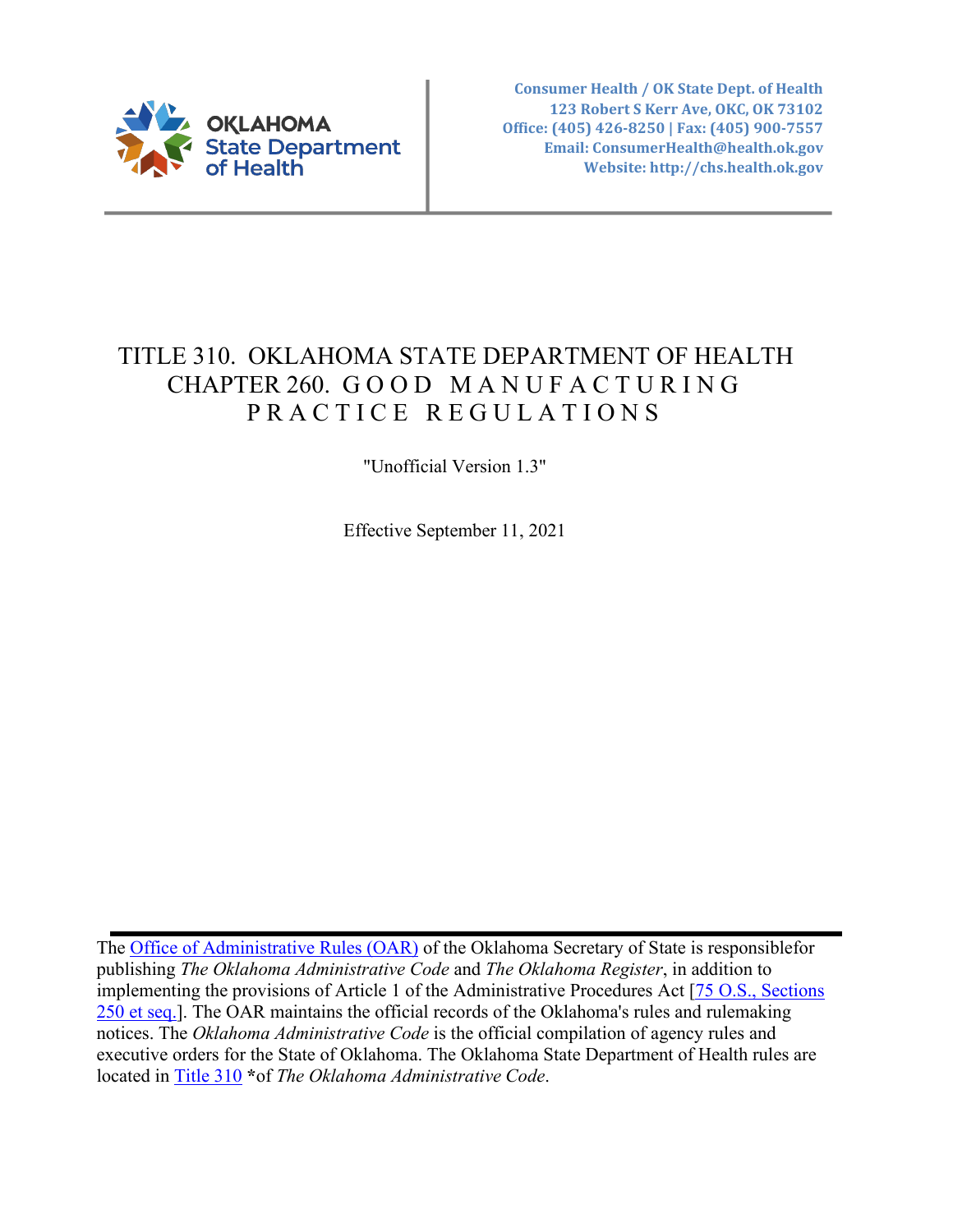#### **Revision Notes:**

| <b>Version</b> | Date       | <b>Summary of Changes</b>                         |
|----------------|------------|---------------------------------------------------|
| 1.0            | 11-01-2020 | Initial publication                               |
| 1.1            | 11-12-2020 | Missing sections added                            |
| 1.2            | 11-17-2021 | Updated format, Additional links, & Change Record |
|                |            | added                                             |



To report an omission to the official rules, a clerical mistake, or a broken link, please e-mail the information via the link provided by the QR code to the left.

**[Report Error](mailto:ConsumerHealth@Health.OK.Gov?&subject=subject=%20OAC:310-260.%20%20Incorrect%20Citationand/or%20Broken%20Link)**

To visit the OSDH Manufactured Foods page, please click the link below or scan the QR to the right. **OSDH – [MANUFACTURED FOODS](https://oklahoma.gov/health/protective-health/consumer-health-service/manufactured-food.html)**





To renew a current license, please click the link below or scan the QR to the left. *\*NOTE\* This is for license RENEWAL only.* **[RENEW A CURRENT LICENSE](https://oklahoma.gov/health/protective-health/consumer-health-service/online-payments.html)**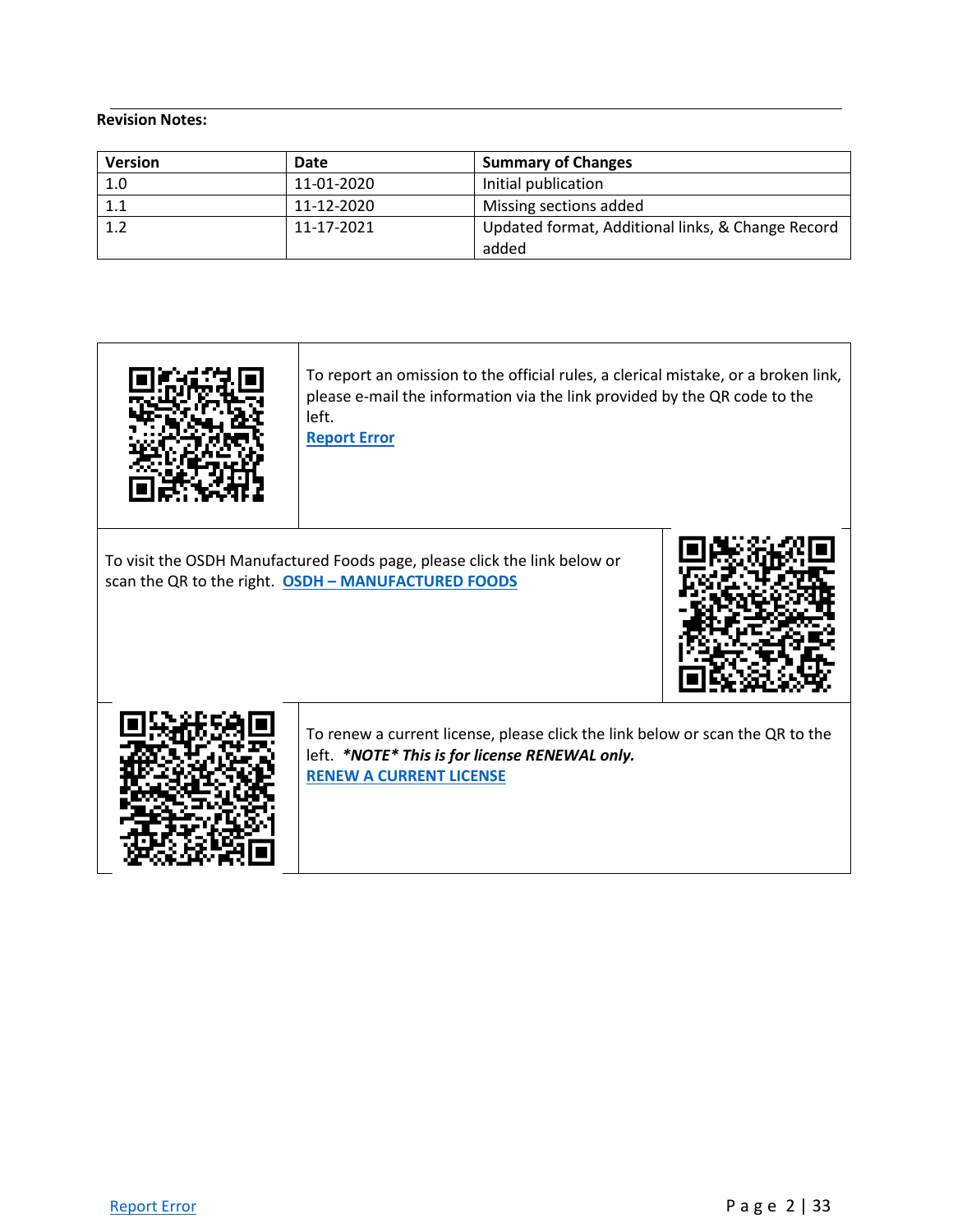#### **Title 310. Oklahoma State Department of Health Chapter 260. Good Manufacturing Practice Regulations**

#### **"Unofficial Version"**

| Subchapter 1  | <b>General Provisions</b>                                |
|---------------|----------------------------------------------------------|
| Subchapter 3  | Manufacturing, Processing, Packing or Holding Human Food |
| Subchapter 5  | <b>Tree Nut processing</b>                               |
| Subchapter 7  | Salvageable and Salvaged Merchandise                     |
| Subchapter 9  | <b>Food Storage Warehouses</b>                           |
| Subchapter 11 | Licensing, Inspections and Plan Review [Revoked]         |
| Subchapter 13 | <b>Special Risk Situations [Revoked]</b>                 |
| Subchapter 15 | <b>Compliance and Enforcement</b>                        |

#### *[Authority: 63 O.S.1981, §§ 1-1101 et seq.] [Source: Codified 12-31-91]*

#### **Subchapter 1 - General Provisions**

| Section 310:260-1-1 | Purpose; citation               |
|---------------------|---------------------------------|
| Section 310:260-1-2 | Scope                           |
| Section 310:260-1-3 | Incorporation by reference      |
| Section 310:260-1-4 | <b>Memorandums of agreement</b> |
| Section 310:260-1-5 | <b>Exclusion</b>                |
| Section 310:260-1-6 | <b>Definitions</b>              |

#### **310:260-1-1. Purpose; citation**

(a) The rules in this Chapter implemen[t 63 O.S. Section 1-1101](https://www.oscn.net/applications/oscn/DeliverDocument.asp?CiteID=98391) et seq. The purpose of this Chapter is to safeguard public health and provide to consumers food that is safe, unadulterated, and honestly presented. This Chapter establishes definitions; sets standards for management and personnel, food operations, and equipment and facilities; and provides for food establishment plan review, license issuance, inspection, employee restriction, and license suspension.

(b) These rules and regulations may be cited as the Human Foods Good Manufacturing Practice Regulations.

*[Source: Amended at 37 Ok Reg 1385, eff 9-11-20]*

#### **310:260-1-2. Scope**

The criteria in this chapter shall apply to all food manufacturing, processing, packing, holding, transporting, or salvage operations conducted within the State of Oklahoma. *[Source: Amended at 37 Ok Reg 1385, eff 9-11-20]*

#### **310:260-1-3. Incorporation by reference**

(a) The following Code of Federal Regulation (CFR) provisions are incorporated by reference as published on July 1, 2019;

(1) [Title 21 CFR, Part 70 COLOR ADDITIVES;](https://www.ecfr.gov/cgi-bin/text-idx?SID=cabca866b06281107ce400eff879a021&mc=true&node=pt21.1.70&rgn=div5)

(2) [Title 21 CFR, Part 73 LISTING OF COLOR ADDITIVES EXEMPT FROM CERTIFICATION, Subpart A-](https://www.ecfr.gov/cgi-bin/text-idx?SID=cabca866b06281107ce400eff879a021&mc=true&node=pt21.1.73&rgn=div5)[Foods;](https://www.ecfr.gov/cgi-bin/text-idx?SID=cabca866b06281107ce400eff879a021&mc=true&node=pt21.1.73&rgn=div5)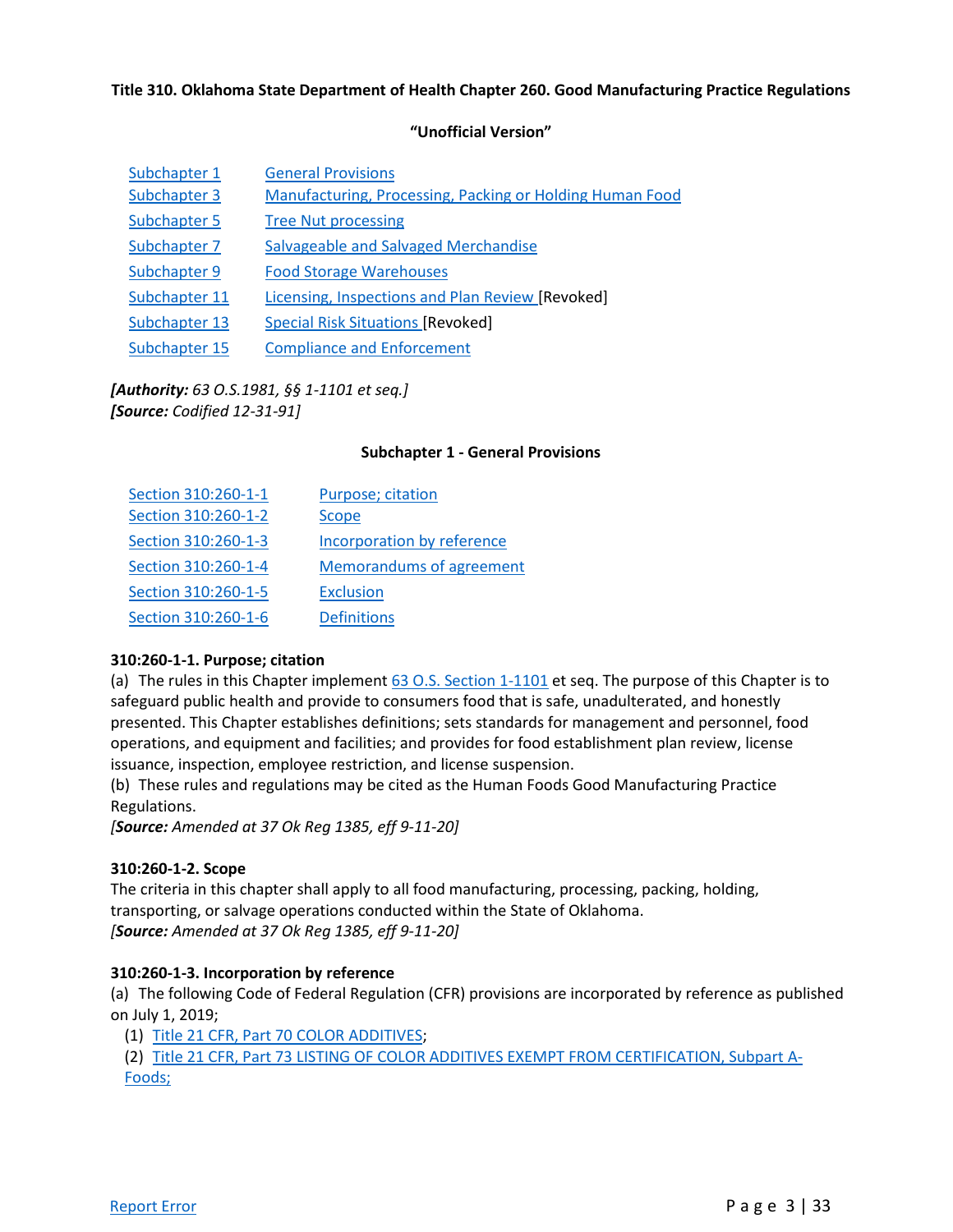(3) [Title 21 CFR, Part 82 LISTING OF CERTIFIED PROVISIONALLY LISTED COLORS AND](https://www.ecfr.gov/cgi-bin/text-idx?SID=cabca866b06281107ce400eff879a021&mc=true&node=pt21.1.82&rgn=div5) [SPECIFICATIONS,](https://www.ecfr.gov/cgi-bin/text-idx?SID=cabca866b06281107ce400eff879a021&mc=true&node=pt21.1.82&rgn=div5)  [Subpart A-General Provisions and Subpart B-Foods, Drugs, and Cosmetics;](https://www.ecfr.gov/cgi-bin/text-idx?SID=cabca866b06281107ce400eff879a021&mc=true&node=pt21.1.82&rgn=div5)

(4) [Title 21 CFR, Part 100 GENERAL;](https://www.ecfr.gov/cgi-bin/text-idx?SID=cabca866b06281107ce400eff879a021&mc=true&node=pt21.2.100&rgn=div5)

(5) [Title 21 CFR, Part 101 FOOD LABELING;](https://www.ecfr.gov/cgi-bin/text-idx?SID=cabca866b06281107ce400eff879a021&mc=true&node=pt21.2.101&rgn=div5)

(6) [Title 21 CFR, Part 102 COMMON OR USUAL NAME FOR NONSTANDARDIZED FOODS;](https://www.ecfr.gov/cgi-bin/text-idx?SID=cabca866b06281107ce400eff879a021&mc=true&node=pt21.2.102&rgn=div5)

(7) [Title 21 CFR, Part 104 NUTRITIONAL QUALITY GUIDELINES FOR FOODS;](https://www.ecfr.gov/cgi-bin/text-idx?SID=cabca866b06281107ce400eff879a021&mc=true&node=pt21.2.104&rgn=div5)

(8) [Title 21 CFR, Part 105 FOODS FOR SPECIAL DIETARY USE;](https://www.ecfr.gov/cgi-bin/text-idx?SID=cabca866b06281107ce400eff879a021&mc=true&node=pt21.2.105&rgn=div5)

(9) [Title 21 CFR, Part 106 INFANT FORMULA REQUIREMENTS PERTAINING TO CURRENT GOOD](https://www.ecfr.gov/cgi-bin/text-idx?SID=cabca866b06281107ce400eff879a021&mc=true&node=pt21.2.106&rgn=div5)

[MANUFACTURING PRACTICE, QUALITY CONTROL PROCEDURES, QUALITY FACTORS, RECORDS AND](https://www.ecfr.gov/cgi-bin/text-idx?SID=cabca866b06281107ce400eff879a021&mc=true&node=pt21.2.106&rgn=div5) [REPORTS, AND NOTIFICATIONS;](https://www.ecfr.gov/cgi-bin/text-idx?SID=cabca866b06281107ce400eff879a021&mc=true&node=pt21.2.106&rgn=div5)

(10[\)Title 21 CFR, Part 107 INFANT FORMULA;](https://www.ecfr.gov/cgi-bin/text-idx?SID=cabca866b06281107ce400eff879a021&mc=true&node=pt21.2.107&rgn=div5)

(11[\)Title 21 CFR, Part 109 UNAVOIDABLE CONTAMINANTS IN FOOD FOR HUMAN CONSUMPTION](https://www.ecfr.gov/cgi-bin/text-idx?SID=cabca866b06281107ce400eff879a021&mc=true&node=pt21.2.109&rgn=div5) [AND](https://www.ecfr.gov/cgi-bin/text-idx?SID=cabca866b06281107ce400eff879a021&mc=true&node=pt21.2.109&rgn=div5)  [FOOD-PACKAGING MATERIAL, Subpart A-General Provisions and Subpart B-Tolerances for](https://www.ecfr.gov/cgi-bin/text-idx?SID=cabca866b06281107ce400eff879a021&mc=true&node=pt21.2.109&rgn=div5) [Unavoidable](https://www.ecfr.gov/cgi-bin/text-idx?SID=cabca866b06281107ce400eff879a021&mc=true&node=pt21.2.109&rgn=div5)  [Poisonous or Deleterious Substances;](https://www.ecfr.gov/cgi-bin/text-idx?SID=cabca866b06281107ce400eff879a021&mc=true&node=pt21.2.109&rgn=div5)

(12[\)Title 21 CFR, Part 110 CURRENT GOOD MANUFACTURING PRACTICE IN MANUFACTURING,](https://www.ecfr.gov/cgi-bin/text-idx?SID=cabca866b06281107ce400eff879a021&mc=true&node=pt21.2.110&rgn=div5) [PACKING,](https://www.ecfr.gov/cgi-bin/text-idx?SID=cabca866b06281107ce400eff879a021&mc=true&node=pt21.2.110&rgn=div5)  [OR HOLDING HUMAN FOOD;](https://www.ecfr.gov/cgi-bin/text-idx?SID=cabca866b06281107ce400eff879a021&mc=true&node=pt21.2.110&rgn=div5)

(13[\)Title 21 CFR, Part 111 CURRENT GOOD MANUFACTURING PRACTICE IN MANUFACTURING,](https://www.ecfr.gov/cgi-bin/text-idx?SID=cabca866b06281107ce400eff879a021&mc=true&node=pt21.2.111&rgn=div5) [PACKAGING, LABELING, OR HOLDING OPERATIONS FOR DIETARY SUPPLEMENTS;](https://www.ecfr.gov/cgi-bin/text-idx?SID=cabca866b06281107ce400eff879a021&mc=true&node=pt21.2.111&rgn=div5)

(14[\)Title 21 CFR, Part 113 THERMALLY PROCESSED LOW-ACID FOODS PACKAGED IN](https://www.ecfr.gov/cgi-bin/text-idx?SID=cabca866b06281107ce400eff879a021&mc=true&node=pt21.2.113&rgn=div5) [HERMETICALLY](https://www.ecfr.gov/cgi-bin/text-idx?SID=cabca866b06281107ce400eff879a021&mc=true&node=pt21.2.113&rgn=div5)  [SEALED CONTAINERS;](https://www.ecfr.gov/cgi-bin/text-idx?SID=cabca866b06281107ce400eff879a021&mc=true&node=pt21.2.113&rgn=div5)

(15[\)Title 21 CFR, Part 114 ACIDIFIED FOODS;](https://www.ecfr.gov/cgi-bin/text-idx?SID=cabca866b06281107ce400eff879a021&mc=true&node=pt21.2.114&rgn=div5)

(16[\)Title 21 CFR, Part 120 HAZARD ANALYSIS AND CRITICAL CONTROL POINT \(HACCP\) SYSTEMS;](https://www.ecfr.gov/cgi-bin/text-idx?SID=cabca866b06281107ce400eff879a021&mc=true&node=pt21.2.120&rgn=div5)

(17[\)Title 21 CFR, Part 123 FISH AND FISHERY PRODUCTS;](https://www.ecfr.gov/cgi-bin/text-idx?SID=cabca866b06281107ce400eff879a021&mc=true&node=pt21.2.123&rgn=div5)

(18[\)Title 21 CFR, Part 129 PROCESSING AND BOTTLING OF BOTTLED DRINKING WATER;](https://www.ecfr.gov/cgi-bin/text-idx?SID=cabca866b06281107ce400eff879a021&mc=true&node=pt21.2.129&rgn=div5)

(19[\)Title 21 CFR, Part 136 BAKERY PRODUCTS;](https://www.ecfr.gov/cgi-bin/text-idx?SID=cabca866b06281107ce400eff879a021&mc=true&node=pt21.2.136&rgn=div5)

(20[\)Title 21 CFR, Part 137 CEREAL FLOURS AND RELATED PRODUCTS;](https://www.ecfr.gov/cgi-bin/text-idx?SID=cabca866b06281107ce400eff879a021&mc=true&node=pt21.2.137&rgn=div5)

(21[\)Title 21 CFR, Part 139 MACARONI AND NOODLE PRODUCTS;](https://www.ecfr.gov/cgi-bin/text-idx?SID=cabca866b06281107ce400eff879a021&mc=true&node=pt21.2.139&rgn=div5)

(22[\)Title 21 CFR, Part 145 CANNED FRUITS;](https://www.ecfr.gov/cgi-bin/text-idx?SID=cabca866b06281107ce400eff879a021&mc=true&node=pt21.2.145&rgn=div5)

(23[\)Title 21 CFR, Part 146 CANNED FRUIT JUICES;](https://www.ecfr.gov/cgi-bin/text-idx?SID=cabca866b06281107ce400eff879a021&mc=true&node=pt21.2.146&rgn=div5)

(24[\)Title 21 CFR, Part 150 FRUIT BUTTERS, JELLIES, PRESERVES, AND RELATED PRODUCTS;](https://www.ecfr.gov/cgi-bin/text-idx?SID=cabca866b06281107ce400eff879a021&mc=true&node=pt21.2.150&rgn=div5)

(25[\)Title 21 CFR, Part 152 FRUIT PIES;](https://www.ecfr.gov/cgi-bin/text-idx?SID=cabca866b06281107ce400eff879a021&mc=true&node=pt21.2.152&rgn=div5)

(26[\)Title 21 CFR, Part 155 CANNED VEGETABLES;](https://www.ecfr.gov/cgi-bin/text-idx?SID=cabca866b06281107ce400eff879a021&mc=true&node=pt21.2.155&rgn=div5)

(27[\)Title 21 CFR, Part 156 VEGETABLE JUICES;](https://www.ecfr.gov/cgi-bin/text-idx?SID=cabca866b06281107ce400eff879a021&mc=true&node=pt21.2.156&rgn=div5)

(28[\)Title 21 CFR, Part 158 FROZEN VEGETABLES;](https://www.ecfr.gov/cgi-bin/text-idx?SID=cabca866b06281107ce400eff879a021&mc=true&node=pt21.2.158&rgn=div5)

(29[\)Title 21 CFR, Part 160 EGGS AND EGG PRODUCTS;](https://www.ecfr.gov/cgi-bin/text-idx?SID=cabca866b06281107ce400eff879a021&mc=true&node=pt21.2.160&rgn=div5)

(30[\)Title 21 CFR, Part 161 FISH AND SHELLFISH;](https://www.ecfr.gov/cgi-bin/text-idx?SID=cabca866b06281107ce400eff879a021&mc=true&node=pt21.2.161&rgn=div5)

(31[\)Title 21 CFR, Part 163 CACAO PRODUCTS;](https://www.ecfr.gov/cgi-bin/text-idx?SID=cabca866b06281107ce400eff879a021&mc=true&node=pt21.2.163&rgn=div5)

(32[\)Title 21 CFR, Part 164 TREE NUT AND PEANUT PRODUCTS;](https://www.ecfr.gov/cgi-bin/text-idx?SID=cabca866b06281107ce400eff879a021&mc=true&node=pt21.2.164&rgn=div5)

(33[\)Title 21 CFR, Part 166 MARGARINE;](https://www.ecfr.gov/cgi-bin/text-idx?SID=cabca866b06281107ce400eff879a021&mc=true&node=pt21.2.166&rgn=div5)

(34[\)Title 21 CFR, Part 168 SWEETENERS AND TABLE SIRUPS;](https://www.ecfr.gov/cgi-bin/text-idx?SID=cabca866b06281107ce400eff879a021&mc=true&node=pt21.2.168&rgn=div5)

(35[\)Title 21 CFR, Part 169 FOOD DRESSINGS AND FLAVORINGS;](https://www.ecfr.gov/cgi-bin/text-idx?SID=cabca866b06281107ce400eff879a021&mc=true&node=pt21.2.169&rgn=div5)

(36[\)Title 21 CFR, Part 170 FOOD ADDITIVES;](https://www.ecfr.gov/cgi-bin/text-idx?SID=cabca866b06281107ce400eff879a021&mc=true&node=pt21.3.170&rgn=div5)

(37[\)Title 21 CFR, Part 172 FOOD ADDITIVES PERMITTED FOR DIRECT ADDITION TO FOOD FOR](https://www.ecfr.gov/cgi-bin/text-idx?SID=cabca866b06281107ce400eff879a021&mc=true&node=pt21.3.172&rgn=div5) [HUMAN](https://www.ecfr.gov/cgi-bin/text-idx?SID=cabca866b06281107ce400eff879a021&mc=true&node=pt21.3.172&rgn=div5)  [CONSUMPTION;](https://www.ecfr.gov/cgi-bin/text-idx?SID=cabca866b06281107ce400eff879a021&mc=true&node=pt21.3.172&rgn=div5)

(38[\)Title 21 CFR, Part 173 SECONDARY DIRECT FOOD ADDITIVES PERMITTED IN FOOD FOR](https://www.ecfr.gov/cgi-bin/text-idx?SID=cabca866b06281107ce400eff879a021&mc=true&node=pt21.3.173&rgn=div5) [HUMAN](https://www.ecfr.gov/cgi-bin/text-idx?SID=cabca866b06281107ce400eff879a021&mc=true&node=pt21.3.173&rgn=div5)  [CONSUMPTION;](https://www.ecfr.gov/cgi-bin/text-idx?SID=cabca866b06281107ce400eff879a021&mc=true&node=pt21.3.173&rgn=div5)

(39[\)Title 21 CFR, Part 174 INDIRECT FOOD ADDITIVES: GENERAL;](https://www.ecfr.gov/cgi-bin/text-idx?SID=cabca866b06281107ce400eff879a021&mc=true&node=pt21.3.174&rgn=div5)

(40[\)Title 21 CFR, Part 175 INDIRECT FOOD ADDITIVES: ADHESIVES AND COMPONENTS OF](https://www.ecfr.gov/cgi-bin/text-idx?SID=cabca866b06281107ce400eff879a021&mc=true&node=pt21.3.175&rgn=div5) [COATINGS;](https://www.ecfr.gov/cgi-bin/text-idx?SID=cabca866b06281107ce400eff879a021&mc=true&node=pt21.3.175&rgn=div5)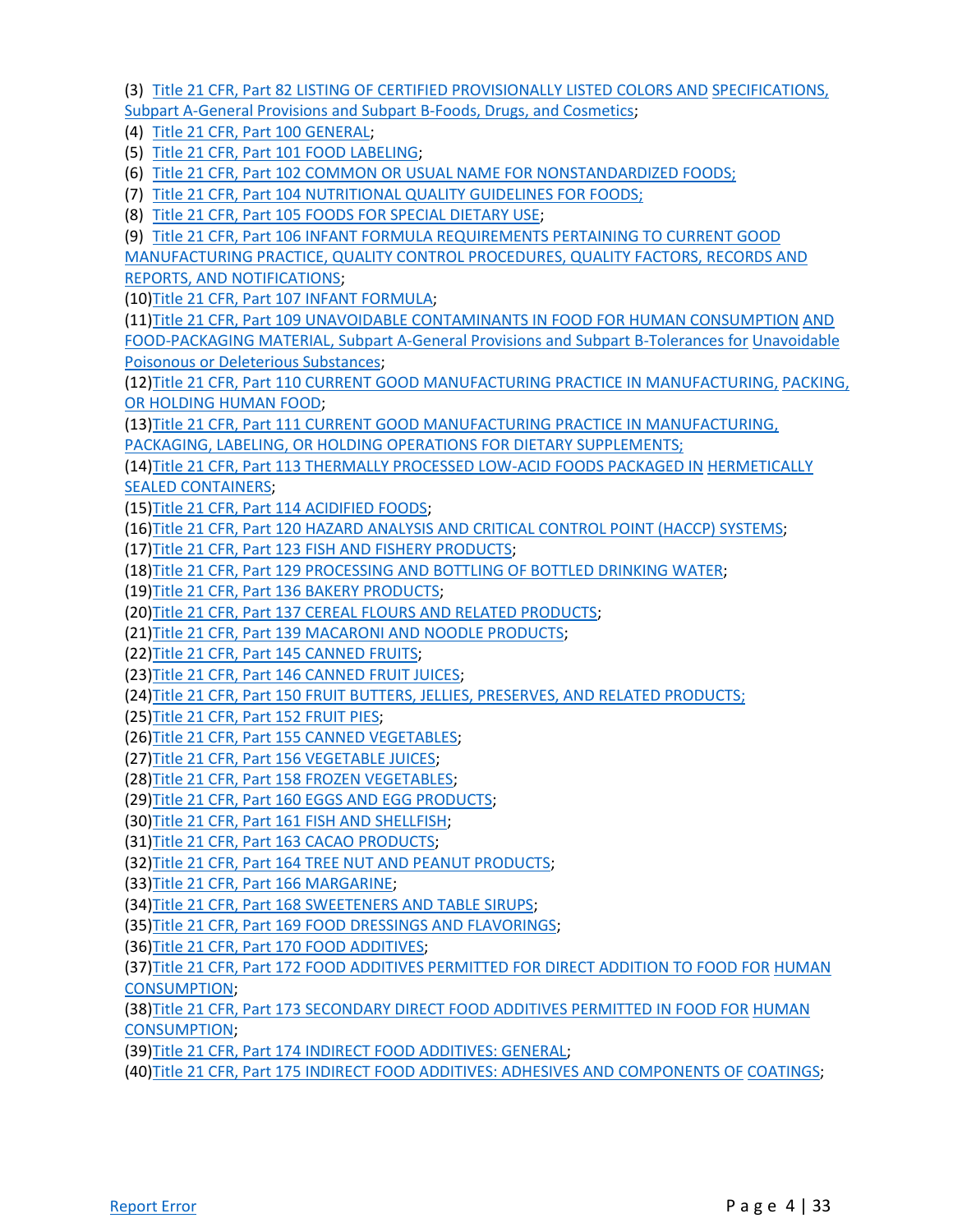(41[\)Title 21 CFR, Part 176 INDIRECT FOOD ADDITIVES: PAPER AND PAPERBOARD COMPONENTS;](https://www.ecfr.gov/cgi-bin/text-idx?SID=cabca866b06281107ce400eff879a021&mc=true&node=pt21.3.176&rgn=div5) (42[\)Title 21 CFR, Part 177 INDIRECT FOOD ADDITIVES: POLYMERS;](https://www.ecfr.gov/cgi-bin/text-idx?SID=cabca866b06281107ce400eff879a021&mc=true&node=pt21.3.177&rgn=div5)

(43[\)Title 21 CFR, Part 178 INDIRECT FOOD ADDITIVES: ADJUVANTS, PRODUCTION AIDS, AND](https://www.ecfr.gov/cgi-bin/text-idx?SID=cabca866b06281107ce400eff879a021&mc=true&node=pt21.3.178&rgn=div5) [SANITIZERS;](https://www.ecfr.gov/cgi-bin/text-idx?SID=cabca866b06281107ce400eff879a021&mc=true&node=pt21.3.178&rgn=div5)

(44[\)Title 21 CFR, Part 179 IRRADIATION IN THE PRODUCTION, PROCESSING AND HANDLING OF](https://www.ecfr.gov/cgi-bin/text-idx?SID=cabca866b06281107ce400eff879a021&mc=true&node=pt21.3.179&rgn=div5) [FOOD;](https://www.ecfr.gov/cgi-bin/text-idx?SID=cabca866b06281107ce400eff879a021&mc=true&node=pt21.3.179&rgn=div5) (45)Title 21 CFR, Part 180 FOOD ADDITIVES [PERMITTED IN FOOD OR IN CONTACT WITH FOOD ON](https://www.ecfr.gov/cgi-bin/text-idx?SID=cabca866b06281107ce400eff879a021&mc=true&node=pt21.3.180&rgn=div5) [AN](https://www.ecfr.gov/cgi-bin/text-idx?SID=cabca866b06281107ce400eff879a021&mc=true&node=pt21.3.180&rgn=div5)  [INTERIM BASIS PENDING ADDITIONAL STUDY;](https://www.ecfr.gov/cgi-bin/text-idx?SID=cabca866b06281107ce400eff879a021&mc=true&node=pt21.3.180&rgn=div5)

(46[\)Title 21 CFR, Part 181 PRIOR-SANCTIONED FOOD INGREDIENTS;](https://www.ecfr.gov/cgi-bin/text-idx?SID=cabca866b06281107ce400eff879a021&mc=true&node=pt21.3.181&rgn=div5)

(47[\)Title 21 CFR, Part 182 SUBSTANCES GENERALLY RECOGNIZED AS SAFE;](https://www.ecfr.gov/cgi-bin/text-idx?SID=cabca866b06281107ce400eff879a021&mc=true&node=pt21.3.182&rgn=div5)

(48) [Title 21 CFR, Part 184 DIRECT FOOD SUBSTANCES AFFIRMED AS GENERALLY RECOGNIZED AS](https://www.ecfr.gov/cgi-bin/text-idx?SID=cabca866b06281107ce400eff879a021&mc=true&node=pt21.3.184&rgn=div5) [SAFE;](https://www.ecfr.gov/cgi-bin/text-idx?SID=cabca866b06281107ce400eff879a021&mc=true&node=pt21.3.184&rgn=div5)

(49) [Title 21 CFR, Part 186 INDIRECT FOOD SUBSTANCES AFFIRMED AS GENERALLY RECOGNIZED AS](https://www.ecfr.gov/cgi-bin/text-idx?SID=cabca866b06281107ce400eff879a021&mc=true&node=pt21.3.186&rgn=div5) [SAFE;](https://www.ecfr.gov/cgi-bin/text-idx?SID=cabca866b06281107ce400eff879a021&mc=true&node=pt21.3.186&rgn=div5)

(50[\)Title 21 CFR, Part 189 SUBSTANCES PROHIBITED FROM USE IN HUMAN FOOD.](https://www.ecfr.gov/cgi-bin/text-idx?SID=cabca866b06281107ce400eff879a021&mc=true&node=pt21.3.189&rgn=div5)

(b) For purposes of the provisions adopted by reference, references to the "Secretary" or "Commissioner" shall be deemed to mean the Commissioner of Health for the State of Oklahoma, and "Department" shall be deemed to mean the Oklahoma State Department of Health.

(c) When a provision of the Code of Federal Regulations is incorporated by reference, all citations contained therein are also incorporated by reference, and the definitions contained therein shall apply. (d) In the event that there are inconsistencies or duplications in the requirements of those provisions incorporated by reference from the CFR, and the requirements otherwise set forth herein, the provisions incorporated from the CFR shall prevail except where the regulations set forth herein are more stringent. *[Source: Amended at 9 Ok Reg 3145, eff 7-1-92 (emergency); Amended at 10 Ok Reg 1615, eff 6-1-93; Amended at 10 Ok Reg 3455, eff 7-1-93 (emergency); Amended at 11 Ok Reg 2627, eff 6-25-94; Amended at 37 Ok Reg 1385, eff 9-11-20]*

#### **310:260-1-4. Memorandums of agreement**

Memorandums of agreement may be negotiated where possible with the federal agency to avoid duplication of inspection, when such agreements will satisfactorily fulfill the responsibility of the Commissioner of Health and the federal agency.

#### **310:260-1-5. Exclusion**

(a) Persons engaged solely in the harvesting, storage, and distribution of raw, unprocessed agricultural commodities are not subject to the provisions of this Chapter.

(b) Persons engaged solely in the sale of honey products produced under the Oklahoma Honey Sales Act pursuant t[o Title 63 O.S. 1-1330](https://www.oscn.net/applications/oscn/DeliverDocument.asp?CiteID=470547) et seq. are not subject to the provisions of this Chapter.

(c) Persons engaged solely in the sale of food products produced under the Home Bakery Act of 2013 pursuant t[o Title 2 O.S. 5-4.1 et seq.](https://www.oscn.net/applications/oscn/DeliverDocument.asp?CiteID=480678) are not subject to the provisions of this Chapter.

(d) Persons engaged solely in the sale of food products at a Registered Farmers Market as defined by [Title](https://www.oscn.net/applications/oscn/DeliverDocument.asp?CiteID=480477)  [2 O.S. 5-19](https://www.oscn.net/applications/oscn/DeliverDocument.asp?CiteID=480477) are not subject to the provisions of this Chapter.

(1) These persons are not exempted from  $\overline{\text{Title 63 0.S. 1-1118(B)(3)}}$  in regards to licensure.

(2) Food products shall be labeled with the common food product name, net weight, current ten

(10) digit phone number, an address where the product was produced, and shall include the statement, *"Packaged in a facility not inspected by the Oklahoma Department of Health."* The statement shall be in 10-point type or greater, in a color that provides clear contrast to the background label.

(e) Persons engaged solely in the sale of food products at a County Free fair as defined by **Title 2 O.S. 15**-[67 et seq.](https://www.oscn.net/applications/oscn/DeliverDocument.asp?CiteID=75018) are not subject to the provisions of this Chapter.

(1) These persons are not exempted from Title 63 O.S.  $1-1118(B)(3)$  in regards to licensure.

(2) Food products shall be labeled with the common food product name, net weight, current ten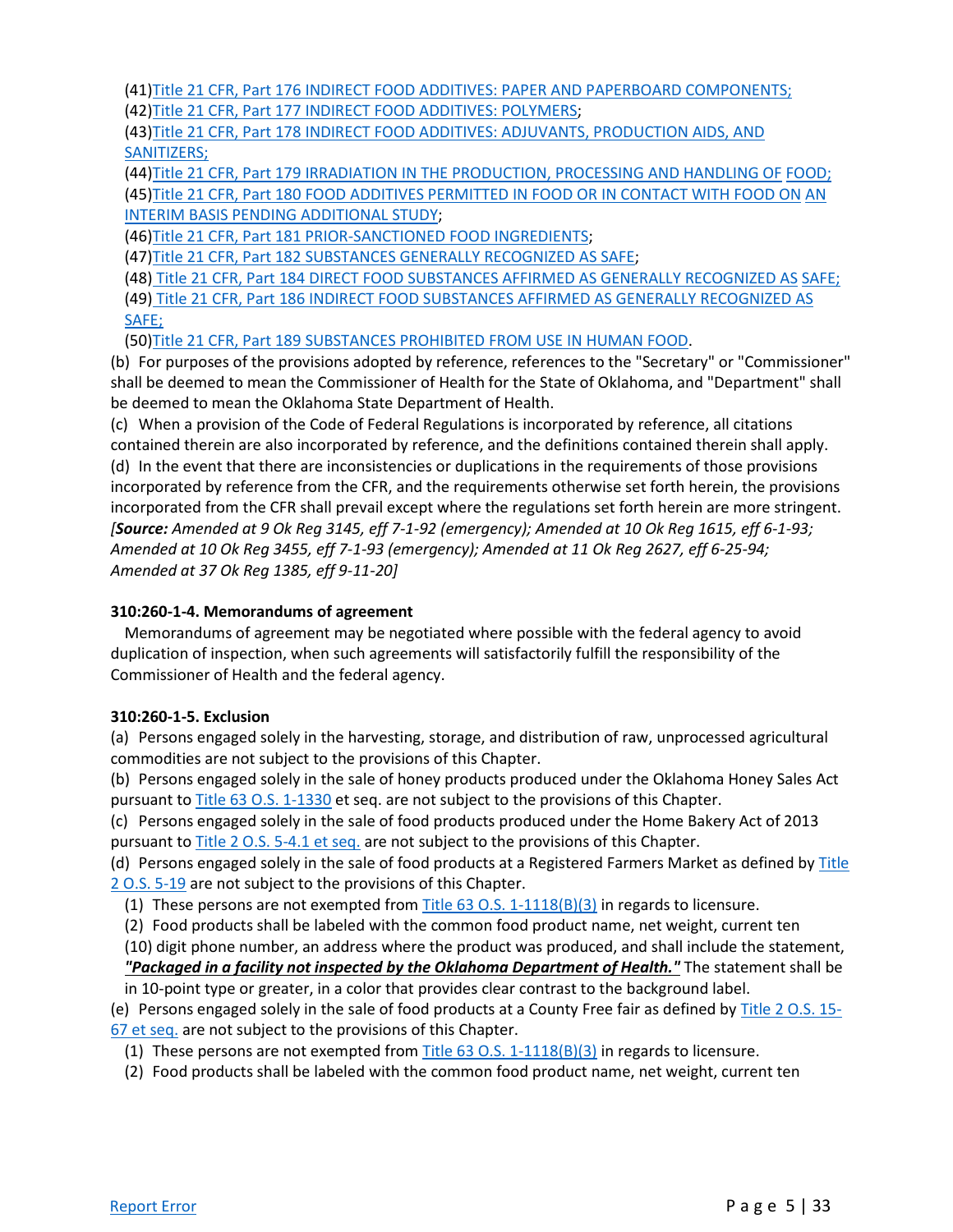(10) digit phone number, an address where the product was produced, and shall include the statement, *"Packaged in a facility not inspected by the Oklahoma Department of Health."* The

statement shall be in 10-point type or greater, in a color that provides clear contrast to the background label.

*[Source: Amended at 9 Ok Reg 3455, eff 7-1-93 (emergency); Amended at 11 Ok Reg 2627, eff 6-25-94; Amended at 37 Ok Reg 1407, eff 9-11-20]*

#### **310:260-1-6. Definitions**

The following words or terms, when used in this chapter, shall have the following meaning, unless the context clearly indicates otherwise:

**"Acid food or acidified food"** means foods that have an equilibrium pH of 4.6 or below.

**"Additive"** means as used in this Chapter the following terms:

(A) **"Color additive"** means as stated in the [Federal Food, Drug, and Cosmetic Act, 21 U.S.C. Section](http://uscode.house.gov/view.xhtml?hl=false&edition=prelim&req=granuleid%3AUSC-prelim-title21-section321&f=treesort&num=0&saved=%7CZmVkZXJhbCBmb29kIGRydWcgY29zbWV0aWMgMjEgdXNjIGNoYXB0ZXIgMQ%3D%3D%7CdHJlZXNvcnQ%3D%7CdHJ1ZQ%3D%3D%7C38%7Cfalse%7Cnull)  [321\(t\)](http://uscode.house.gov/view.xhtml?hl=false&edition=prelim&req=granuleid%3AUSC-prelim-title21-section321&f=treesort&num=0&saved=%7CZmVkZXJhbCBmb29kIGRydWcgY29zbWV0aWMgMjEgdXNjIGNoYXB0ZXIgMQ%3D%3D%7CdHJlZXNvcnQ%3D%7CdHJ1ZQ%3D%3D%7C38%7Cfalse%7Cnull) and [21 CFR, Part 70.](https://www.ecfr.gov/current/title-21/chapter-I/subchapter-A/part-70)

(B) **"Food additive"** means as stated in th[e Federal Food, Drug, and Cosmetic Act, 21 U.S.C. Section](http://uscode.house.gov/view.xhtml?hl=false&edition=prelim&req=granuleid%3AUSC-prelim-title21-section321&f=treesort&num=0&saved=%7CZmVkZXJhbCBmb29kIGRydWcgY29zbWV0aWMgMjEgdXNjIGNoYXB0ZXIgMQ%3D%3D%7CdHJlZXNvcnQ%3D%7CdHJ1ZQ%3D%3D%7C38%7Cfalse%7Cnull)  [321\(s\)](http://uscode.house.gov/view.xhtml?hl=false&edition=prelim&req=granuleid%3AUSC-prelim-title21-section321&f=treesort&num=0&saved=%7CZmVkZXJhbCBmb29kIGRydWcgY29zbWV0aWMgMjEgdXNjIGNoYXB0ZXIgMQ%3D%3D%7CdHJlZXNvcnQ%3D%7CdHJ1ZQ%3D%3D%7C38%7Cfalse%7Cnull) an[d 21 CFR, Part 170.](https://www.ecfr.gov/current/title-21/chapter-I/subchapter-B/part-170)

**"Adequate"** means that which is needed to accomplish the intended purpose in keeping with good public health practice.

**"Adulterated"** means the definition in [63 O.S. Section 1-1109.](https://www.oscn.net/applications/oscn/DeliverDocument.asp?CiteID=98399)

**"Approved"** means acceptable to the Department based on a determination of conformity with principles, practices, and generally recognized standards that protect public health.

**"Batter"** means a semi-fluid substance, usually composed of flour and other ingredients, into which principal components of food are dipped or with which they are coated, or which may be used directly to form bakery foods.

**"Beverage"** means a liquid for drinking, including water.

**"Bin warehouse"** means any building where pre-packaged food is stored, the operator or his employee is present no more than two hours daily, and no other operations are conducted.

**"Blanching"**, except for tree nuts and peanuts, means a prepackaging heat treatment of food stuffs for a sufficient time and at a sufficient temperature to partially or completely inactivate the naturally occurring enzymes and to effect other physical or bio-chemical changes in food.

**"CFR"** means Code of Federal Regulations. Citations in this Chapter to the CFR refer sequentially to the Title, Part, and Section numbers, such as [21 CFR, 178.1010](https://www.ecfr.gov/current/title-21/chapter-I/subchapter-B/part-178) refers to [Title 21, Part 178, Section 1010.](https://www.ecfr.gov/current/title-21/chapter-I/subchapter-B/part-178)

**"Code of Federal Regulations"** means the compilation of the general and permanent rules published in the Federal Register by the executive departments and agencies of the federal government which is published annually by the U.S. Government Printing Office; and contains FDA rules i[n 21 CFR,](https://www.ecfr.gov/current/title-21) USDA rules in [7 CFR](https://www.ecfr.gov/current/title-7) an[d 9 CFR,](https://www.ecfr.gov/current/title-9) EPA rules in [40 CFR,](https://www.ecfr.gov/current/title-40) and Wildlife and Fisheries rules in [50 CFR.](https://www.ecfr.gov/current/title-50)

**"Control measure"** means any action or activity to prevent, reduce to acceptable levels, or eliminate a hazard.

**"Corrosion-resistant"** means capable of maintaining original surface characteristics under prolonged influence of the food to be contacted, the normal use of cleaning compounds and bactericidal solutions, and other conditions-of-use.

**"Critical control point"** means a point or procedure in a specific food process at which a control measure can be applied and at which control is essential to reduce an identified food hazard to an acceptable level. **"Custom tree nutcracking"** means the cracking of whole tree nuts for individual customers. The tree nuts may be brought by the customer from off the premises or may be purchased from the cracker. Tree nuts may not be cracked for resale.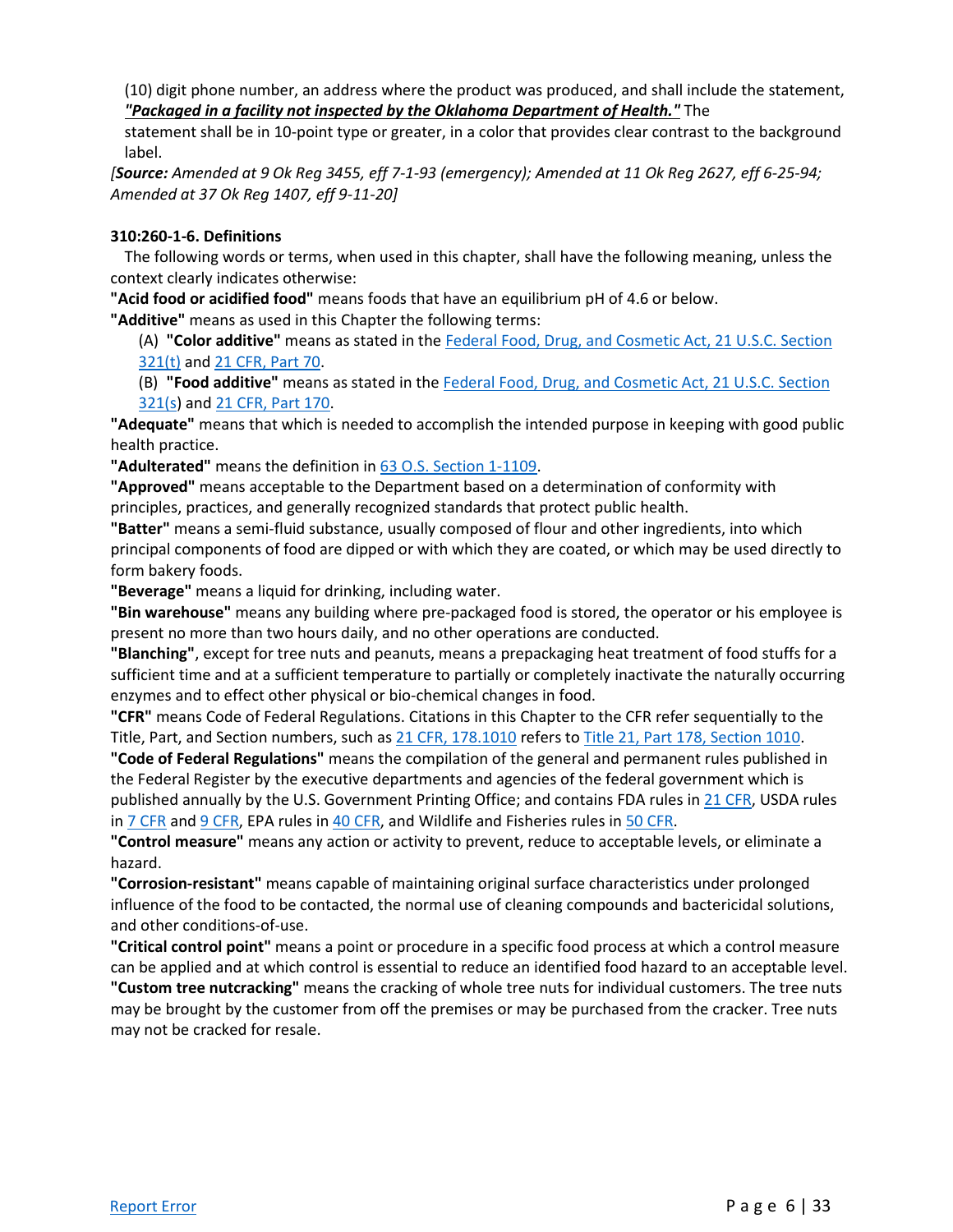**"Department"** means the Oklahoma State Department of Health, its duly designated representatives, and a health department designated in writing by the State Commissioner of Health to perform official duties or other acts authorized under the Oklahoma Public Health Code and this Chapter.

**"Distressed merchandise"** means any food which has been subjected to improper storage; loss of label or identity; smoke, water, fumes, extreme temperatures, pressure or radiation which are due to natural disasters or otherwise; or which may have been rendered unsafe or unsuitable for human or animal consumption or use for any other reason.

**"Easily cleanable"** means that surfaces are readily accessible and made of such materials and finish and so fabricated that residue may be effectively removed by normal cleaning methods.

**"Employee"** means the license holder, person in charge, person having supervisory or management duties, person on the payroll, family member, volunteer, person performing work under contractual agreement, or other person working in an establishment.

**"Equipment"** means an article that is used in the operation of an establishment such as a freezer, grinder, hood, ice maker, meat block, mixer, oven, reach-in refrigerator, scale, sink, slicer, stove, table, temperature measuring device for ambient air, vending machine, or warewashing machine. It does not include items used for handling or storing large quantities of packaged foods that are received from a supplier in a cased or overwrapped lot, such as hand trucks, forklifts, dollies, pallets, racks, and skids.

**"Food"** means any raw, cooked, or processed edible substance, ice, beverage or ingredient used or intended for use or for sale in whole or in part for human consumption.

**"Food contact surfaces"** means those surfaces of equipment and utensils with which food normally comes in contact, and those surfaces from which food may contact drain, drip, or splash back onto surfaces normally in contact with food.

**"Food hazard"** means any biological, chemical, or physical agent that is reasonably likely to cause illness or injury in the absence of its control.

**"Food processing plant"** means a commercial operation that manufactures, packages, labels, or stores food for human consumption and provides food for sale or distribution to other business entities such as food processing plants or food establishments.

**"Food storage warehouse"** means any building, establishment or place where food is stored as a commercial venture or business, or is stored in connection with or as a part of a business. **"HACCP"** means Hazard Analysis Critical Control Point.

**"HACCP plan"** means a written document that delineates the formal procedures for following the Hazard Analysis Critical Control Point principles developed by The National Advisory Committee on Microbiological Criteria for Foods.

**"Handwashing sink"** means a lavatory, a basin or vessel for washing, a wash basin, or a plumbing fixture especially placed for use in personal hygiene and designed for washing of the hands.

**"Hazardous substance"** means any substance or mixture of substances which is toxic, corrosive, an irritant, strong sanitizer, flammable or which generates pressure through decomposition.

**"Hermetically sealed container"** means a container that is designed and intended to be secure against the entry of microorganisms and, in the case of low acid canned foods, to maintain the commercial sterility of its contents after processing.

**"Imminent public health hazard"** means a significant threat or danger to health that is considered to exist when there is evidence sufficient to show that a product, practice, circumstance, or event creates a situation that requires immediate correction or cessation of operation to prevent injury based on the number of potential injuries, and the nature, severity, and duration of the anticipated injury. **"Impermeable"** means incapable of allowing liquids to pass through the covering.

#### [Report Error](mailto:ConsumerHealth@Health.OK.Gov?&subject=subject=%20OAC:310-260.%20%20Incorrect%20Citationand/or%20Broken%20Link) Page 7 | Page 7 | Page 7 | Page 7 | Page 7 | Page 7 | Page 7 | Page 7 | Page 7 | Page 7 | Page 7 | Page 7 | Page 7 | Page 7 | Page 7 | Page 7 | Page 7 | Page 7 | Page 7 | Page 7 | Page 7 | Page 7 | Page 1 | Pa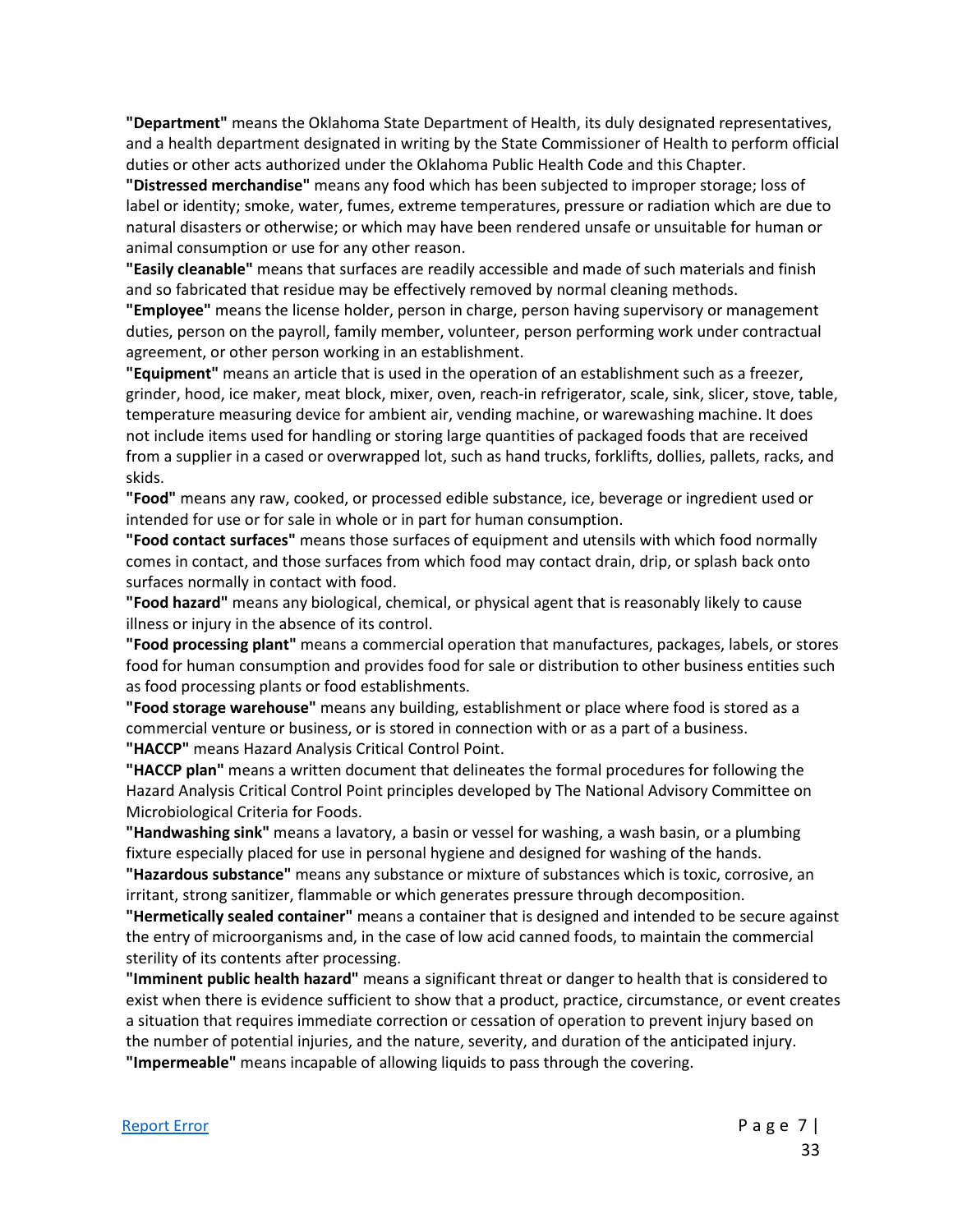**"License"** means the document issued by the Department that authorizes a person to operate an establishment.

**"License holder"** means the entity that is legally responsible for the operation of the establishment such as the owner, the owner's agent, or other person; and possesses a valid license to operate an establishment.

**"Lot"** means the food produced during a period of time indicated by a specific code.

**"Major food allergen"** means milk, egg, fish (such as bass, flounder, cod, and including crustacean such as crab, lobster, or shrimp), tree nuts (such as almonds, pecans, or walnuts), wheat, peanuts, and soybeans; or a food ingredient that contains protein derived from a food specified above.

(A) Major food allergen does not include: Any highly refined oil derived from a food specified in

Major Food Allergen definition and any ingredient derived from such highly refined oil; or

(B) Any ingredient that is exempt under the petition or notification process specified in the [Federal Food, Drugs, and Cosmetics Act, 21 U.S.C. Section 343.](http://uscode.house.gov/view.xhtml?hl=false&edition=prelim&req=granuleid%3AUSC-prelim-title21-section343&f=treesort&num=0&saved=%7CZmVkZXJhbCBmb29kIGRydWcgY29zbWV0aWMgMjEgdXNjIGNoYXB0ZXIgMQ%3D%3D%7CdHJlZXNvcnQ%3D%7CdHJ1ZQ%3D%3D%7C38%7Cfalse%7Cnull)

**"Manufacture"** means the process of combining or purifying articles of food and packing same for sale to the consumer, either by wholesale or retail. Any firm, person, or corporation who represents itself as responsible for the purity and the proper labeling of any article of food by placing or having placed its name and address on the label of any food shall be deemed a manufacturer and shall be included within the meaning of these rules.

**"Microorganism"** means yeasts, molds, bacteria and viruses and includes, but is not limited to, species having public health significance. The term "undesirable microorganisms" includes those microorganisms that are of public health significance, that subject food to decomposition, that indicate that food is contaminated with filth, or that otherwise may cause food to be adulterated. **"Misbranding"** means the definition contained in [63 O.S. Section 1-1110.](https://www.oscn.net/applications/oscn/DeliverDocument.asp?CiteID=98400)

**"Monitor"** means to conduct a planned sequence of observations or measurements to assess whether a process, point, or procedure is under control and to produce an accurate record for use in verification.

**"Non-food contact surfaces"** means surfaces of equipment not intended for contact with food, but which are being exposed to splash or food debris or which otherwise require frequent cleaning. These surfaces shall be designed and fabricated to be smooth, washable, free of unnecessary ledges, projections, or crevices, readily accessible for cleaning, and shall be of such material and in such repair as to be easily maintained in a clean and sanitary condition.

**Non-salvageable merchandise"** means distressed merchandise which cannot be safely or practically reconditioned.

**"Packaging"** means any covering, wrapper, or container in which a product is placed for retail or wholesale distribution, either before or after sale, to a consumer. Packaging shall not be construed to include the inner wrapper.

**"Perishable foods"** means any food of such type or in such condition or physical state that it may spoil or otherwise become unfit for human consumption.

**"Person"** means an individual, corporation, business trust, estate, trust, partnership, association, or any other public or private legal entity.

**"Personnel"** means all persons employed by a food manufacturer, salvage establishment or salvage broker who do or may in any manner handle or come in contact with the handling, storage,

transporting, selling or distributing of food, salvageable or salvaged merchandise.

**"Pest"** means any objectionable animal or insect including, but not limited to, birds, rodents, flies and larvae.

**"pH"** means the symbol for the negative logarithm of the hydrogen ion concentration, which is a measure of the degree of acidity or alkalinity of a solution. Values between 0 and 7 indicate acidity

#### [Report Error](mailto:ConsumerHealth@Health.OK.Gov?&subject=subject=%20OAC:310-260.%20%20Incorrect%20Citationand/or%20Broken%20Link) Page 8 |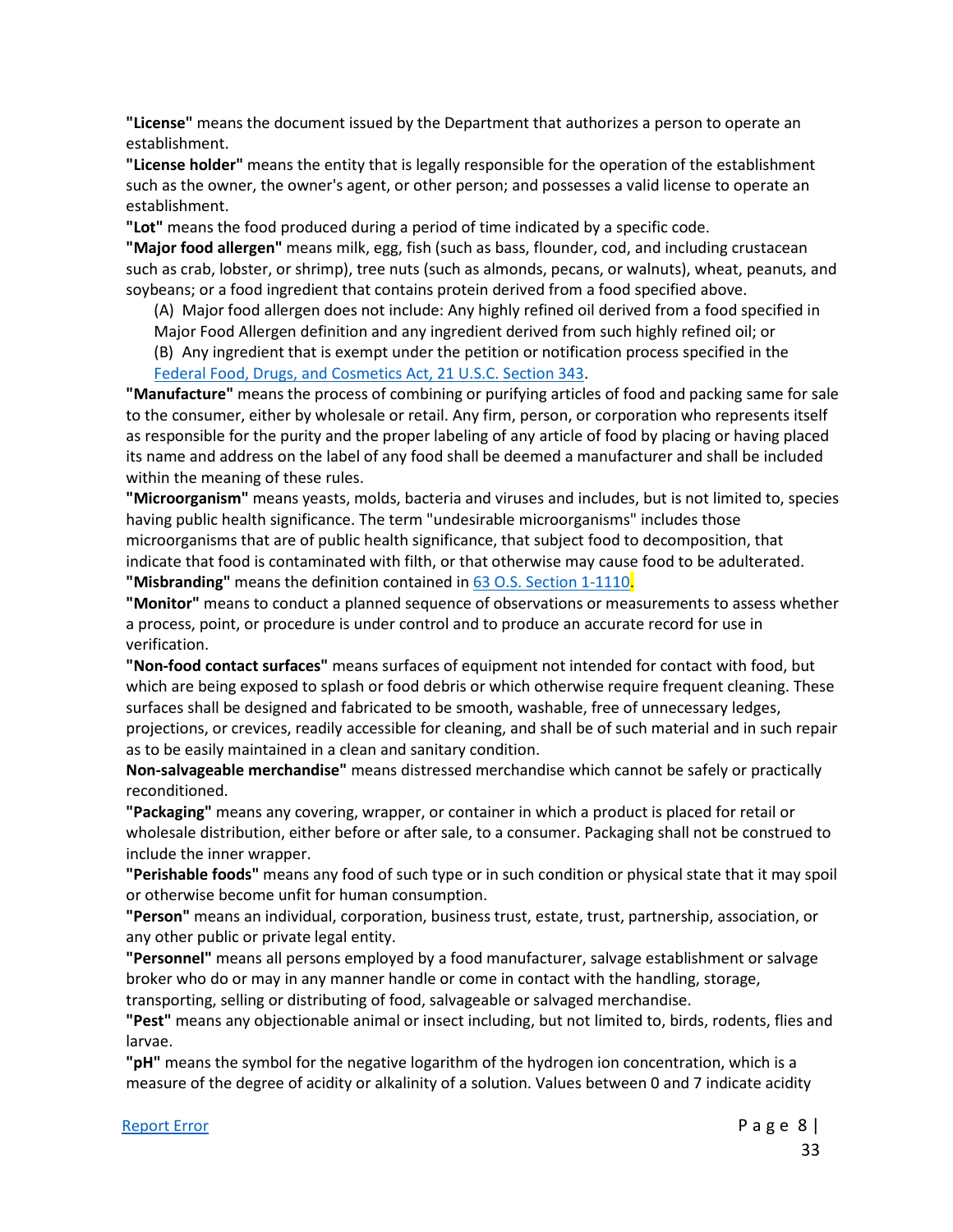and values between 7 and 14 indicate alkalinity. The value for pure distilled water is 7, which is considered neutral.

**Plant"** means the building or facility or parts thereof, used for or in connection with the manufacturing, packaging, labeling or holding of human food.

**"Plumbing fixture"** means a receptacle or device that is permanently or temporarily connected to the water distribution system of the premises and demands a supply of water from the system; or discharges used water, waste materials, or sewage directly or indirectly to the drainage system of the premises.

**"Plumbing system"** means the water supply and distribution pipes; plumbing fixtures and traps; soil, waste, and vent pipes; sanitary and storm sewers and building drains, including their respective connections, devices, and appurtenances within the premises; and water-treating equipment.

**"Poisonous or toxic materials"** means substances that are not intended for ingestion and are included in 4 categories:

(A) Cleaners and sanitizers, which include cleaning and sanitizing agents and agents such as caustics, acids, drying agents, polishes, and other chemicals;

(B) Pesticides, except sanitizers, which include substances such as insecticides and rodenticides;

(C) Substances necessary for the operation and maintenance of the establishment such as nonfood grade lubricants and personal care items that may be deleterious to health; and

(D) Substances that are not necessary for the operation and maintenance of the establishment and are on the premises for retail sale, such as petroleum products and paints.

**"Potable water"** means water obtained from an approved source that is:

(A) A public water system, or

(B) A nonpublic water system that is constructed, maintained, and operated according to law.

**"Processing"** means the preparing of a food in a manner which changes the food from its original state.

**"Processor"** means anyone processing food under the authority of this chapter.

**"Quality control operation"** means a planned and systematic procedure for taking all actions necessary to prevent food from being adulterated.

**"Reconditioning"** means any appropriate process or procedure by which distressed merchandise can be brought into compliance with the standards of the Department for consumption or use by the public.

**"Refuse"** means all garbage, trash, and rubbish not intended for reuse as salvaged merchandise. **"Regulatory authority"** means the Oklahoma State Department of Health, a health department designated in writing by the State Commissioner of Health to perform official duties or other acts authorized under the Oklahoma Public Health Code and this Chapter, or a representative thereof. **"Rework"** means clean, unadulterated food that has been removed from processing for reasons other than unsanitary conditions or that has been successfully reconditioned by reprocessing and that is suitable for use as food.

**"Safe moisture level"** is a level of moisture low enough to prevent the growth of undesirable microorganisms in the finished product under the intended conditions of manufacturing, storage and distribution. The maximum safe moisture level for a food is based on its water activity ( $a<sub>w</sub>$ ). An  $a<sub>w</sub>$  will be considered safe for a food if adequate data are available that demonstrate that the food at or below the given aw will not support the growth of undesirable microorganisms.

**"Safe temperatures"** as applied to Time/Temperature Control for Safety Food means food temperature of 45°F or below 140°F or above.

**"Sale or distribution"** means the act of selling or distributing, whether for compensation or not, and includes delivery, holding or offering for sale, transfer, or other means of handling or trafficking.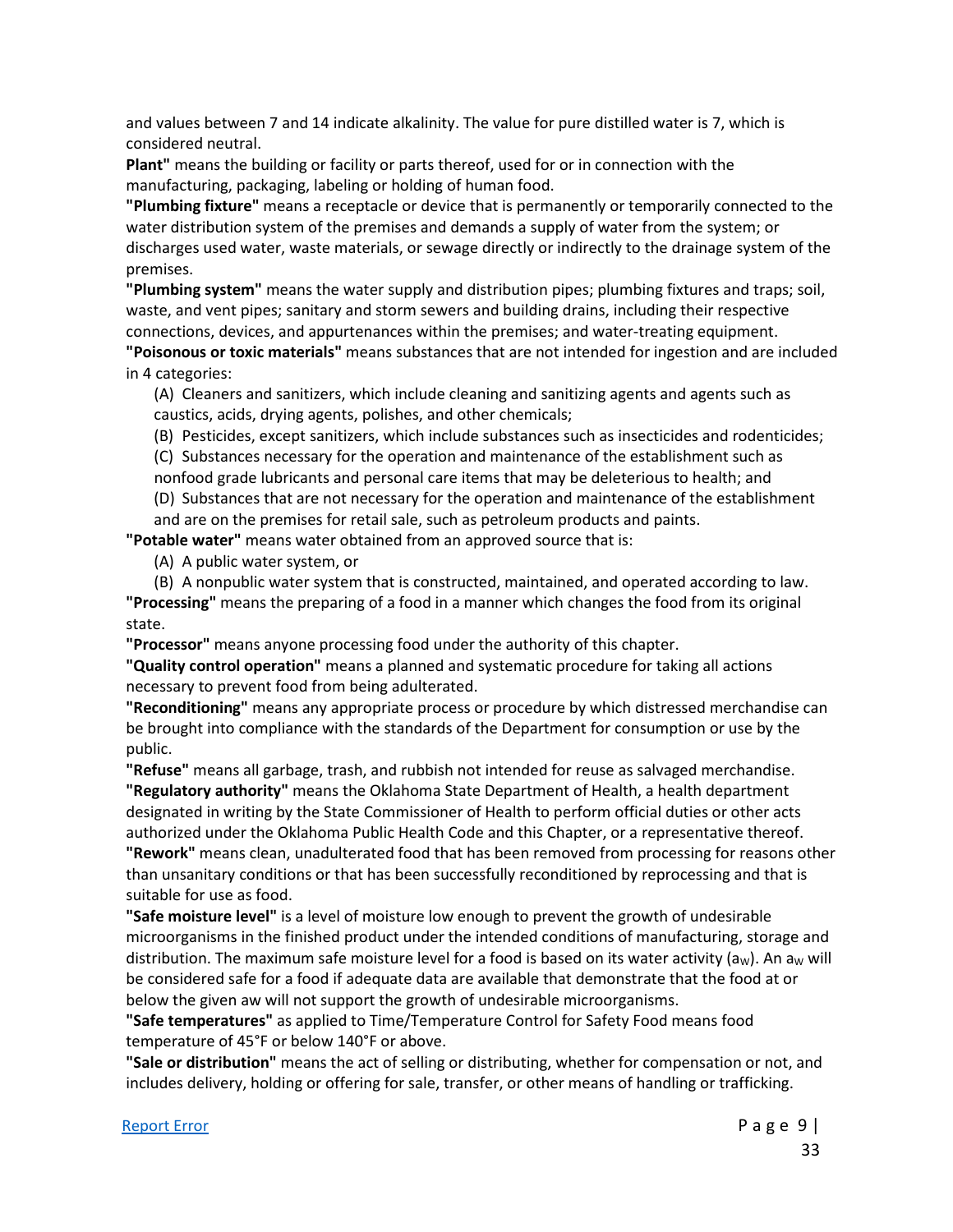**"Salvage distributor or broker"** means a person who engages in the business of selling, distributing, or otherwise trafficking in any distressed or salvaged merchandise who does not operate a salvage establishment.

**"Salvage establishment"** means any place of business engaged in reconditioning or by other means the salvaging of distressed merchandise or that sells, buys or distributes for human use any salvaged merchandise.

**"Salvage operator"** means a person who is engaged in the business of operating a salvage establishment.

**"Salvage processing plant"** means any establishment primarily engaged in the business of reconditioning or by other means the salvaging of distressed merchandise and which sells or distributes such merchandise for human use.

**"Salvage warehouse"** means a separate storage facility used by a salvage broker or salvage establishment for the purpose of holding distressed or salvaged merchandise. A salvage warehouse may not be used for the purpose of reconditioning or selling to consumers.

**"Salvageable merchandise"** means any distressed merchandise, as defined in this section, which can be reconditioned to the satisfaction of the Department.

**"Salvaged merchandise"** means any distressed merchandise that has been reconditioned to the satisfaction of the Department.

**"Sanitize"** means to adequately treat food-contact by a process that is effective in destroying vegetative cells of microorganisms of public health significance and in substantially reducing the number of other microorganisms but without adversely affecting the product or its safety to the consumer.

**"Shall"** is used to state mandatory requirements.

**"Shelf-stable product"** means a product that is hermetically sealed and, when stored at room temperature, should not demonstrate any microbial growth.

**"Should"** is used to state recommended or advisory procedures or to identify recommended equipment.

**"Single-service articles"** means cups, containers, lids, closures, plates, knives, forks, spoons, stirrers, paddles, straws, placemats, napkins, doilies, wrapping materials, toothpicks and similar articles, intended to be discarded after one use.

**"Standard operating procedure (SOP)"** means a set of step-by-step instructions compiled by the establishment to instruct employees in the proper method to perform complex routine operations. SOPs aim to achieve efficiency and quality control, while reducing miscommunication, and documenting failure to enable better process to be developed.

**"Time/temperature control for safety food"** means a food that requires time/temperature control for safety (TCS) to limit pathogenic microorganism growth or toxin formation.

**"Tree nut cracker/sheller"** means a commercial establishment in which tree nuts are processed and/or packaged for human consumption, other than custom tree nut cracking.

**"Tree nut grower"** means a person who sells only whole tree nuts grown on his property.

**"Utensil"** means any implement used in the storage, preparation, transportation, or service of food.

**"Variance"** means a written document issued by the Department that authorizes a modification or waiver of one or more requirements of this Chapter, if, in the opinion of the Department, a health hazard or nuisance will not result from the modification or waiver.

**"Vehicle"** means any car, truck, bus or other means by which food or distressed, salvageable or salvaged merchandise is transported from one location to another.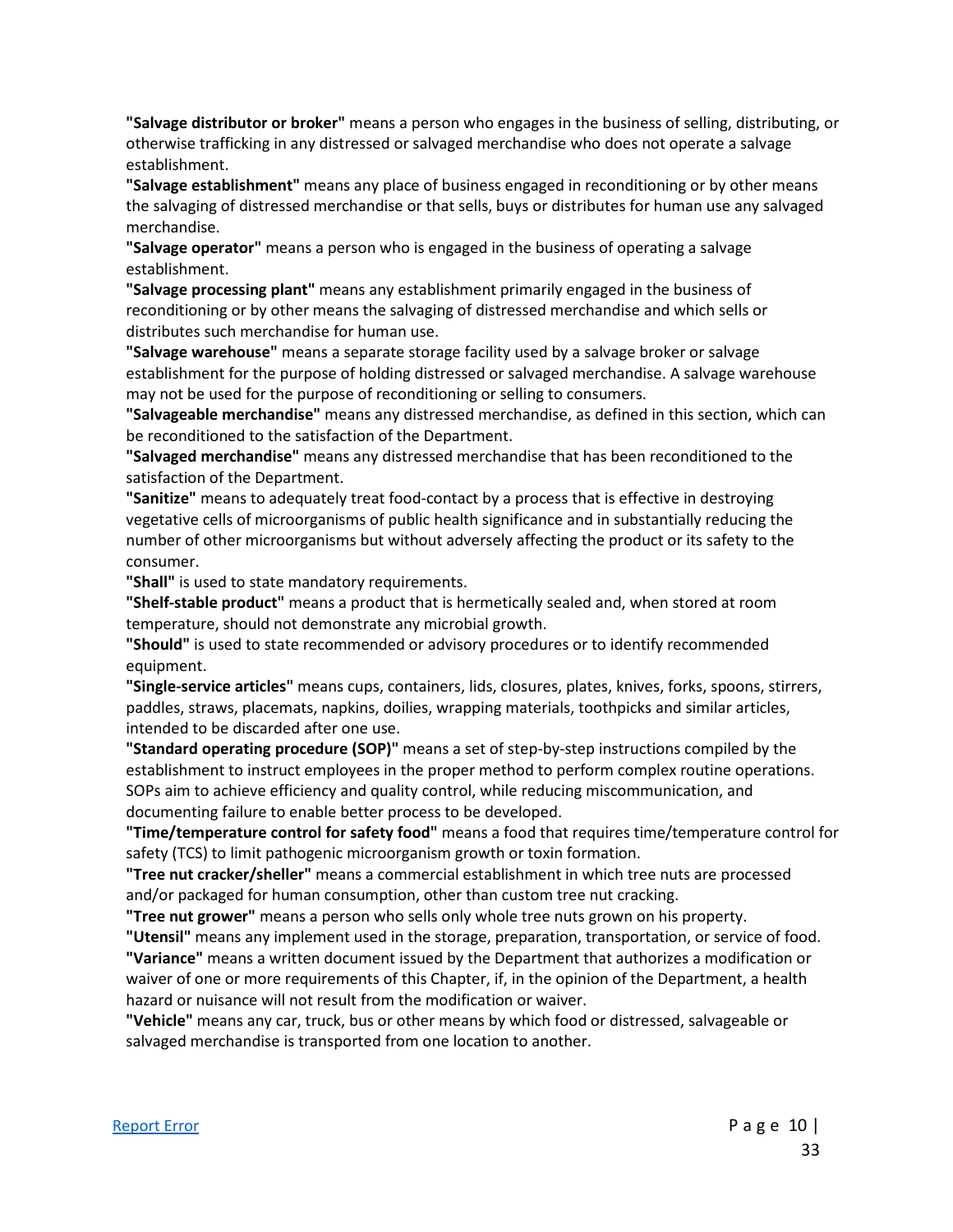**"Water activity"** (aW) is a measure of the free moisture in a food and is the quotient of the water vapor pressure of the substance divided by the vapor pressure of pure water at the same temperature.

**"Wholesome"** means in sound condition, clean, free from adulteration and otherwise suitable for human consumption.

*[Source: Amended at 8 Ok Reg 3099, eff 7-18-91 (emergency); Amended at 9 Ok Reg 1491, eff 5-1-92; Amended at 37 Ok Reg 1385, eff 9-11-20]*

#### **Subchapter 3 - Manufacturing, Processing, Packing or Holding Human Food**

| Section 310:260-3-1 | Personnel                        |
|---------------------|----------------------------------|
| Section 310:260-3-2 | <b>Grounds and plants</b>        |
| Section 310:260-3-3 | <b>Sanitary operations</b>       |
| Section 310:260-3-4 | Sanitary facilities and controls |
| Section 310:260-3-5 | <b>Equipment and utensils</b>    |
| Section 310:260-3-6 | <b>Processes and controls</b>    |

#### **310:260-3-1. Personnel**

(a) **Disease control.** Any person who, by medical examination or supervisory observation, is shown to have, or appears to have, an illness, open lesion, including boils, sores, or infected wounds, or any other abnormal source of microbial contamination by which there is a reasonable possibility of food, food- contact surfaces, or food-packing materials becoming contaminated, shall be excluded from any operations which may be expected to result in such contamination until the condition is corrected, unless conditions such as open lesions, boils, and infected wounds are adequately covered (e.g., by an impermeable cover). Personnel shall be instructed to report such health conditions to their supervisors.

(b) **Cleanliness.** All persons working in direct contact with food, food-contact surfaces, and foodpackaging materials shall conform to hygienic practices while on duty to the extent necessary to protect against allergen cross-contact and against contamination of food. The methods for maintaining cleanliness include, but are not limited to:

(1) Wearing outer garments suitable to the operation in a manner that protects against allergen cross-contact and against the contamination of food, food-contact surfaces, or food-packaging materials.

(2) Maintaining adequate personal cleanliness.

(3) Washing hands thoroughly (and sanitizing if necessary to protect against contamination with undesirable microorganisms) in an adequate handwashing facility before starting work, after each absence from the work station, and at any other time when hands may have become soiled or contaminated.

(4) Removing all unsecured jewelry and other objects that might fall into food, equipment, or containers, and removing hand jewelry that cannot be adequately sanitized during periods in which food is manipulated by hand. If such hand jewelry cannot be removed, it may be covered by material which can be maintained in an intact, clean and sanitary condition and which effectively protects against the contamination by these objects of the food, food-contact surfaces, or foodpackaging materials.

(5) Maintaining gloves, if they are used in food handling, in an intact, clean, and sanitary condition.

(6) Wearing, where appropriate, in an effective manner, hair nets, headbands, caps, beard covers,

or other effective hair restraints.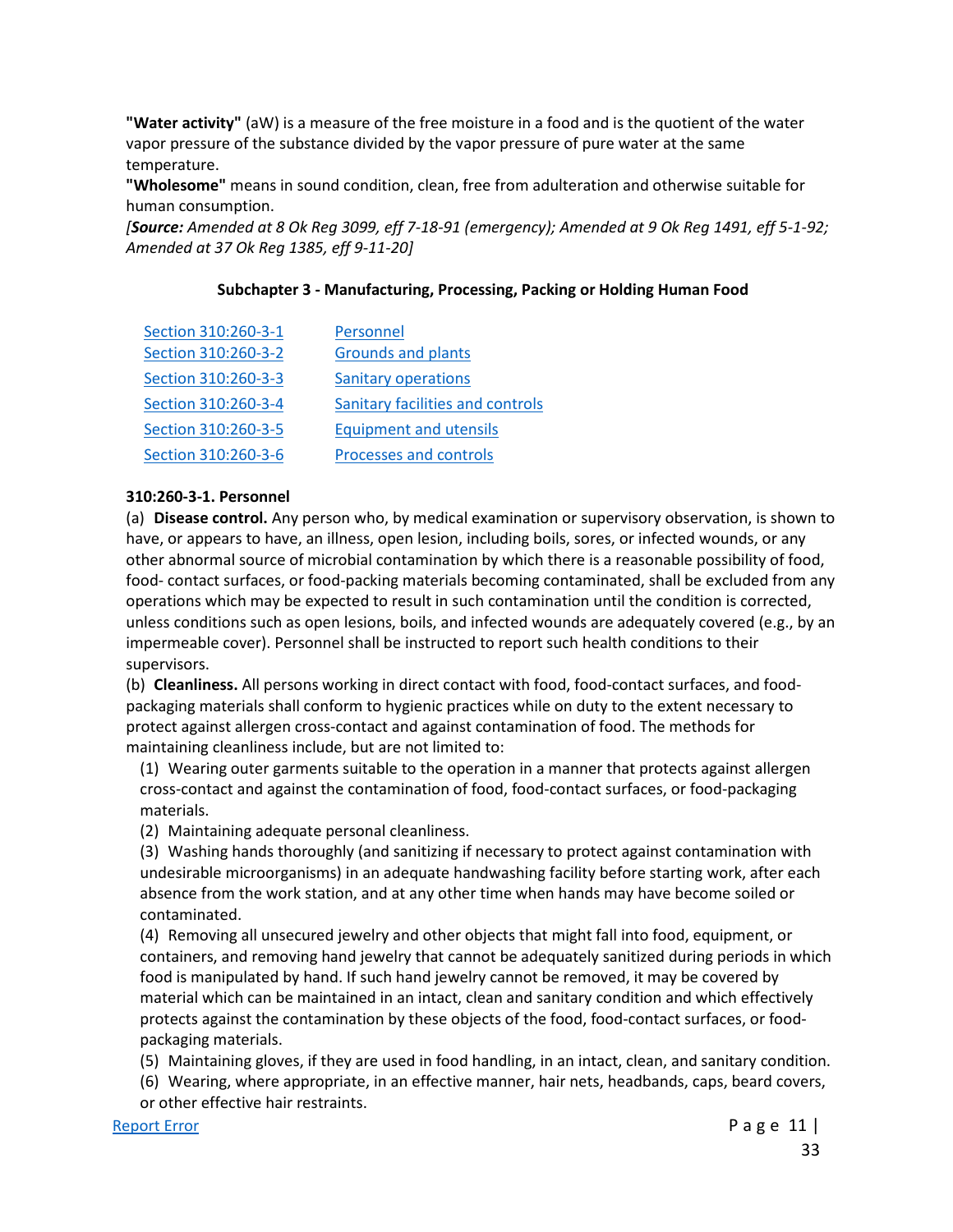(7) Storing clothing or other personal belongings in areas other than where food is exposed or where equipment or utensils are washed.

(8) Confining the following to areas other than where food may be exposed or where equipment or utensils are washed: eating food, chewing gum, drinking beverages, or using tobacco.

(9) Taking any other necessary precautions to protect against allergen cross-contact and against contamination of food, food-contact surfaces, or food-packing materials with microorganisms or foreign substances including, but not limited to, perspiration, hair, cosmetics, tobacco, chemicals, and medicines applied to the skin.

(c) **Education and training.** Personnel responsible for identifying sanitation failures or food contamination should have a background of education or experience, or a combination thereof, to provide a level of competency necessary for production of clean and safe food. Food handlers and supervisors should receive appropriate training in proper food handling techniques and food protection principles and should be informed of the danger of poor personal hygiene and unsanitary practices.

(d) **Supervision.** Responsibility for assuring compliance by all personnel with all requirements of this Chapter shall be clearly assigned to competent supervisory personnel.

(e) **Implementation.** The plant management shall take all reasonable measures and precautions to ensure that the provisions of the above subsections are achieved.

*[Source: Amended at 37 Ok Reg 1407, eff 9-11-20]*

#### **310:260-3-2. Grounds and plants**

(a) **Grounds.** The grounds about a food plant under the control of the operator shall be kept in a condition that will protect against the contamination of food. The methods for adequate maintenance of grounds include, but are not limited to:

(1) Properly storing equipment, removing litter and waste, and cutting weeds or grass within the immediate vicinity of the plant buildings or structures that may constitute an attractant, breeding place, or harborage for pests.

(2) Maintaining roads, yards, and parking lots, including dust and flying debris, so that they do not constitute a source of contamination in areas where food is exposed.

(3) Adequately draining areas that may contribute contamination to food by seepage, food-borne filth, or providing a breeding place for pests.

(4) Operating systems for waste treatment and disposal in an adequate manner so that they do not constitute a source of contamination in areas where food is exposed.

(5) If the plant grounds are bordered by grounds not under the operator's control and not maintained in the manner described in paragraph (a) (1) through (3) of this section, care shall be exercised in the plant by inspection, extermination, or other means to exclude pests, dirt, and filth that may be a source of food contamination.

(b) **Plant construction and design.** Plant buildings and structures shall be suitable in size, construction, and design to facilitate maintenance and sanitary operations for food-manufacturing purposes (i.e., manufacturing, processing, packing, and holding). The plant and facilities shall:

(1) Provide sufficient space for such placement of equipment and storage of materials as is necessary for the maintenance of sanitary operations and the production of safe food.

(2) Permit the taking of adequate precautions to reduce the potential for allergen cross-contact and for contamination of food, food-contact surfaces, or food-packing materials with microorganisms, chemicals, filth, or other extraneous material. The potential for allergen cross- contact and for contamination may be reduced by adequate food safety controls and operating practices or effective design, including the separation of operations in which for allergen cross- contact and

[Report Error](mailto:ConsumerHealth@Health.OK.Gov?&subject=subject=%20OAC:310-260.%20%20Incorrect%20Citationand/or%20Broken%20Link) **Page 12** | 33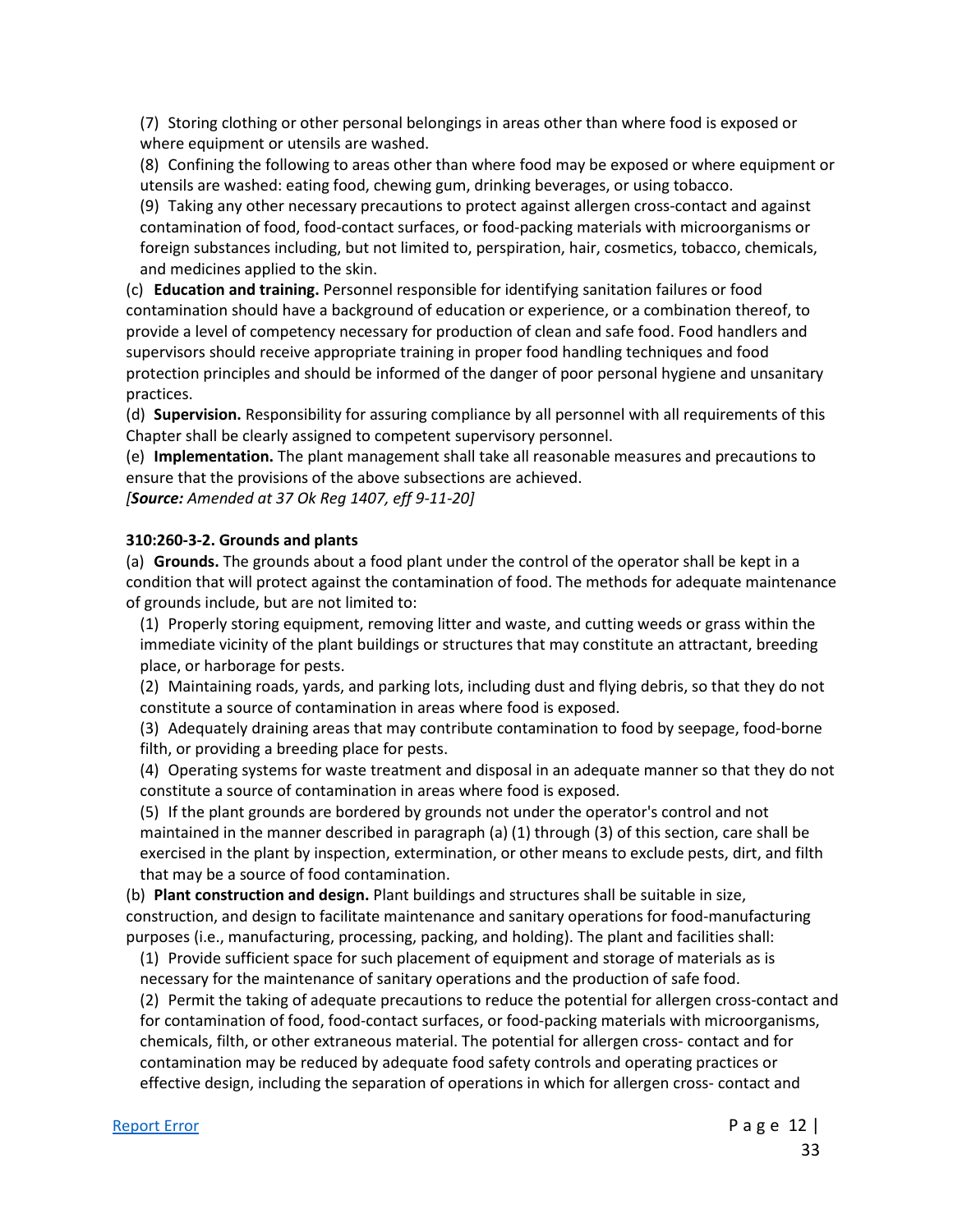contamination are likely to occur, by one or more of the following means: location, time, partition, air flow systems, dust control systems, enclosed systems, or other effective means.

(3) Permit the taking of proper precautions to protect food in installed outdoor bulk vessels by any effective means, including:

- (A) Using protective coverings.
- (B) Controlling areas over and around the vessels to eliminate harborage for pests.
- (C) Checking on a regular basis for pests and pest infestation.
- (D) Skimming the fermentation vessels, as necessary.

(4) Be constructed in such a manner that floors, walls, and ceilings may be adequately cleaned and kept in good repair; that drip or condensate from fixtures, ducts and pipes does not contaminate food, food-contact surfaces, or food packing materials; and that aisles or working spaces are provided between equipment and walls and are adequately unobstructed and of adequate width to permit employees to perform their duties and to protect against contaminating food or foodcontact surfaces with clothing or personal contact.

(5) Provide adequate lighting in hand washing areas, dressing and locker rooms, and toilet rooms and in all areas where food is examined, processed, packed or held and where equipment or utensils are cleaned.

(6) Provide shatter-resistant light bulbs, fixtures, skylights, or other glass suspended over exposed food in any step of preparation or otherwise protect against food contamination in case of glass breakage.

(7) Provide adequate ventilation or control equipment to minimize odors and vapors (including steam and noxious fumes) in areas where they may cause allergen cross-contact or contaminate food; and locate and operate fans and other air-blowing equipment in a manner that minimizes the potential for allergen cross-contact and for contaminating food, food-packaging materials, and foodcontact surfaces.

(8) Provide, where necessary, adequate screening or other protection against pests.

(9) Provide adequate protection, from contamination, of food products, while being transported by vehicles.

*[Source: Amended at 37 Ok Reg 1385, eff 9-11-20]*

#### **310:260-3-3. Sanitary operations**

(a) **General maintenance.** Buildings, fixtures, and other physical facilities of the plant shall be maintained in a sanitary condition and shall be kept in repair sufficient to prevent food from becoming adulterated. Cleaning and sanitizing of utensils and equipment shall be conducted in a manner that protects against allergen cross-contact and against contamination of food, food-contact surfaces, or food-packaging materials.

(b) **Cleaning and sanitizing substances.** Cleaning compounds and sanitizing agents used in cleaning and sanitizing procedures shall be free from undesirable microorganisms and shall be safe and adequate under the conditions of use. Compliance with this requirement may be verified by any effective means including purchase of these substances under a letter of guarantee or certification, or examination of these substances for contamination. Only the following toxic materials may be used or stored in a plant where food is processed or exposed:

- (1) Those required to maintain clean and sanitary conditions;
- (2) Those necessary for use in laboratory testing procedures;
- (3) Those necessary for plant and equipment maintenance and operation; and
- (4) Those necessary for use in the plant's operations.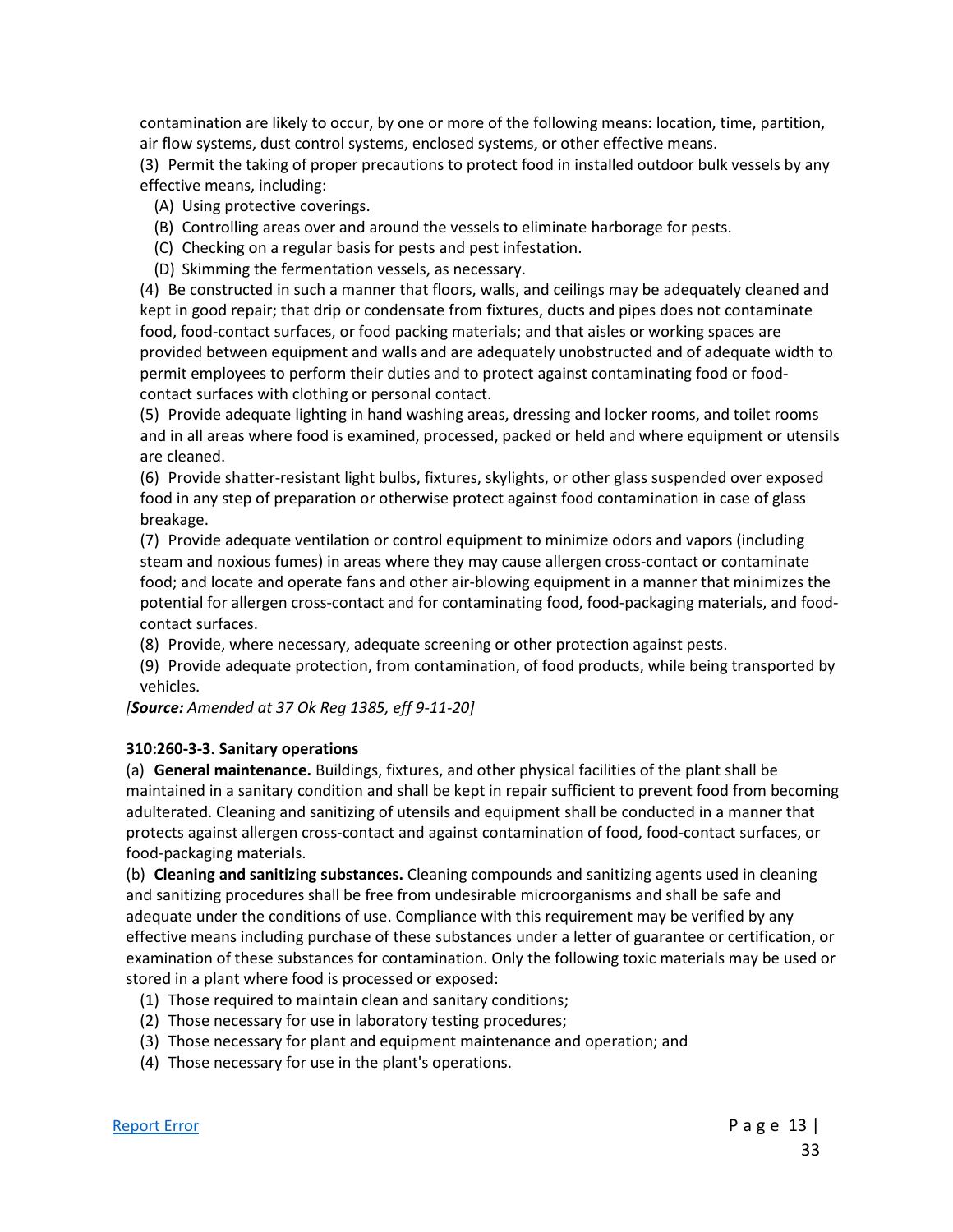(c) **Storage of toxic materials.** Toxic cleaning compounds, sanitizing agents, and pesticide chemicals shall be identified, held, and stored in a manner that protects against contamination of food, foodcontact surfaces, or food-packing materials.

(d) **Pest control.** No pests or animals shall be allowed in any area of a food plant. Guard or guide dogs may be allowed in some areas of a plant if the presence of the dogs is unlikely to result in contamination of food, food-contact surfaces, or food-packing materials. Effective measures shall be taken to exclude pests from the manufacturing, processing, packing, and holding areas and to protect against the contamination of food on the premises by pests. The use of pesticides to control pests in the plant is permitted only under precautions and restrictions that will protect against the contamination of food, food-contact surfaces, and food-packaging materials.

(e) **Sanitation of food-contact surfaces.** All food-contact surfaces, including utensils and food-contact surfaces of equipment, shall be cleaned as frequently as necessary to protect against contamination of food.

(1) Food-contact surfaces used for manufacturing/processing, packing, or holding low-moisture food shall be in a dry, sanitary condition before use. When the surfaces are wet-cleaned, they shall, when necessary, be sanitized and thoroughly dried before subsequent use.

(2) In wet processing, when cleaning is necessary to protect against allergen cross-contact or the introduction of microorganisms into food, all food-contact surfaces shall be cleaned and sanitized before use and after any interruption during which the food-contact surfaces may have become contaminated. Where equipment and utensils are used in a continuous production operation, the utensils and food-contact surfaces of the equipment shall be cleaned and sanitized as necessary. (3) Single-service articles (such as utensils for one-time use, paper cups, and paper towels) should be stored in appropriate containers and shall be handled, dispensed, used, and disposed of in a manner that protects against allergen cross-contact and against contamination of food or foodcontact surfaces, or food-packing materials.

(4) Where necessary to prevent the introduction of undesirable microbiological organisms into food products, all utensils and product-contact surfaces of equipment used in the plant shall be cleaned and sanitized prior to such use and following any interruption during which such utensils and contact surfaces may have become contaminated. Where such equipment and utensils are used in a continuous production operation, the contact surfaces of such equipment and utensils shall be cleaned and sanitized on a predetermined schedule using adequate methods for cleaning and sanitizing. Sanitizing agents shall be approved, effective and safe under conditions of use. The wash solution for multi-use beverage containers must contain at least 3% caustic and must be maintained to at least 140 °F temperature. Any facility, procedure, machine, or device may be acceptable for cleaning and sanitizing equipment and utensils if it is established that such facility, procedure, machine, or device will routinely render equipment and utensils clean and provide adequate sanitizing treatment.

(f) **Sanitation of non-food-contact surfaces.** Non-food-contact surfaces of equipment used in the operation of a food plant must be cleaned in a manner and as frequently as necessary to protect against allergen cross-contact and against contamination of food, food-contact surfaces, and foodpackaging materials.

(g) **Storage and handling of cleaned portable equipment and utensils.** Cleaned and sanitized portable equipment with food-contact surfaces and utensils should be stored in a location and manner that protects food-contact surfaces from contamination. *[Source: Amended at 37 Ok Reg 1385, eff 9-11-20]*

#### **310:260-3-4. Sanitary facilities and controls**

#### [Report Error](mailto:ConsumerHealth@Health.OK.Gov?&subject=subject=%20OAC:310-260.%20%20Incorrect%20Citationand/or%20Broken%20Link) **Page 14** | **Page 14 | Page 14 | Page 14 | Page 14 | Page 14 | Page 14 | Page 14 | Page 14 | Page 14 | Page 14 | Page 14 | Page 14 | Page 14 | Page 14 | Page 14 | Page 14 | Page 14 | Page 14 | Page 14 | Page 1**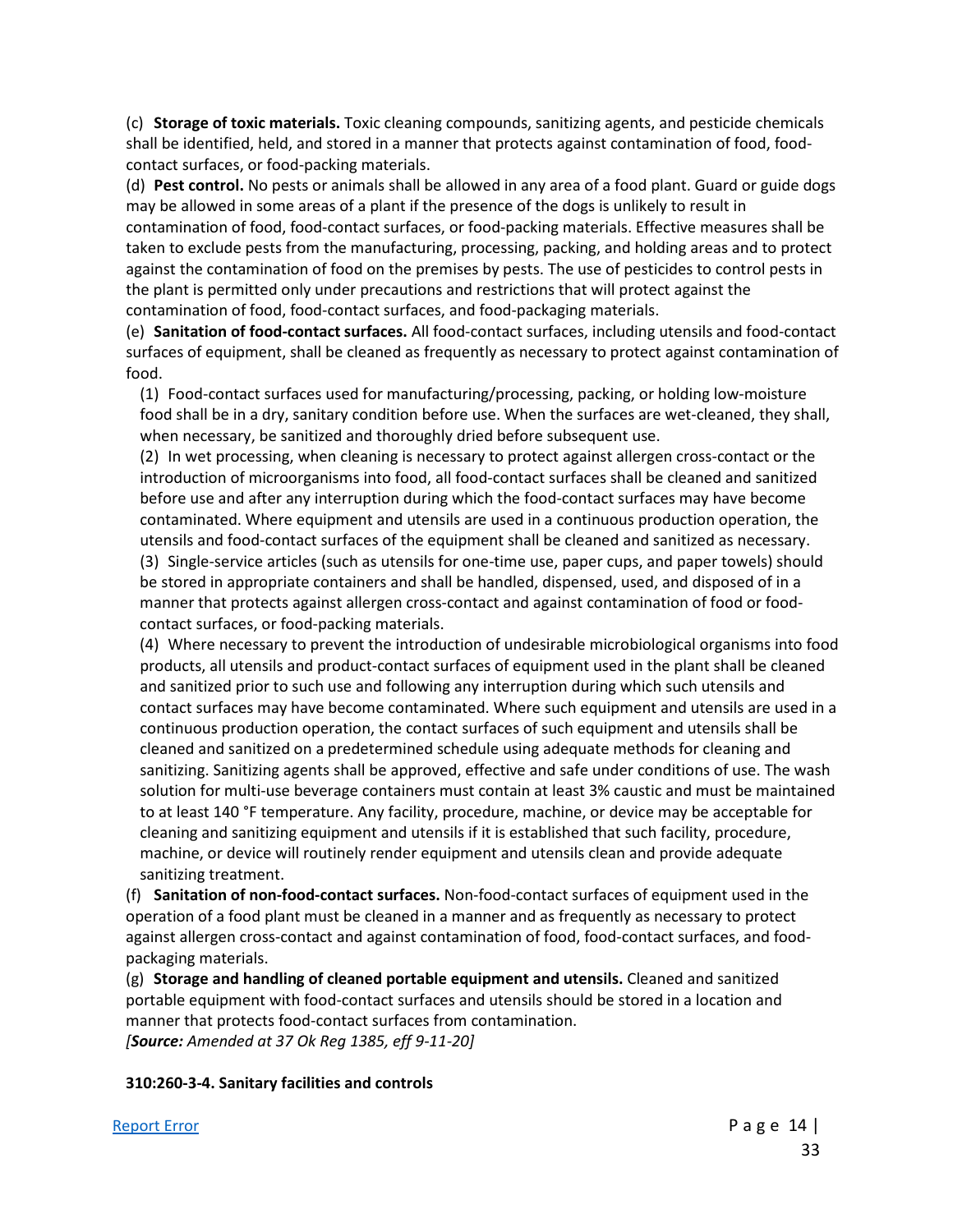Each plant must be equipped with adequate sanitary facilities and accommodations including:

(1) **Water supply.** The water supply shall be sufficient for the operations intended and shall be derived from an adequate, approved source. Any water that contacts food, food-contact surfaces, or food- packaging materials shall be safe and of adequate sanitary quality. Running water at a suitable temperature, and under pressure as needed shall be provided in all areas where required for the processing of food, for the cleaning of equipment, utensils, and food-packaging materials, or for employee sanitary facilities.

(2) **Plumbing.** Plumbing shall be permanently attached, of adequate size and design and adequately installed and maintained to:

(A) Carry adequate quantities of water to required locations throughout the plant.

(B) Properly convey sewage and liquid disposable waste from the plant.

(C) Avoid constituting a source of contamination to food, water supplies, equipment, or utensils or creating an unsanitary condition.

(D) Provide adequate floor drainage in all areas where floors are subject to flooding-type cleaning or where normal operations release or discharge water or other liquid waste on the floor.

(E) Provide that there is no backflow from, or cross-connection between, piping systems that discharge-waste water or sewage and piping systems that carry water for food.

(3) **Sewage disposal.** Sewage shall be disposed of into an adequate and approved sewerage system or disposed of through other adequate means through permanently attached plumbing.

(4) **Toilet facilities.** Each plant must provide employees with adequate, readily accessible toilet facilities. Toilet facilities must be kept clean and must not be a potential source of contamination of food, food-contact surfaces, or food-packaging materials.

(5) **Hand-washing facilities.** Each plant must provide hand-washing facilities designed to ensure that an employee's hands are not a source of contamination of food, food-contact surfaces, or foodpackaging materials, by providing facilities that are adequate, convenient, and furnish running water at a suitable temperature. Compliance with this requirement includes:

(A) Hand-washing and, where appropriate, hand-sanitizing facilities at each location in the plant where good sanitary practices require employees to wash and/or sanitize their hands.

(B) Sanitary towel service or suitable drying devices.

(C) Devices or fixtures, such as water control valves, so designed and constructed to protect against recontamination of clean, sanitized hands.

(D) Readily understandable signs directing employees handling unprotected food, unprotected food-packaging materials, or food-contact surfaces to wash and, where appropriate, sanitize their hands before they start work, after each absence from post of duty, and when their hands may have become soiled or contaminated. These signs should be posted in the processing room(s) and in all other areas where employees may handle such food, materials, or surfaces and toilet facilities.

(E) Refuse receptacles that are constructed and maintained in a manner that protects against contamination of food, equipment or hands.

(6) **Rubbish and offal disposal.** Rubbish and any offal shall be so conveyed, stored, and disposed of as to minimize the development of odor, minimize the potential for the waste becoming an attractant and harborage or breeding place for pests, and protect against contamination of food, food-contact surfaces, water supplies, and ground surfaces.

*[Source: Amended at 37 Ok Reg 1385, eff 9-11-20]*

#### **310:260-3-5. Equipment and utensils**

(a) **Design, fabrication, installation and maintenance.**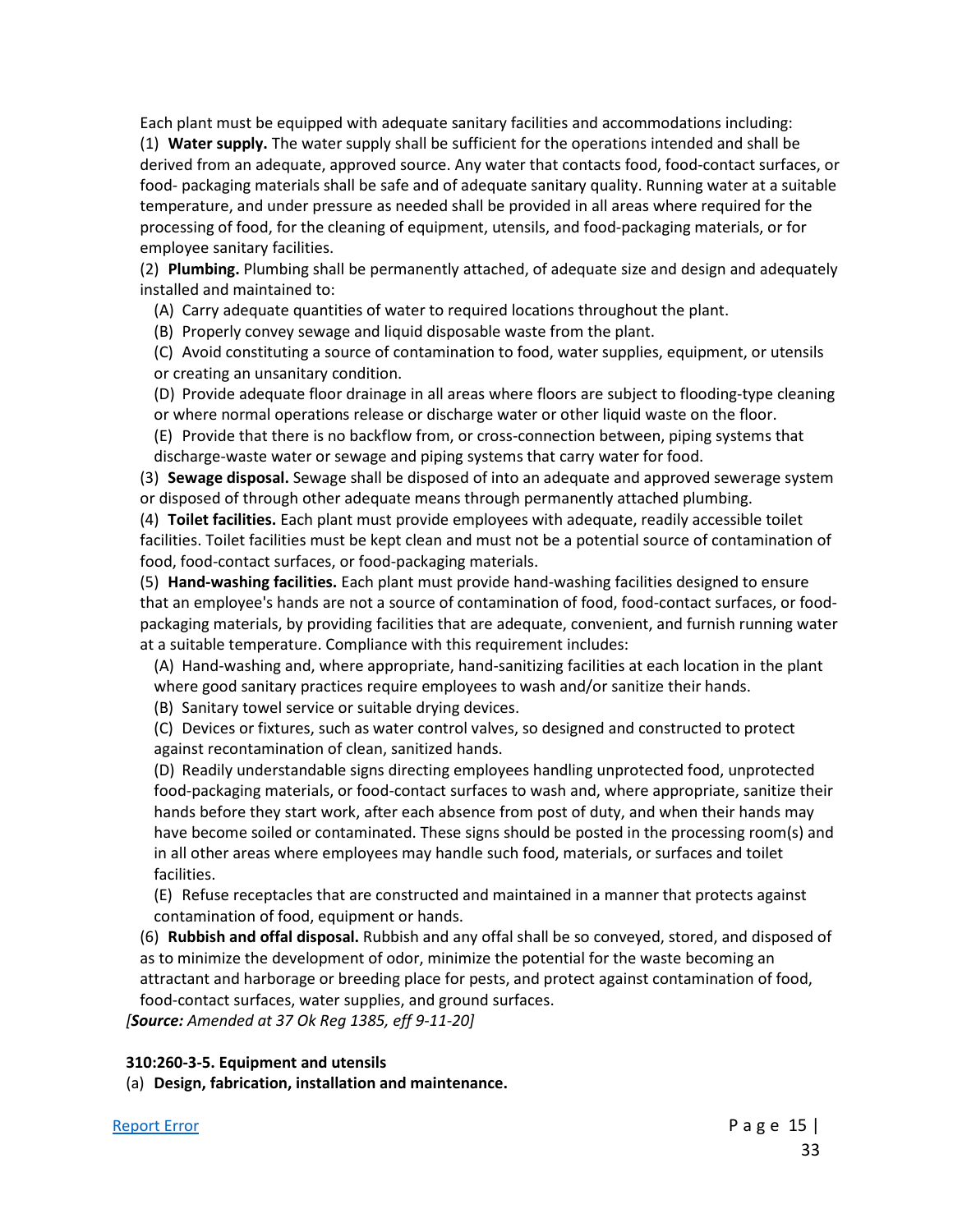(1) All plant equipment and utensils used in manufacturing, processing, packing, or holding food must be so designed and of such material and workmanship as to be adequately cleanable, and must be adequately maintained to protect against allergen cross-contact and contamination.

(2) Equipment and utensils must be designed, constructed, and used appropriately to avoid the adulteration of food with lubricants, fuel, metal fragments, contaminated water, or any other contaminants.

(3) Equipment must be installed so as to facilitate the cleaning and maintenance of the equipment and of adjacent spaces.

(4) Food-contact surfaces must be corrosion-resistant when in contact with food.

(5) Food-contact surfaces must be made of nontoxic materials and designed to withstand the environment of their intended use and the action of food, and, if applicable, cleaning compounds, sanitizing agents, and cleaning procedures.

(6) Food-contact surfaces must be maintained to protect food from allergen cross-contact and from being contaminated by any source, including unlawful indirect food additives.

(b) **Seams.** Seams on food-contact surfaces shall be smoothly bonded or maintained so as to minimize accumulation of food particles, dirt, and organic matter and thus minimize the opportunity for growth of microorganisms and allergen cross-contact.

(c) **Non-food contact equipment.** Equipment that is in the areas where food is manufactured, processed, packed, or held and that does not come into contact with food shall be so constructed that it can be kept in a clean condition.

(d) **Holding, conveying and manufacturing systems.** Holding conveying, and manufacturing systems, including gravimetric, pneumatic, closed, and automated systems, shall be of a design and construction that enables them to be maintained in an appropriate sanitary condition.

(e) **Thermometers.** Each freezer and cold storage compartment used to store and hold food capable of supporting growth of microorganisms shall be fitted with an indicating thermometer, temperature measuring device, or temperature recording device so installed as to show the temperature accurately to within +/-3°F inside the compartment, and should be fitted with an automatic control for regulating temperature or with an automatic alarm system to indicate a significant temperature change during manual operation.

(f) **Instruments and controls.** Instruments and controls used for measuring, regulating, or recording temperatures, pH, acidity, water activity, or other conditions that control or prevent the growth of undesirable microorganisms in food shall be accurate, precise, and adequately maintained, and adequate in number for their designated uses.

(g) **Compressed air.** Compressed air or other gases mechanically introduced into food or used to clean food-contact surfaces or equipment shall be treated in such a way that food is not contaminated with unlawful indirect food additives.

*[Source: Amended at 37 Ok Reg 1385, eff 9-11-20]*

## **310:260-3-6. Processes and controls**

(a) **General.**

(1) All operations in the manufacturing, processing, packing, and holding of food (including operations directed to receiving, inspecting, transporting, and segregating) must be conducted in accordance with adequate sanitation principles.

(2) Appropriate quality control operations must be employed to ensure that food is suitable for human consumption and that food-packaging materials are safe and suitable.

(3) Overall sanitation of the plant must be under the supervision of one or more competent individuals assigned responsibility for this function.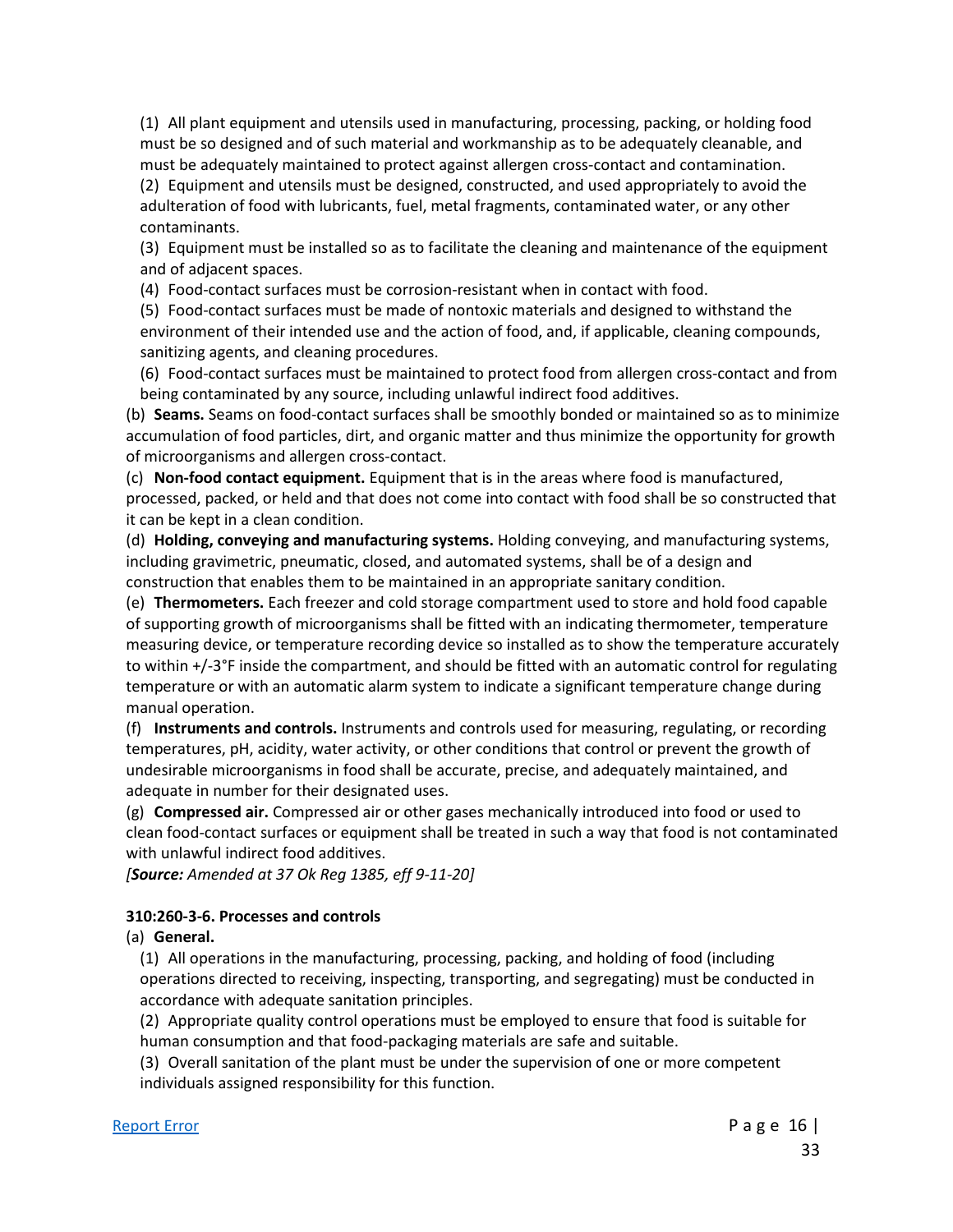(4) Adequate precautions must be taken to ensure that production procedures do not contribute to allergen cross-contact and to contamination from any source.

(5) Chemical, microbial, or extraneous-material testing procedures must be used where necessary to identify sanitation failures or possible allergen cross-contact and food contamination.

(6) All food that has become contaminated to the extent that it is adulterated must be rejected, or if appropriate, treated or processed to eliminate the contamination.

#### (b) **Raw materials and other ingredients.**

(1) Raw materials and other ingredients shall be inspected and segregated or otherwise handled as necessary to ascertain that they are clean and suitable for processing into food and shall be stored under conditions that will protect against allergen cross-contact and against contamination and minimize deterioration. Raw materials shall be washed or cleaned as necessary to remove soil or other contamination. Water used for washing, rinsing, or conveying food shall be safe and of adequate sanitary quality. Water may be reused for washing, rinsing, or conveying food if it does not cause allergen cross-contact or increases the level of contamination of the food. Containers and carriers of raw materials should be inspected on receipt to ensure that their condition has not contributed to the contamination or deterioration of food.

(2) Raw materials and other ingredients shall either not contain levels of microorganisms that may render the food injurious to the health of in humans, or they shall be pasteurized or otherwise be treated during manufacturing operations so that they no longer contain levels that would cause the product to be adulterated.

(3) Raw materials and other ingredients susceptible to contamination with aflatoxin or other natural toxins shall comply with current FDA regulations for poisonous or deleterious substances before these materials or ingredients are incorporated into finished food.

(4) Raw materials, other ingredients, and rework susceptible to contamination with pests, undesirable microorganisms, or extraneous material shall comply with applicable FDA regulations for natural or unavoidable defects if a manufacturer wishes to use the materials in manufacturing food.

(5) Raw materials, other ingredients, and rework shall be held in bulk, or in containers designed and constructed so as to protect against allergen cross-contact and against contamination and shall be held at such temperature and relative humidity and in such a manner as to prevent the food from becoming adulterated. Material scheduled for rework shall be identified as such and separated from other foods.

(6) Frozen raw materials and other ingredients shall be kept frozen. If thawing is required prior to use, it shall be done in a manner that prevents the raw materials and other ingredients from becoming adulterated.

(7) Liquid or dry raw materials and other ingredients received and stored in bulk form shall be held in a manner that protects against allergen cross-contact and against contamination.

(8) Raw materials and other ingredients that are food allergens, and rework that contains food allergens, must be identified and held in a manner that prevents allergen cross-contact.

#### (c) **Manufacturing operations.**

(1) Equipment and utensils and finished food containers shall be maintained in an adequate condition through appropriate cleaning and sanitizing, as necessary. Insofar as necessary, equipment shall be taken apart for thorough cleaning.

(2) All food manufacturing, including packaging and storage, shall be conducted under such conditions and controls as are necessary to minimize the potential for the growth of microorganisms and allergen cross-contact.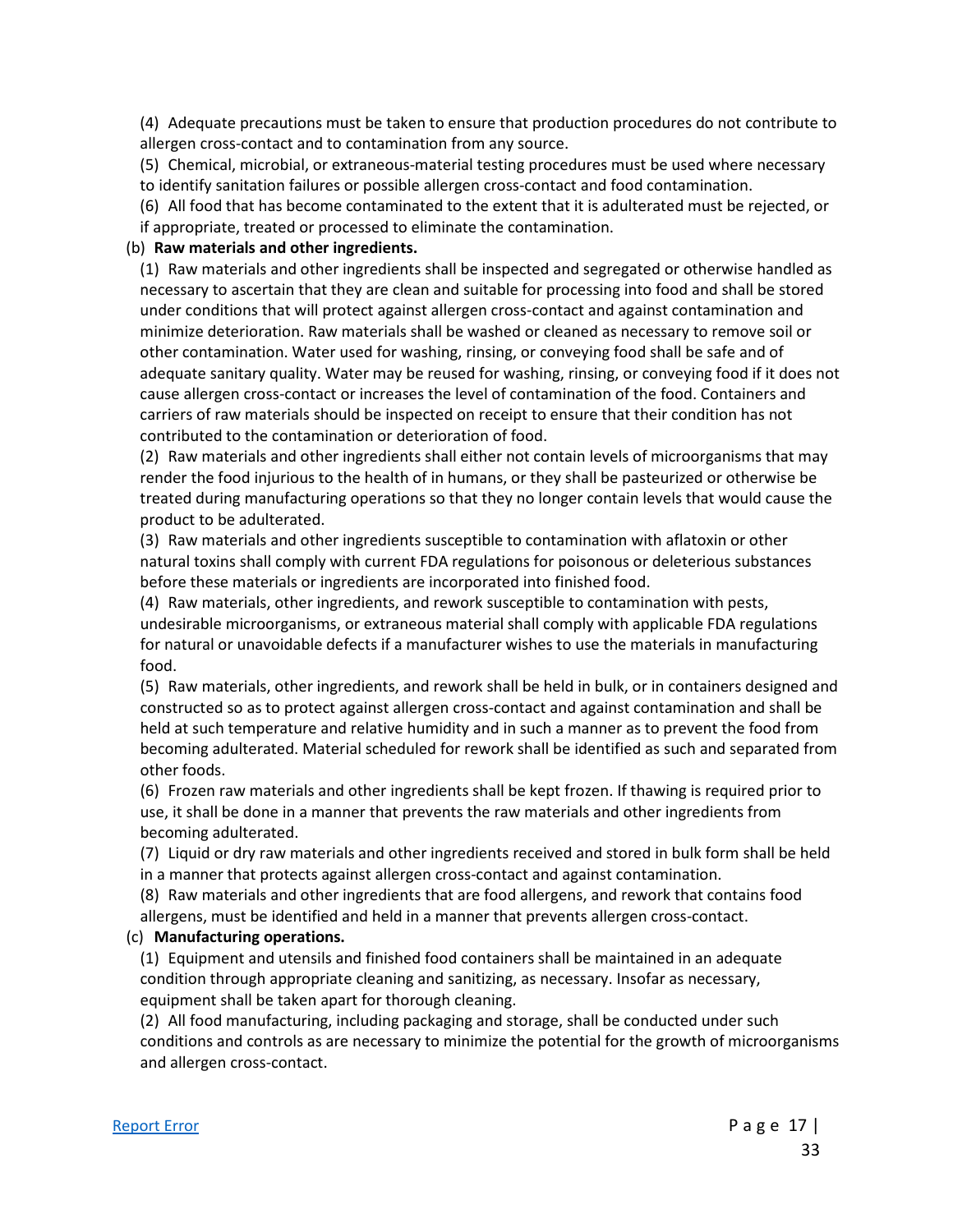(3) Food that can support the rapid growth of undesirable microorganisms shall be held at temperatures that will prevent the food from becoming adulterated during manufacturing, processing, packing, and holding.

(4) Measures such as sterilizing, irradiating, pasteurizing, freezing, refrigerating, controlling pH or controlling aw that are taken to destroy or prevent the growth of undesirable microorganisms shall be adequate under the conditions of manufacture, handling, and distribution to prevent food from being adulterated.

(5) Work-in-process and rework shall be handled in a manner that protects against allergen crosscontact, contamination, and growth of undesirable microorganisms.

(6) Effective measures shall be taken to protect finished food from allergen cross-contact and from contamination by raw materials, other ingredients, or refuse. When raw materials, other ingredients, or refuse are unprotected, they shall not be handled simultaneously in a receiving, loading, or shipping area if that handling could result in allergen cross-contact or contaminated food. Food transported by conveyor shall be protected against allergen cross-contact and against contamination as necessary.

(7) Equipment, containers, and utensils used to convey, hold, or store raw materials and other ingredients, work-in-process, rework or other food shall be constructed, handled, and maintained during manufacturing processing, packing, and holding in a manner that protects against allergen cross-contact and against contamination.

(8) Adequate measures shall be taken to protect against the inclusion of metal or other extraneous material in food.

(9) Food, raw materials, and other ingredients that are adulterated:

- (A) Shall be disposed in a manner that protects against the contamination of other food; or
- (B) If the adulterated food is capable of being reconditioned, it shall be:
	- (i) Reconditioned (if appropriate) using a method that has been proven to be effective; or
	- (ii) Reconditioned (if appropriate) and reexamined and subsequently found not to be adulterated before being incorporated into other food.

(10)Steps such as washing, peeling, trimming, cutting, sorting and inspecting, mashing, dewatering, cooling, shredding, extruding, drying, whipping, defatting, and forming shall be performed so as to protect food against allergen cross-contact and against contamination.

(11)Heat blanching, when required in the preparation of food capable of supporting microbial growth, should be effected by heating the food to the required temperature, holding it at this temperature for the required time, and then either rapidly cooling the food or passing it to subsequent manufacturing without delay. Growth and contamination by thermophilic microorganisms in blanchers should be minimized by the use of adequate operating temperatures and by periodic cleaning and sanitizing as necessary.

(12)Batters, breading, sauces, gravies, dressings, dipping solutions, and other similar preparations that are held and used repeatedly over time shall be treated or maintained in such a manner that they are protected against allergen cross-contact and against contamination, and minimizing the potential for the growth of undesirable microorganisms.

(13)Filling, assembling, packaging, and other operations shall be performed in such a way that the food is protected against allergen cross-contact, contamination, and growth of undesirable microorganisms.

(14)Food such as, but not limited to, dry mixes, nuts, immediate moisture food, and dehydrated food, that relies on the control of aw for preventing the growth of undesirable microorganisms shall be processed to and maintained at a safe moisture level.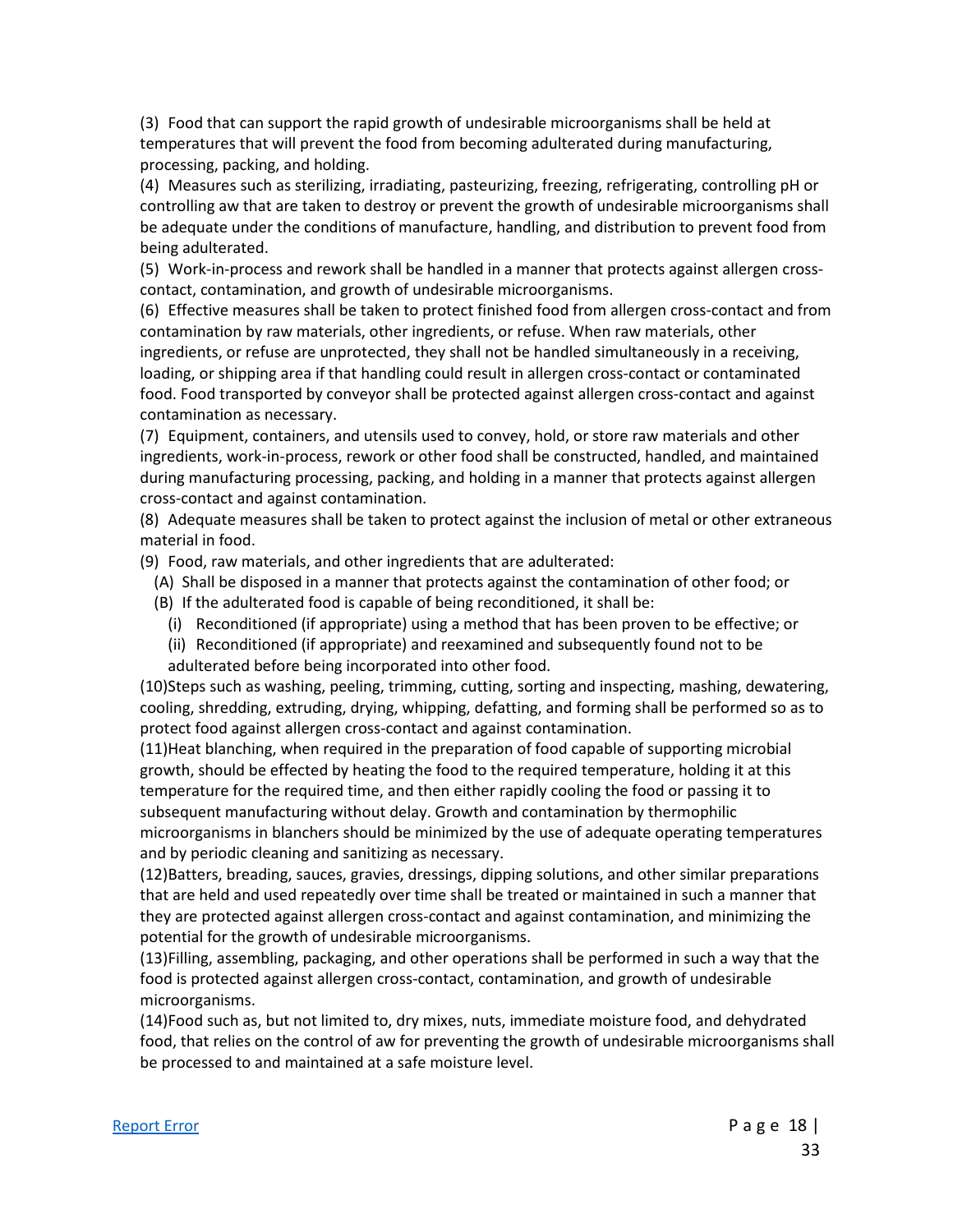(15)Food such as, but not limited to, acid and acidified food, that relies principally on the control of pH for preventing the growth of undesirable microorganisms shall be monitored and maintained at a pH of 4.6 or below.

(16)When ice is used in contact with food, it shall be made from water that is safe and of adequate sanitary quality in accordance with 310:260-3-4(a), and shall be used only if it has been manufactured in accordance with current good manufacturing practice as outlined in these regulations.

(17)Food-manufacturing areas and equipment used for manufacturing human food shall not be used to manufacture nonhuman food grade animal feed or inedible products, unless there is no reasonable possibility for the contamination of the human food.

(18)Food manufacturing shall not be performed in places of human residence nor shall manufacturing areas open directly into rooms occupied as residence or sleeping quarters. (19)Meaningful coding of products sold or otherwise distributed from a manufacturing, processing, packing, or repacking activity should be utilized to enable positive lot identification to facilitate, where necessary, the segregation of specific food lots that may have become contaminated or otherwise unfit for their intended use. Records should be retained for a period of time that exceeds the shelf life of the product, except that they need not be retained more than two (2) years. *[Source: Amended at 37 Ok Reg 1385, eff 9-11-20]*

#### **Subchapter 5 - Tree Nut processing**

| Section 310:260-5-1 | <b>Tree Nut crackers/shellers</b> |
|---------------------|-----------------------------------|
| Section 310:260-5-2 | <b>Custom Tree Nut crackers</b>   |

#### **310:260-5-1. Tree Nut crackers/shellers**

(a) **Cleaning and sanitizing.** All tree nuts shall be thoroughly cleaned to remove all foreign matter before sanitizing. After cleaning, tree nuts shall be subjected to a bactericidal process with:

(1) Immersion in hot water at 170° F or more for at least two (2) minutes or exposed to a flow of hot water at 170° degrees F or more for at least five (5) minutes, or exposed to hot air at a temperature of 180° F for at least twenty (20) minutes in a properly constructed oven or hot air cabinet equipped with an indicating thermometer located in the coldest zone, or

(2) A 1000 PPM chlorine equivalent and a flotation process solution of 200 PPM chlorine equivalent, or

(3) Exposure to steam in a properly designed cabinet for at least fifteen (15) minutes at 170° F, or for at least five (5) minutes at 200° degrees F, or

(4) Exposure of a jet of live steam for at least One (1) minute, or

(5) Any other bactericidal treatment which has been proven by laboratory tests to effectively sanitize tree nuts and which has been approved by the Department.

(b) **Holding and drying.** Folding, soaking, or tempering, tree nuts must not be subjected to contamination. Drying of tree nuts must be done in such a manner as to prevent recontamination of moist tree nuts.

(c) **Sanitizing of equipment.** All equipment used for handling, storing, and transporting sanitized tree nuts and/or tree nuts meats shall be subjected to a bactericidal process approved by the Department. Approved processes shall include:

(1) Exposure to steam in a properly constructed cabinet for at least fifteen (15) minutes at 170° F, or for at least five (5) minutes to at least 200° F, or

(2) Exposure to a jet of live steam for at least one (1) minute, or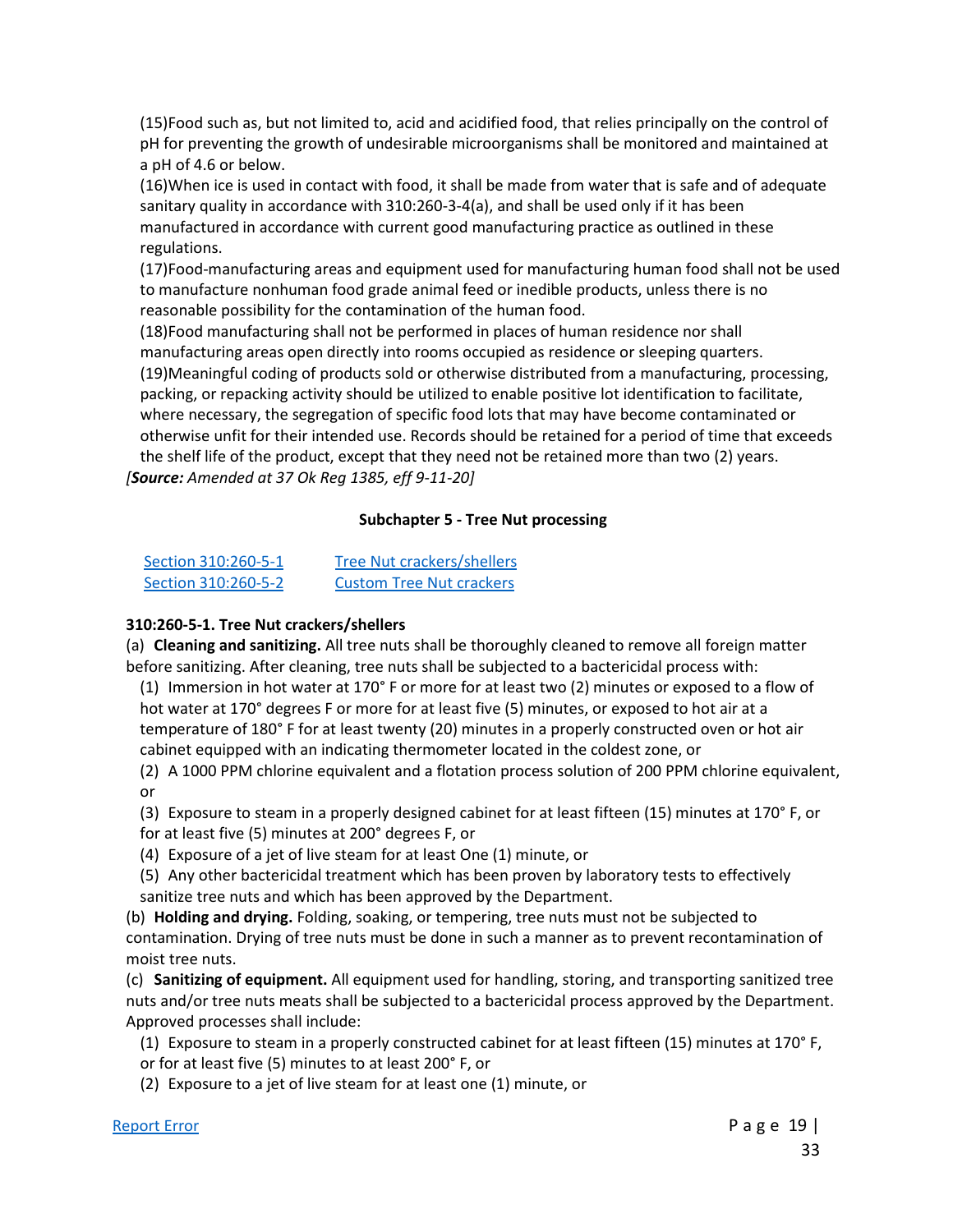(3) Immersion in or exposure to a flow of chlorine solution of not less than 200 PPM strength for at least two (2) minutes, or

(4) Immersion in hot water at 170° F or more for at least two (2) minutes or exposure to a flow of hot water at 170° F or more (at the outlet) for at least five (5) minutes, or

(5) Exposure to hot air at a temperature of 180° F, for at least twenty (20) minutes in a properly constructed oven or hot air cabinet equipped with an indicating thermometer located in the coldest zone, or

(6) Any other bactericidal treatment which has been proven by laboratory tests to effectively sanitize equipment and which has been approved by the Department.

(d) **Other requirements.** All commercial tree nut crackers/shellers shall be subject to all applicable portions of this code.

*[Source: Amended at 37 Ok Reg 1385, eff 9-11-20]*

#### **310:260-5-2. Custom Tree Nut crackers**

(a) **Signage.**

(1) The custom tree nut cracking facility must publicly display an easily readable sign which states: *"Custom Tree Nut Operations are Exempt from Health Department Regulations Pertaining to Cleaning and Sanitizing of tree nuts /Processing Equipment. Tree nuts Cannot be Cracked for Resale"* or words to that effect.

(2) A customer's own Tree Nuts left on the premises for custom Tree Nut cracking must be separately labeled before and after custom cracking with the customer's name and contact information.

(3) Custom Tree Nut crackers shall affix the statement *"Custom Tree Nut Operations are Exempt from Health Department Regulations Pertaining to Cleaning and Sanitizing of Tree Nuts* 

*/Processing Equipment. Tree Nuts Cannot be Cracked for Resale"* or words to that effect on the label, bill of sale, receipt, etc., presented to the customer upon payment.

(b) **Other requirements.** Custom tree nut crackers shall not be subject to licensure. *[Source: Amended at 37 Ok Reg 1385, eff 9-11-20]*

#### **Subchapter 7 - Salvageable and Salvaged Merchandise**

| Section 310:260-7-1 | <b>Merchandise protection</b>                    |
|---------------------|--------------------------------------------------|
| Section 310:260-7-2 | Movement of distressed merchandise               |
| Section 310:260-7-3 | Reconditioning                                   |
| Section 310:260-7-4 | Labeling                                         |
| Section 310:260-7-5 | Handling of nonsalvageable merchandise           |
| Section 310:260-7-6 | <b>Record keeping</b>                            |
| Section 310:260-7-7 | Salvage processors and distributors out-of-state |

#### **310:260-7-1. Merchandise protection**

## (a) **Protection from contamination.**

(1) All salvageable and salvaged merchandise, while being stored or processed at a salvage

processing plant, or during transportation, shall be protected from contamination.

(2) All perishable foods shall be kept at such temperature as will protect against spoilage.

(3) Time/Temperature Control for Safety food shall be maintained at safe temperature (45 °F or below; 140 °F or above).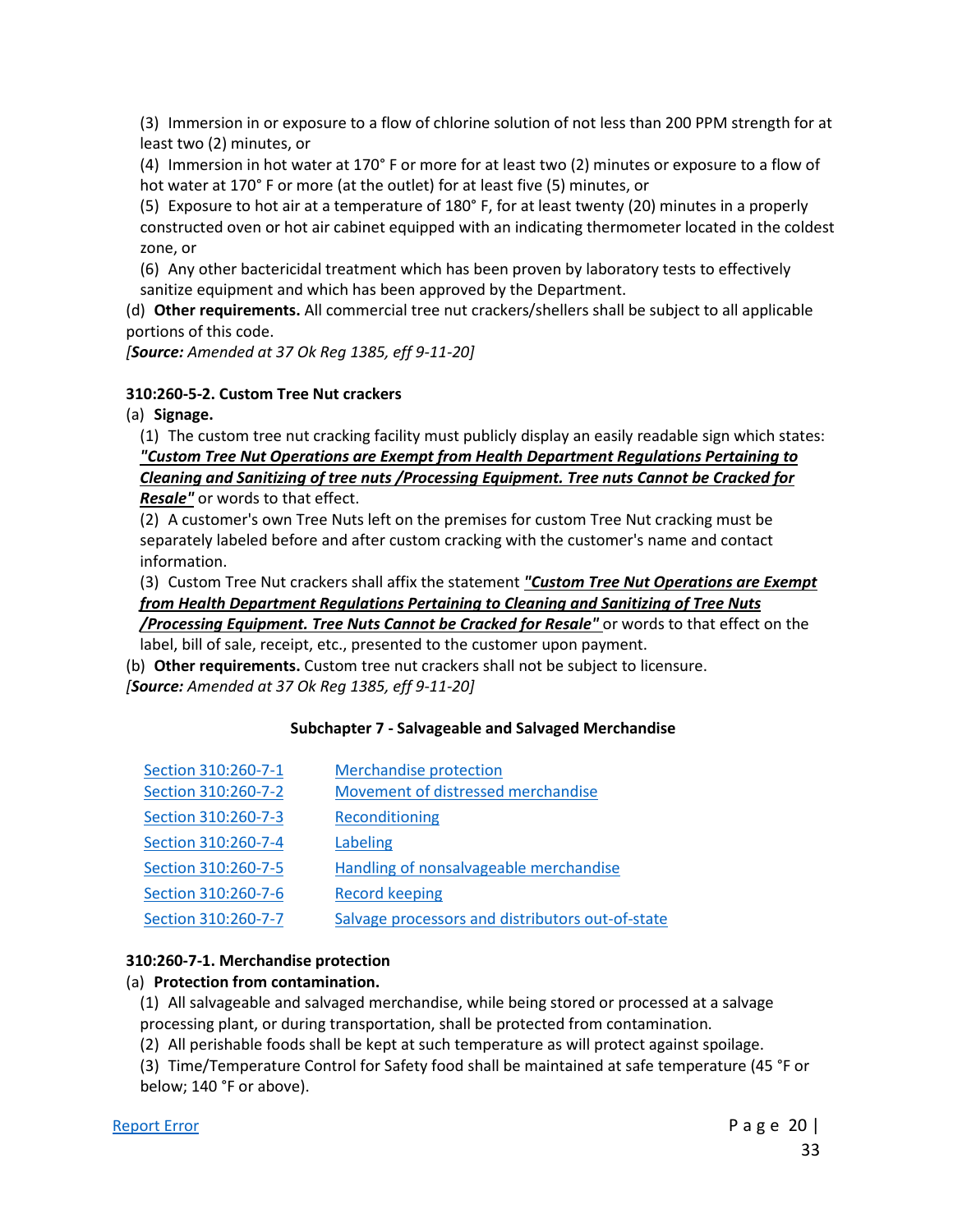(4) Poisonous and toxic materials shall be identified, and handled under such conditions as will not contaminate other salvageable or salvaged merchandise or constitute a hazard to personnel.

(b) **Segregation of non-salvageable materials.** All salvageable articles shall be promptly sorted and segregated from non-salvageable materials to prevent further contamination of goods to be salvaged or offered for sale or distribution.

*[Source: Amended at 37 Ok Reg 1385, eff 9-11-20]*

#### **310:260-7-2. Movement of distressed merchandise**

#### (a) **Notice to department.**

(1) When merchandise becomes distressed as the result of a conveyance accident; flood, wind, fire, sewer backup, or such other unforeseen catastrophe, the owner or claimant of such distressed merchandise shall contact the Department within twenty-four (24) hours after the merchandise becomes distressed and prior to removal from the place at which it was located when it became distressed merchandise.

(2) If emergency removal of such distressed merchandise is required, such notice to the Department shall be made as soon thereafter as possible.

(3) It shall be the duty of the owner or manager of the salvage processing plant to make contact with the Department within forty-eight (48) hours whenever distressed merchandise subject to the provisions of this regulation is obtained.

#### (b) **Movement of distressed merchandise.**

(1) Distressed merchandise shall be moved from the site where it became distressed as expeditiously as possible after compliance with (a) of this section so as to protect against spoilage, prevent rodent or insect harborage, or otherwise a menace to the public health.

(2) All distressed and salvageable merchandise of a perishable nature shall, prior to reconditioning, be transported only in vehicles provided with adequate refrigeration for product maintenance.

(3) No interstate movement of distressed or salvageable merchandise from or into Oklahoma shall be made without prior approval of the Department. Concurrence shall also be obtained from the U.S. Food and Drug Administration or U.S. Department of Agriculture, Animal and Plant Health Inspection Service (meat and poultry products), and as required by State law of the State to or from which such merchandise is being shipped, prior to such anticipated interstate movement.

*[Source: Amended at 37 Ok Reg 1385, eff 9-11-20]*

## **310:260-7-3. Reconditioning**

(a) **Salvageable merchandise.** All salvageable merchandise shall be reconditioned prior to sale or distribution.

(b) **Distressed or nonsalvageable merchandise.** The following items shall be deemed unfit for sale or distribution:

(1) Metal cans of food which are essentially free from rust (pitting) and dents (especially at rim, end double seams and/or side seams).

(2) Leakers, springers, flippers, and swellers.

(3) Containers, including metal and glass containers with press caps, screw caps, pull rings or other types of openings which have been in contact with non-potable water, liquid foam, or other deleterious substances, as a result of firefighting efforts, flood, sewer backups or similar mishaps shall be deemed unfit for sale or distribution, i.e., nonsalvageable merchandise.

(c) **Metal containers of food.** All metal containers of food, other than those mentioned in (b) of this section whose integrity has not been compromised and whose integrity would not be compromised by the reconditioning, and which have been partially or totally submerged in water, liquid foam, or other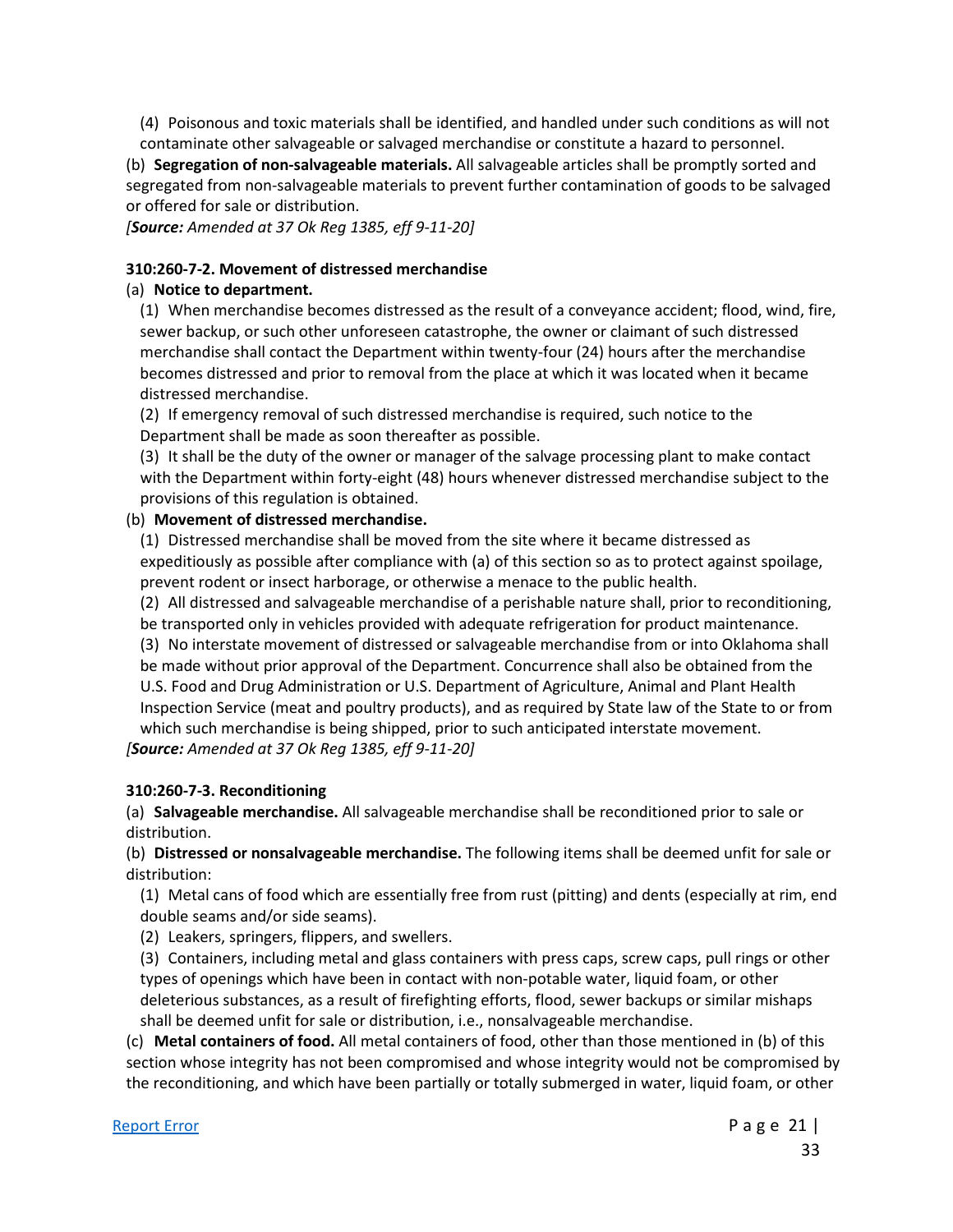deleterious substance as the result of flood, sewer backup or other reasons shall, after thorough cleaning, be subjected to sanitizing rinse of a concentration of 200 ppm available chlorine for a minimum period of one minute, or shall be sanitized by another method approved by the Department. They shall subsequently be treated to inhibit rust formation. All other types of containers so damaged shall be deemed unfit for use or sale.

*[Source: Amended at 37 Ok Reg 1385, eff 9-11-20]*

#### **310:260-7-4. Labeling**

(a) Relabeling of other salvageable nonmetal (glass, plastic, etc.) containers shall be required when original labels are missing or illegible.

(b) All salvaged merchandise shall be labeled to indicate that the merchandise has been salvaged.

(c) Where original labels are removed from containers which are to be resold or redistributed, the replacement labels must show the name and address of the salvage establishment.

*[Source: Amended at 37 Ok Reg 1385, eff 9-11-20]*

## **310:260-7-5. Handling of nonsalvageable merchandise**

(a) **Nonsalvageable merchandise.** Food deemed to be nonsalvageable merchandise are:

- (1) Foods contaminated and/or adulterated by pesticides or other chemicals;
- (2) Potentially hazardous foods (frozen or those requiring refrigeration) which have been exposed to a temperature above 45° F (7.2° C) for a period exceeding 4 hours;
- (3) Foods packaged in paper or other porous materials which have been subjected to contamination.
- (4) Those described in Section 310:260-7-3 as nonsalvageable.

(b) **Distribution of nonsalvageable merchandise.** Nonsalvageable merchandise shall not be sold or distributed as food, but shall be disposed of in a manner approved by the Department. *[Source: Amended at 37 Ok Reg 1385, eff 9-11-20]*

## **310:260-7-6. Record keeping**

(a) **Inspection by the Department.** A written record of receipt of distressed, salvageable and salvaged merchandise shall be kept by the salvage establishment or salvage broker for inspection by the Department during business hours.

(b) **Content of records.** The records shall include a general description of distressed merchandise received, source of the distressed merchandise, the date received and the type of damage (fire, flood, etc.)

(c) **Retention of records.** These records shall be kept on the premises of the salvage establishment or salvage broker for a period of two (2) years following the receipt of a lot of merchandise. *[Source: Amended at 37 Ok Reg 1385, eff 9-11-20]*

## **310:260-7-7. Salvage processors and distributors out-of-state**

Salvaged merchandise from salvage processing plants and distributors located outside the jurisdiction of the State of Oklahoma may be sold or distributed within the State, if such plants and distributors conform to the provisions of this regulation or to substantially equivalent provisions. To determine the extent of compliance with such provisions, the Department may accept reports from responsible authorities in other jurisdictions where such plants and distributors are located. *[Source: Amended at 37 Ok Reg 1385, eff 9-11-20]*

## **Subchapter 9 - Food Storage Warehouses**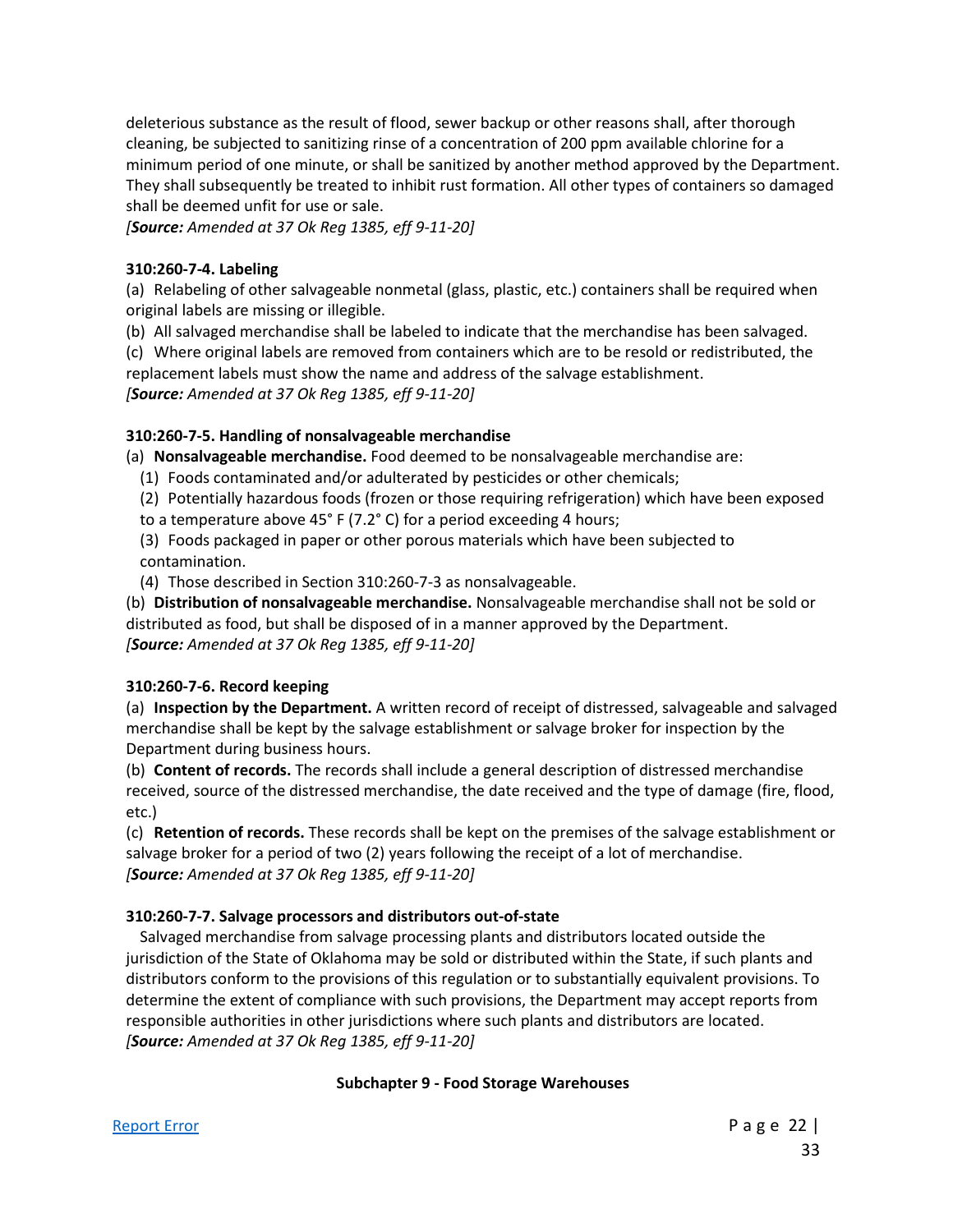| Section 310:260-9-1<br>Section 310:260-9-1.1 | Lighting and ventilation<br><b>Warehousing and distribution</b> |
|----------------------------------------------|-----------------------------------------------------------------|
| Section 310:260-9-2                          | Dry storage                                                     |
| Section 310:260-9-3                          | Cold and frozen storage                                         |
| Section 310:260-9-4                          | Protection of stored food                                       |
| Section 310:260-9-5                          | <b>Morgue</b>                                                   |
| Section 310:260-9-6                          | <b>Restroom facilities</b>                                      |
| Section 310:260-9-7                          | Waste storage and disposal                                      |
| Section 310:260-9-8                          | <b>Exterior construction</b>                                    |
| Section 310:260-9-9                          | <b>Surroundings</b>                                             |
| Section 310:260-9-10                         | <b>Transportation and storage</b>                               |
| Section 310:260-9-11                         | <b>Exemptions</b>                                               |

#### **310:260-9-1. Lighting and ventilation**

#### (a) **Lighting.**

(1) All parts of the food storage warehouse shall be lighted so as to permit the activity for which the premises are used to be carried on safely and to permit effective cleaning and inspection of the premises.

(2) Safety shields on lights or safety type lights shall be used where needed for the protection of food storage.

(b) **Ventilation.** Where needed, rooms shall have sufficient ventilation to prevent any undue condensation or water vapor or objectionable odors, or temperature extremes. *[Source: Amended at 37 Ok Reg 1385, eff 9-11-20]*

#### **310:260-9-1.1. Warehousing and distribution**

Storage and transportation of food shall be under conditions that will protect against allergen crosscontact and against biological, chemical (including radiological), and physical contamination of food, as well as against deterioration of the food and the container. *[Source: Added at 37 Ok Reg 1385, eff 9-11-20]*

#### **310:260-9-2. Dry storage**

(a) **Floors.**

- (1) Floors shall be constructed of easily cleanable and reasonably smooth material.
- (2) Floors shall be kept clean and in good repair.

(b) **Walls and ceiling.** Walls and ceiling shall be of sound construction, easily cleanable and kept reasonably free of dirt, dust and cobwebs and in good repair.

*[Source: Amended at 37 Ok Reg 1385, eff 9-11-20]*

## **310:260-9-3. Cold and frozen storage**

(a) **Thermometers.** Each cold storage unit shall be equipped with an accurate and easily visible thermometer with the sensing element at least five feet above the floor.

(b) **Storage temperatures.** Perishable and Time/Temperature Control for Safety foods shall be stored at 45° F or below.

[Report Error](mailto:ConsumerHealth@Health.OK.Gov?&subject=subject=%20OAC:310-260.%20%20Incorrect%20Citationand/or%20Broken%20Link) **Page 23** | 33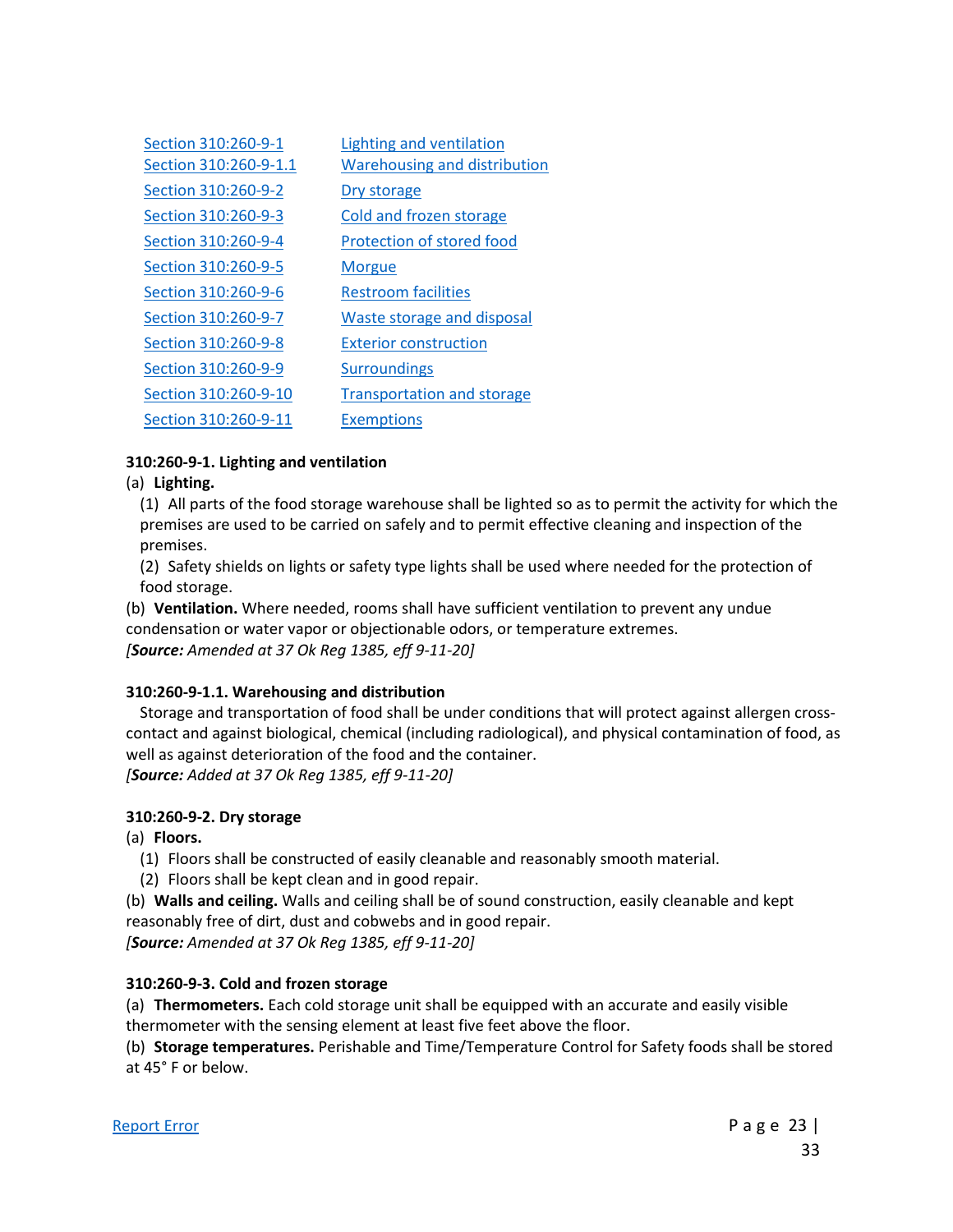(c) **Frozen foods.** All frozen food shall be stored at a temperature of 0° F or below except for defrost cycles, loading or unloading, or for other temporary conditions beyond the immediate control of the person or company under whose care or supervision the frozen food is stored. However, the internal temperature of all frozen food shall be maintained at 0° F or below except when the product is subjected to the above-mentioned conditions; at such times the internal product temperature shall not exceed 10° F and such product shall be returned to 0° F as quickly as possible.

#### (d) **Floors, walls, and ceilings.**

- (1) Floors shall be constructed of material that can be easily kept clean, sanitary and in good repair.
- (2) Walls and ceiling shall be reasonably smooth, and kept clean and in good repair.

(e) **Defrosting.** During defrosting of overhead coils in cold storage rooms, stored food shall be effectively protected from contamination by condensation, drip or leakage.

*[Source: Amended at 37 Ok Reg 1385, eff 9-11-20]*

#### **310:260-9-4. Protection of stored food**

(a) **Pests.** The operator shall take all reasonable measures to protect the area where food is kept or stored in a food storage warehouse against the entrance into the establishment, and the breeding or presence on the premises of rodents, birds, flies, roaches, weevils and other vermin.

(b) **Animals.** No dogs, cats, fowl, birds or any other type animal shall be permitted in a food storage warehouse, except that patrol dogs accompanying blind or deaf persons shall not be excluded.

(c) **Use of rodenticides.** When in use, rodenticides shall be placed in covered bait boxes where necessary to prevent spillage or possible contamination of stored food and danger to employees. All rodenticide baits shall be applied in such a manner as to prevent contamination of stored food products.

#### (d) **Storage and labeling of toxics.**

- (1) Cleaning materials, pesticides, rodenticides, and any other such hazardous substances used in the operation of the warehouse shall be stored:
	- (A) In properly labeled containers in a closed closet or cabinet in a separate area from food products.
	- (B) An adequate distance from stored food and single service articles to prevent contamination caused by leakage or spillage.
- (2) Where multiple level storage methods are used, all such substances shall be stored below food or single service articles.

## (e) **Pest control services.**

(1) When a licensed pest control service is employed, it shall file at the warehouse a diagram of the bait station locations and the rodenticide in use.

(2) The operator should designate an employee to be responsible for the pest control program being used.

## (f) **Product storage.**

(1) Skids or pallets shall provide a minimum of 6" clearance above the floor to facilitate cleaning, protection of the product, and for movement of air in refrigerated storage areas.

(2) Merchandise stored on skids or pallets shall be at least 18" away from any wall.

(3) Construction of shelving, cabinets, and storage methods used shall be suchas to permit ready access for cleaning and sanitary inspection.

(4) No overhead waste drain pipes or other overhead piping shall be used which presents a risk of contamination to foods stored below due to excess condensation or leakage. Protective shields may be used to eliminate this risk.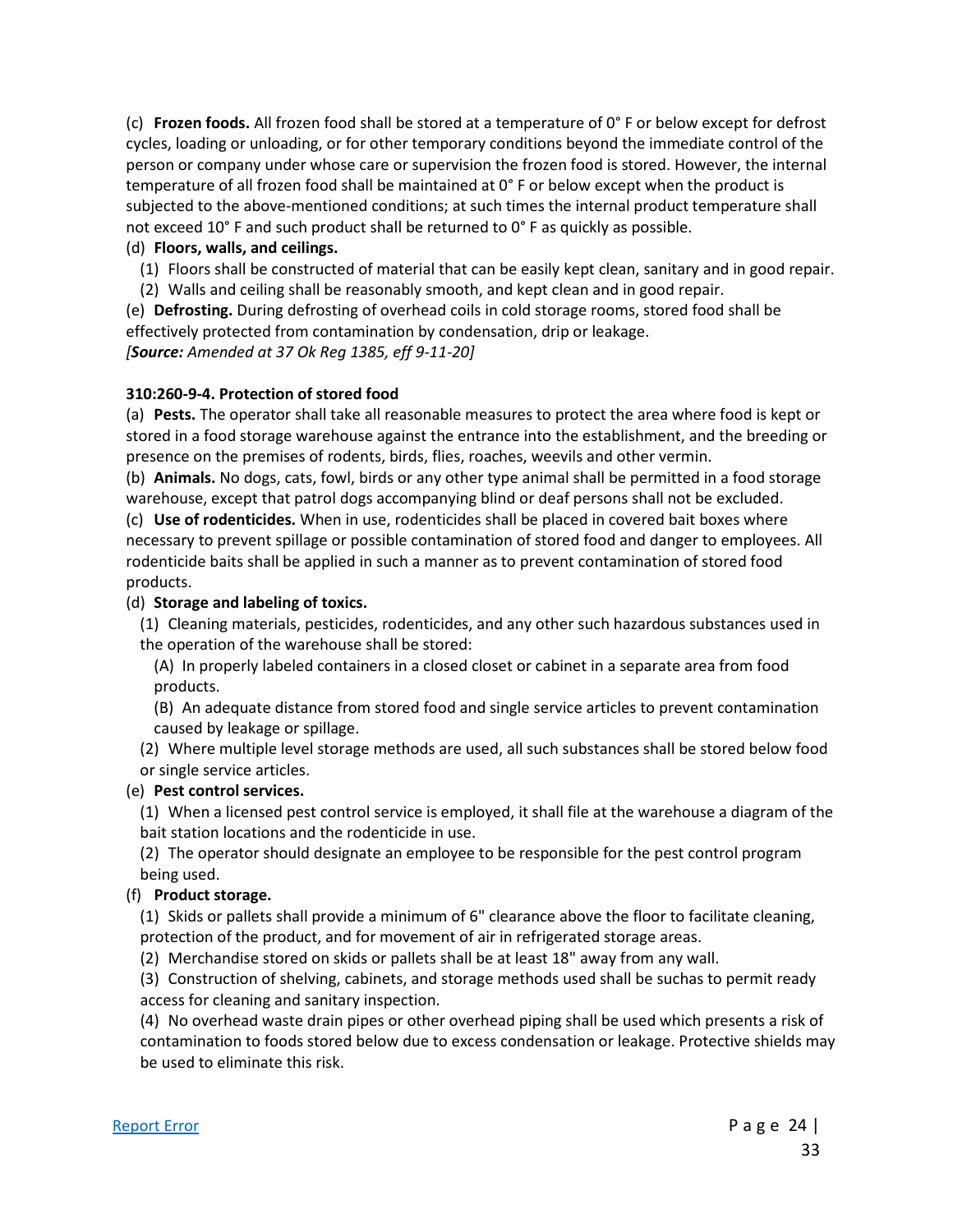(5) Bagged animal feeds shall be stored so as not to be intermingled with the storage of human food products. Storage on separate pallets is acceptable.

*[Source: Amended at 37 Ok Reg 1385, eff 9-11-20]*

## **310:260-9-5. Morgue**

(a) The operator of a food storage warehouse shall provide an area for the accumulation and holding of all damaged foods or foods which may be unwholesome.

(b) The operator shall maintain a program of timely and proper disposal of unwholesome food to prevent development of unsanitary conditions or vermin breeding places and rodent harborage. *[Source: Amended at 37 Ok Reg 1385, eff 9-11-20]*

#### **310:260-9-6. Restroom facilities**

(a) **Toilets.**

(1) The warehouse shall be provided with conveniently located toilets and shall be kept clean and in good repair.

(2) The toilet room shall be completely enclosed, well lighted, vented, and equipped with a tight, self-closing door.

(3) Any window opening shall be screened to prevent entrance of insects.

## (b) **Handwashing facilities.**

- (1) Handwashing facilities shall be adequate and conveniently located in relation to toilet areas.
- (2) Handwashing facilities shall be equipped with hot and cold water, under pressure.

(3) Soap or detergent and paper towels or other single use drying devices shall be provided at all times.

- (4) Handwashing facilities shall be kept clean and in good repair.
- (5) Signage directing employees to wash their hands before returning to work shall be posted in all toilet rooms.

*[Source: Amended at 37 Ok Reg 1385, eff 9-11-20]*

## **310:260-9-7. Waste storage and disposal**

(a) All liquid waste resulting from cleaning floors, equipment, flushing toilets, handwashing facilities, refrigeration equipment and air conditioners shall be disposed of in a sanitary manner per standards established and regulated by the Oklahoma Department of Environmental Quality (ODEQ).

(b) Waste containers shall be provided for trash or rubbish.

(c) The warehouse shall be free of unnecessary litter and rubbish, such as paper, empty containers, or other material that might serve as a place for harborage of rodents or other vermin.

(d) All garbage and waste shall be stored in covered containers.

- (1) Reusable containers shall be non-absorbent, easily washable receptacles which are covered with close-fitting lids, pending removal.
- (2) Disposable containers or liners may be used.
- (3) Removal of garbage and waste shall be frequent and the holding area shall be kept clean.

(e) All garbage and rubbish shall be disposed of at regular intervals of sufficient frequency and in such manner as to prevent the creation of unsanitary conditions.

*[Source: Amended at 37 Ok Reg 1385, eff 9-11-20]*

## **310:260-9-8. Exterior construction**

(a) The exterior of a food storage warehouse shall be so designed, fabricated and finished to minimize the entrance of insects, birds and rodents.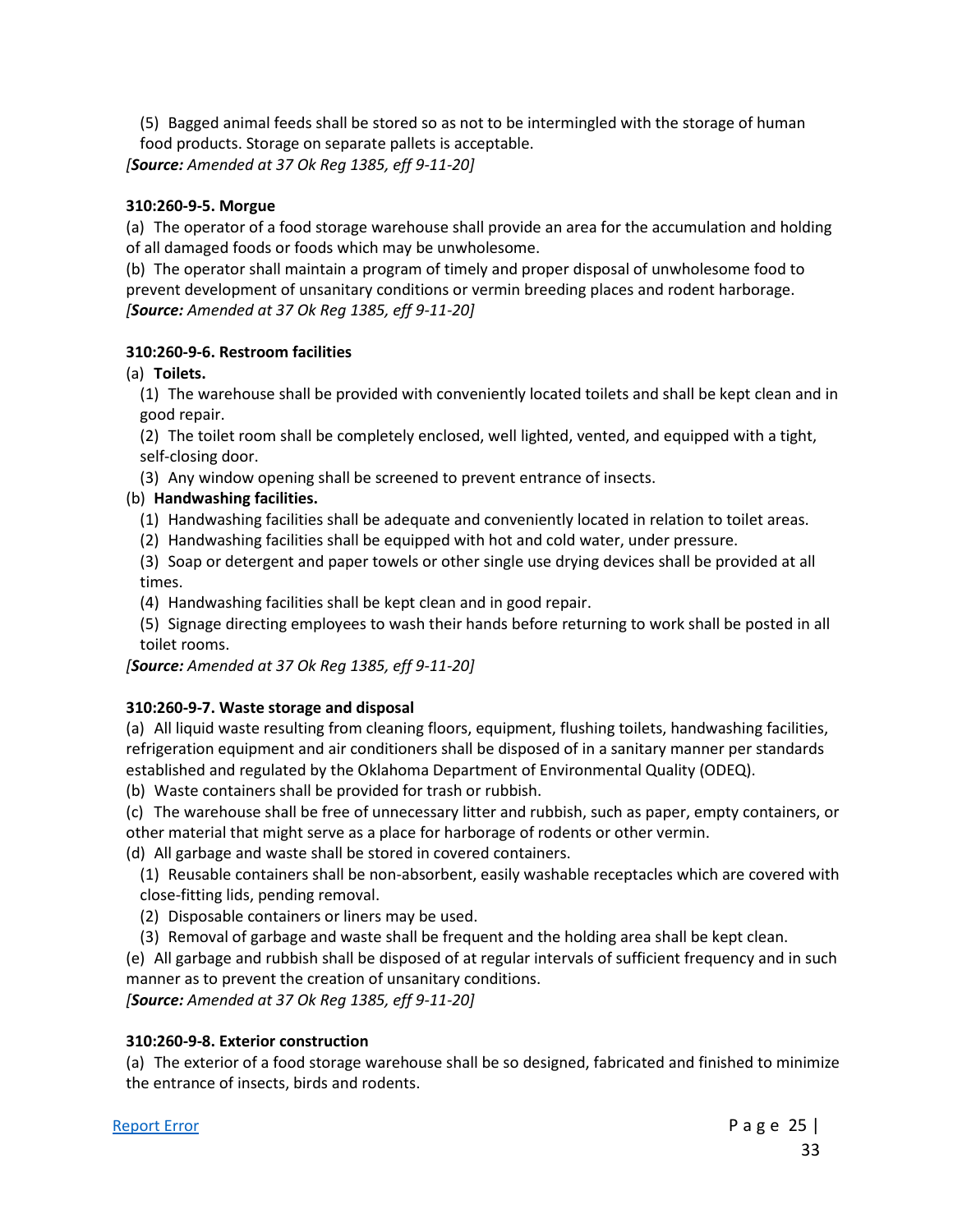(b) All necessary ventilation louvers or openings into food storage warehouses shall be effectively screened against insects, birds and rodents.

(c) All service connections through the exterior wall of the establishment, including water, gas, electrical and refrigeration connections shall be sealed to prevent the entrance of insects, birds and rodents.

*[Source: Amended at 37 Ok Reg 1385, eff 9-11-20]*

#### **310:260-9-9. Surroundings**

The outer premises of the food storage warehouse shall be reasonably clean, and well drained, free from any material or condition that creates rodent, bird and/or insect harborage and free from other nuisances and sources of contamination.

#### **310:260-9-10. Transportation and storage**

(a) All vehicles used in the transportation of processed food products shall be kept in a clean condition at all times. Refuse, dirt and waste products subject to decomposition shall be removed daily. Storage and transportation of finished food shall be under conditions that will protect food against physical, chemical, and microbial contamination as well as against deterioration of the food and the container.

(b) Food products while in transit, shall be protected in such a manner as to preclude being contaminated by hazardous substances, microbial contamination, and against the deterioration of the food and the container.

(c) Vehicles transporting Time/Temperature Control for Safety food shall be equipped to maintain safe temperatures at all times. An accurate and easily visible thermometer shall be provided for monitoring the temperature of frozen and refrigerated storage areas while food is being held or transported.

*[Source: Amended at 37 Ok Reg 1385, eff 9-11-20]*

#### **310:260-9-11. Exemptions**

Bin warehouses, as defined, shall be exempt from the regulations pertaining to providing restroom facilities, and water under pressure.

*[Source: Amended at 37 Ok Reg 1385, eff 9-11-20]*

#### **Subchapter 11 - Licensing, Inspections and Plan Review** [Revoked]

| Section 310:260-11-1 | Licensing [Revoked]                            |
|----------------------|------------------------------------------------|
| Section 310:260-11-2 | Inspections [Revoked]                          |
| Section 310:260-11-3 | Examination and condemnation of food [Revoked] |
| Section 310:260-11-4 | Plan review [Revoked]                          |

#### **Subchapter 13 - Special Risk Situations** [Revoked]

| Section 310:260-13-1 | <b>Emergency occurrences [Revoked]</b> |
|----------------------|----------------------------------------|
| Section 310:260-13-2 | Infection [Revoked]                    |

#### **Subchapter 15 - Compliance and Enforcement**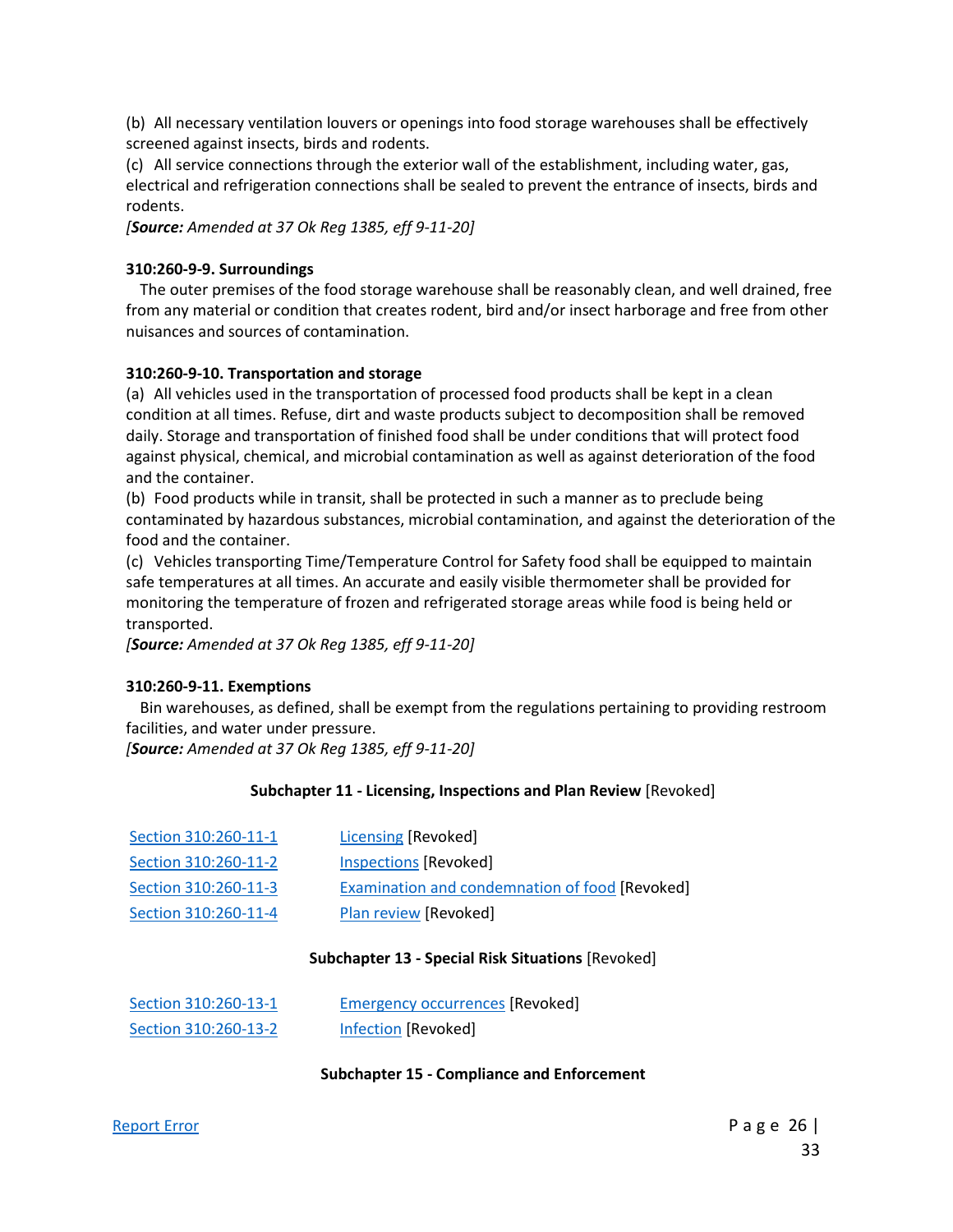| Section 310:260-15-1  | License required                                                       |
|-----------------------|------------------------------------------------------------------------|
| Section 310:260-15-2  | <b>Examination and condemnation of food</b>                            |
| Section 310:260-15-3  | Variance                                                               |
| Section 310:260-15-4  | Documentation of proposed variance and justification                   |
| Section 310:260-15-5  | When plans are required                                                |
| Section 310:260-15-6  | Contents of the plans and specifications                               |
| Section 310:260-15-7  | <b>Preoperational inspections</b>                                      |
| Section 310:260-15-8  | Form of submission                                                     |
| Section 310:260-15-9  | <b>Qualifications and responsibilities of applicants</b>               |
| Section 310:260-15-10 | Contents of the application                                            |
| Section 310:260-15-11 | New, converted, or remodeled establishments                            |
| Section 310:260-15-12 | <b>Issuance of license</b>                                             |
| Section 310:260-15-13 | Denial of application for license, notice                              |
| Section 310:260-15-14 | Responsibilities of the license holder                                 |
| Section 310:260-15-15 | Licenses not transferable                                              |
| Section 310:260-15-16 | <b>Competency of inspectors</b>                                        |
| Section 310:260-15-17 | Allowed at reasonable times after due notice                           |
| Section 310:260-15-18 | Refusal, notification of right to access, and final request for access |
| Section 310:260-15-19 | Refusal, reporting                                                     |
| Section 310:260-15-20 | Inspection order to gain access                                        |
| Section 310:260-15-21 | Documenting information and observations                               |
| Section 310:260-15-22 | Specifying time frame for corrections                                  |
| Section 310:260-15-23 | Issuing report and obtaining acknowledgment of receipt                 |
| Section 310:260-15-24 | Refusal to sign acknowledgment                                         |
| Section 310:260-15-25 | Ceasing operations and reporting                                       |
| Section 310:260-15-26 | <b>Resumption of operations</b>                                        |
| Section 310:260-15-27 | Obtaining information: personal history of illness, medical            |
|                       | examination, and specimen analysis                                     |
| Section 310:260-15-28 | Restriction or exclusion of employee with infection                    |

## **310:260-15-1. License required**

(a) No person shall operate a food manufacturing establishment, food storage warehouse, or a salvage establishment, who does not have a valid license issued to such person by the Department pursuant to [O.S. §63-1-1119.](https://www.oscn.net/applications/oscn/DeliverDocument.asp?CiteID=98409) Only a person who is in virtual compliance with the requirements of these rules and regulations shall be entitled to receive or retain such a license.

(b) A license shall expire one year from the date of its issuance unless canceled or revoked prior to its expiration. For purposes in determining the expiration date of all licenses under this section, the date of issuance shall be deemed to be the date that an approved application for licensure is first issued by a duly authorized representative of the Health Department.

*[Source: Added at 37 Ok Reg 1385, eff 9-11-20]*

#### **310:260-15-2. Examination and condemnation of food**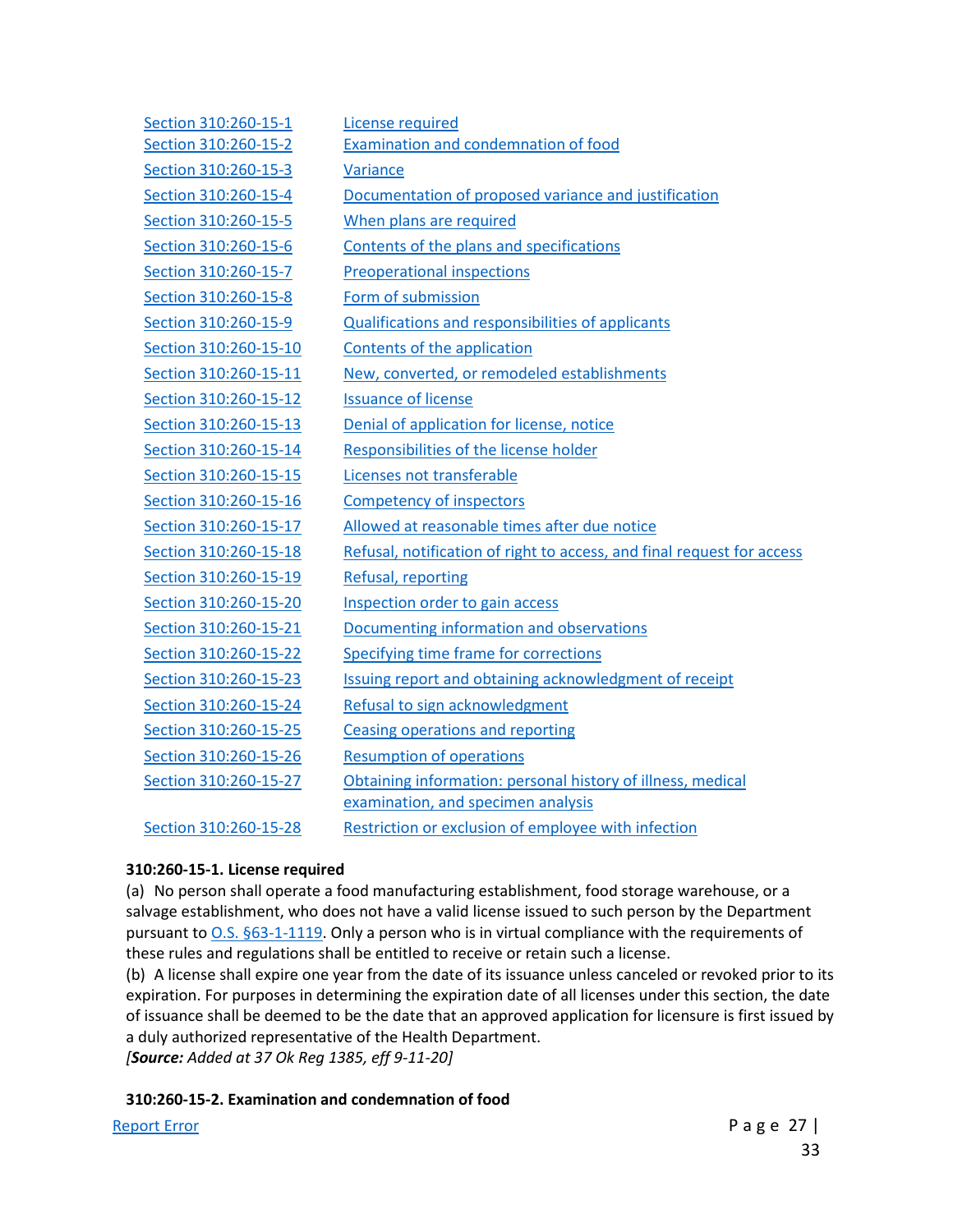Food may be examined or sampled by the Department as often as necessary for enforcement of these rules and regulations. The Department may place an embargo on food in accordance with the provisions o[f Title 63 O.S. 1-1105.](https://www.oscn.net/applications/oscn/DeliverDocument.asp?CiteID=98395)

*[Source: Added at 37 Ok Reg 1385, eff 9-11-20]*

#### **310:260-15-3. Variance**

(a) Whenever the Department adopts new rules or amends existing language in this Chapter, the owner of a food establishment may request that a variance be granted on any nonconforming use that may then exist, on or before the effective date of the rule change, at the license holder's place of operation.

(b) Variances requested pursuant to this Subchapter are subject to approval by the Department. In order to have the variance approved, a license holder must submit a written application on a form provided by the Department. Any variance request shall be deemed denied unless the license holder subsequently receives notice of approval from the Department.

(c) If the license holder replaces the equipment or reconstructs the portion of the facility that is the subject of the variance, the new equipment or construction must conform to the rules of this Chapter. (d) Variances are not considered to be part of the license and may be revoked at any time, for any reason, by the Department.

*[Source: Added at 37 Ok Reg 1385, eff 9-11-20]*

#### **310:260-15-4. Documentation of proposed variance and justification**

Variance requests are subject to review by the Department. During this process, the inspector must confirm the following:

- (1) The nature and extent of the nonconforming use;
- (2) That the equipment or portion of the facility in question is in an operable and sanitary condition, and can be maintained in satisfactory condition during the term of the variance;

(3) That no public health threats or food-related illness will result if the variance is granted.

*[Source: Added at 37 Ok Reg 1385, eff 9-11-20]*

## **310:260-15-5. When plans are required**

(a) A license applicant or license holder shall submit to the Department properly prepared plans and specifications for review and approval before:

- (1) The construction of an establishment;
- (2) The conversion of an existing structure for use as an establishment; or
- (3) The extensive remodeling of an establishment or a change of operation.

(b) If the Department deems such plans and specifications to not conform to the requirements or additional material information is required, the Department shall notify the person who submitted them of its objections or its need for additional information.

*[Source: Added at 37 Ok Reg 1385, eff 9-11-20]*

## **310:260-15-6. Contents of the plans and specifications**

The plans and specifications for an establishment shall include the following information to demonstrate conformance with Code provisions:

- (1) Food items intended to be produced;
- (2) Anticipated volume of food to be prepared, held, and transported;
- (3) Proposed equipment types, manufacturer and model numbers (if available);
- (4) Proposed floor plan;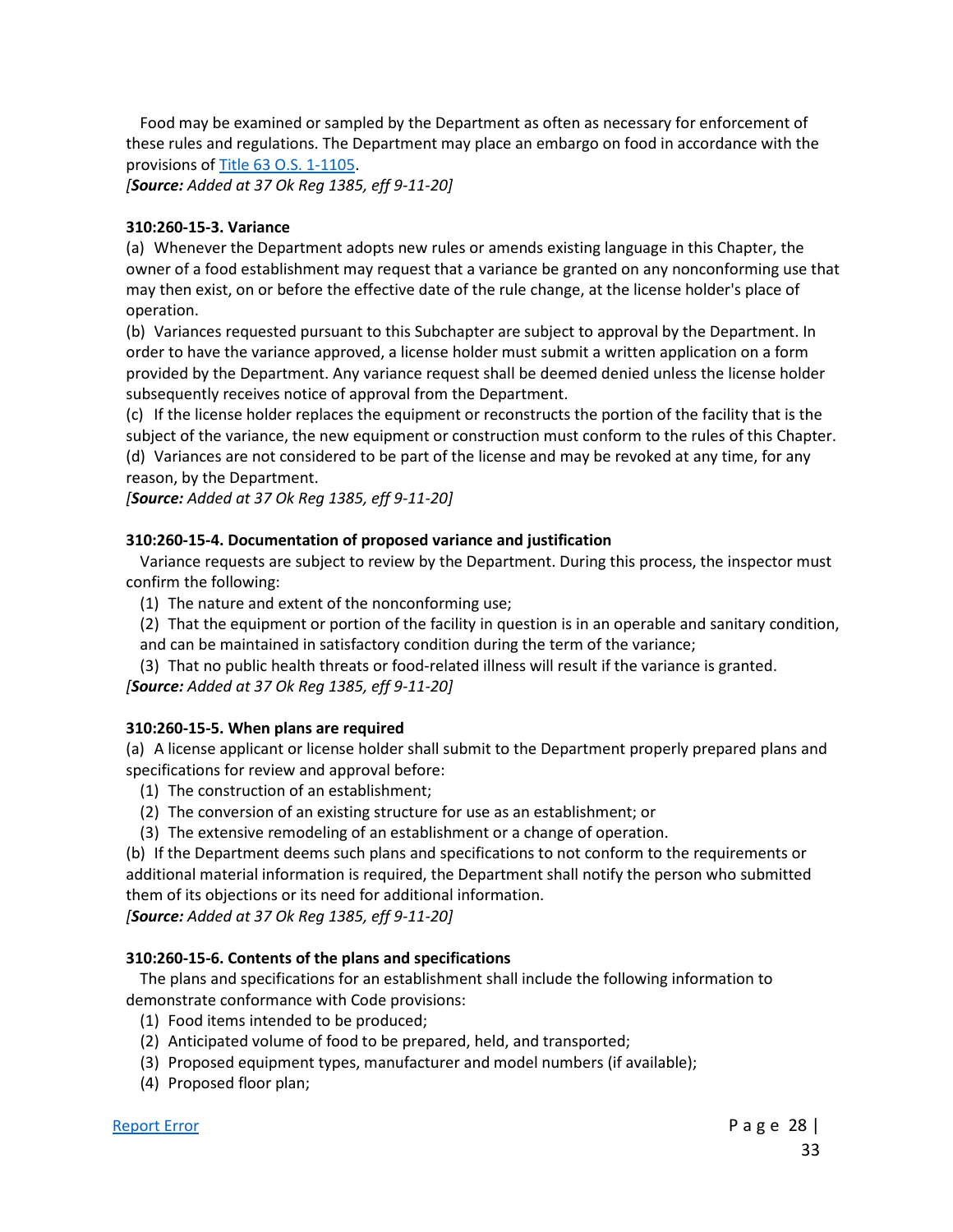- (5) Installation layout of processing equipment to be installed on the food processing floor;
- (6) Location of handwashing facilities, restrooms, and employee's locker rooms;
- (7) Other information as required by the Department.

*[Source: Added at 37 Ok Reg 1385, eff 9-11-20]*

#### **310:260-15-7. Preoperational inspections**

The Department may conduct one or more preoperational inspections to verify that the establishment is constructed and equipped in accordance with the approved plans and approved modifications of those plans, and is in compliance with law and this Chapter. *[Source: Added at 37 Ok Reg 1385, eff 9-11-20]*

#### **310:260-15-8. Form of submission**

A person desiring to operate an establishment shall submit to the regulatory authority a written application for a license on a form provided by the regulatory authority. *[Source: Added at 37 Ok Reg 1385, eff 9-11-20]*

#### **310:260-15-9. Qualifications and responsibilities of applicants**

To qualify for a license, an applicant shall:

- (1) Be an owner of the food establishment or an officer of the legal ownership;
- (2) Comply with the requirements of this Chapter;
- (3) As specified under OAC 310:260-15-17, agree to allow access to the food establishment and to provide required information; and
- (4) Pay the applicable license fees at the time the application is submitted.

*[Source: Added at 37 Ok Reg 1385, eff 9-11-20]*

#### **310:260-15-10. Contents of the application**

The application shall include:

- (1) The name, mailing address, telephone number, and signature of the person applying for the license and the name, mailing address, and location, of the establishment;
- (2) Information specifying whether the establishment is owned by an association, corporation,
- individual, partnership, or other legal entity.

*[Source: Added at 37 Ok Reg 1385, eff 9-11-20]*

## **310:260-15-11. New, converted, or remodeled establishments**

For establishments that are required to submit plans as specified under OAC 310:260-15-5 the Commissioner of Health shall issue a license to the applicant after:

- (1) A properly completed application is submitted;
- (2) The required fee is submitted;
- (3) The required plans, specifications, and information are reviewed and approved; and
- (4) An inspection shows that the establishment is built or remodeled in accordance with the

approved plans and specifications and that the establishment is in compliance with this Chapter. *[Source: Added at 37 Ok Reg 1385, eff 9-11-20]*

#### **310:260-15-12. Issuance of license**

The Department may issue a license to a new owner of an existing food establishment after a properly completed application is submitted, reviewed, and approved, the fees are paid, and an inspection shows that the establishment is in compliance with this Chapter.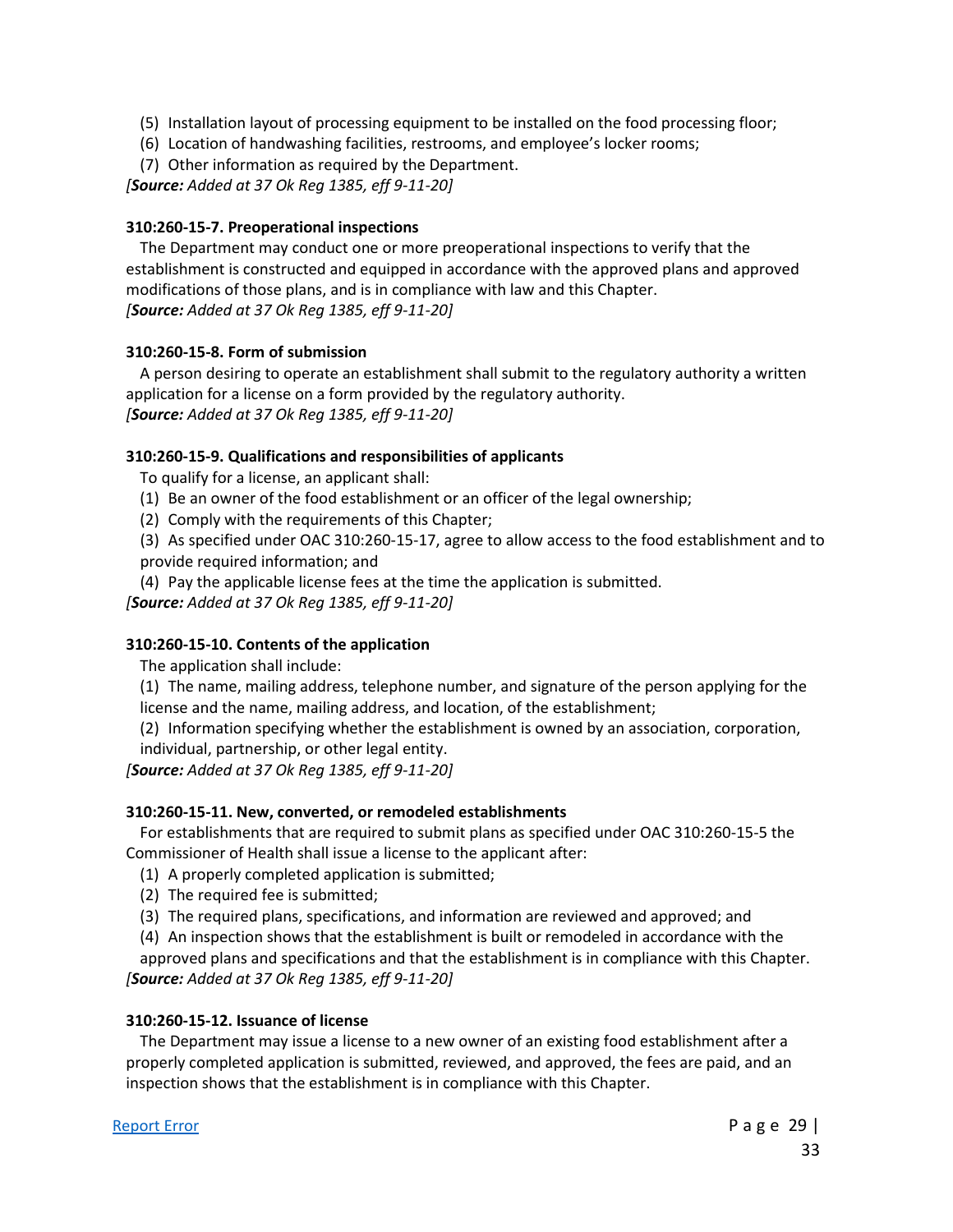*[Source: Added at 37 Ok Reg 1385, eff 9-11-20]*

#### **310:260-15-13. Denial of application for license, notice**

If an application for a license to operate is denied, the regulatory authority shall provide the applicant with a notice that includes:

- (1) The specific reasons and Chapter citations for the license denial;
- (2) The actions, if any, that the applicant must take to qualify for a license; and
- (3) Advisement of the applicant's right of appeal and the process and time frames for appeal that are provided in law.

*[Source: Added at 37 Ok Reg 1385, eff 9-11-20]*

#### **310:260-15-14. Responsibilities of the license holder**

Upon acceptance of the license issued by the Commissioner of Health, the license holder in order to retain the license shall:

- (1) Post the license in a location in the establishment that is conspicuous to visitors;
- (2) Comply with the provisions of this Chapter;
- (3) Immediately discontinue operations and notify the Department if an imminent health hazard may exist as specified under OAC 310:260-15-25;
- (4) Allow representatives of the Department access to the establishment as specified under OAC 310:260-15-17;
- (5) Replace existing facilities and equipment with facilities and equipment that comply with this Chapter if:

(A) The Department directs the replacement because the facilities and equipment constitute a public health hazard or nuisance or no longer comply with the criteria upon which the facilities and equipment were accepted,

(B) The Department directs the replacement of the facilities and equipment because of a change of ownership, or

(C) The facilities and equipment are replaced in the normal course of operation;

(6) Comply with directives of the Department including time frames for corrective actions specified in inspection reports, notices, orders, warnings, and other directives issued by the Department in regard to the license holder's establishment or in response to community emergencies;

(7) Accept notices issued and served by the Department according to law;

(8) Be subject to the administrative, civil, injunctive, and criminal remedies authorized in law for failure to comply with this Chapter or a directive of the Department, including time frames for corrective actions specified in inspection reports, notices, orders, warnings, and other directives; and

(9) If applicable, submit the annual renewal application and pay all renewal license and late fees. *[Source: Added at 37 Ok Reg 1385, eff 9-11-20]*

#### **310:260-15-15. Licenses not transferable**

A license may not be transferred from one person to another person, from one establishment to another, from one physical address to another, from one corporation to another, from one limited liability company or corporation to another, from one partnership to another, or from one type of operation to another if the food operation changes from the type of operation specified in the application under OAC 310:260-15-6 and the change in operation is not approved. *[Source: Added at 37 Ok Reg 1385, eff 9-11-20]*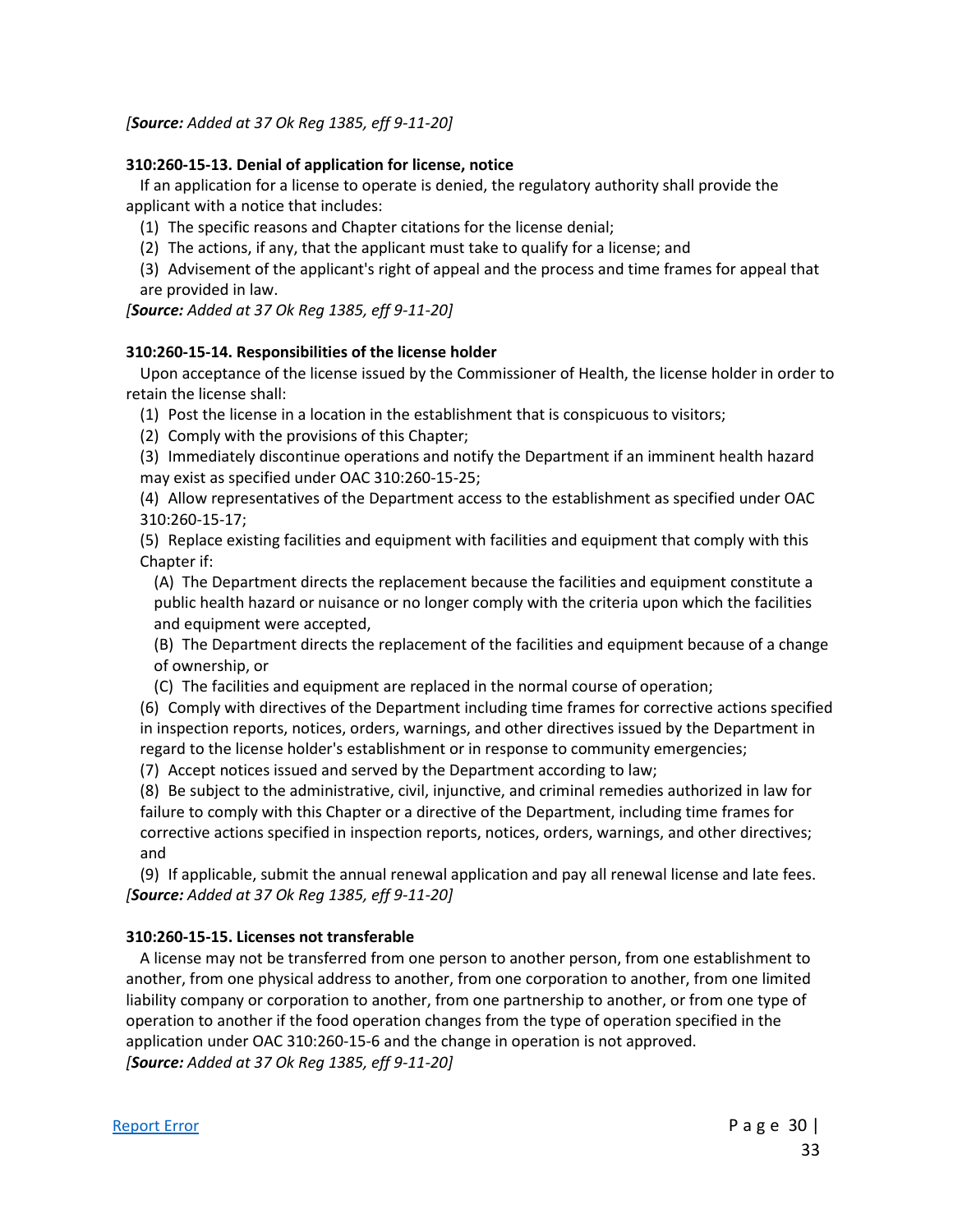#### **310:260-15-16. Competency of inspectors**

An authorized representative of the Department who inspects an establishment or conducts plan review for compliance with this Chapter shall have the knowledge, skills, and ability to adequately perform the required duties, and be licensed pursuant to [Title 59 O.S. §, 59-1150.1](https://www.oscn.net/applications/oscn/DeliverDocument.asp?CiteID=96362) et seq. *[Source: Added at 37 Ok Reg 1385, eff 9-11-20]*

#### **310:260-15-17. Allowed at reasonable times after due notice**

After the Department presents official credentials and provides notice of the purpose of, and an intent to conduct, an inspection, the person in charge shall allow the Department to determine if the establishment is in compliance with this Chapter by allowing access to the establishment, allowing inspection, and providing information and records specified in this Chapter and to which the Department is entitled according to law, during the establishment's hours of operation and other reasonable times.

*[Source: Added at 37 Ok Reg 1385, eff 9-11-20]*

#### **310:260-15-18. Refusal, notification of right to access, and final request for access**

- If a person denies access to the Department, the Department shall:
- (1) Inform the person that:
	- (A) The license holder is required to allow access to the Department as specified under OAC 310:260-15-17 of this Chapter,
	- (B) Access is a condition of the acceptance and retention of an establishment license to operate as specified under OAC 310:260-15-14(4), and
	- (C) If access is denied, an order issued by the appropriate authority allowing access, hereinafter referred to as an inspection order, may be obtained according to law; and
- (2) Make a final request for access.

*[Source: Added at 37 Ok Reg 1385, eff 9-11-20]*

#### **310:260-15-19. Refusal, reporting**

If after the regulatory authority presents credentials and provides notice as specified under OAC 310:260-15-17, explains the authority upon which access is requested, and makes a final request for access as specified in OAC 310:260-15-18, the person in charge continues to refuse access, the regulatory authority shall provide details of the denial of access on an inspection report form. *[Source: Added at 37 Ok Reg 1385, eff 9-11-20]*

#### **310:260-15-20. Inspection order to gain access**

If denied access to a food establishment for an authorized purpose and after complying with OAC 310:260-15-18, the Department may issue, or apply for the issuance of an order to gain access as provided in law.

*[Source: Added at 37 Ok Reg 1385, eff 9-11-20]*

#### **310:260-15-21. Documenting information and observations**

The Department shall document on an inspection report form:

(1) Administrative information about the establishment's legal identity, street and mailing addresses, type of establishment and operation as specified, inspection date, and other information such as type of water supply and sewage disposal, status of the license, and personnel certificates that may be required; and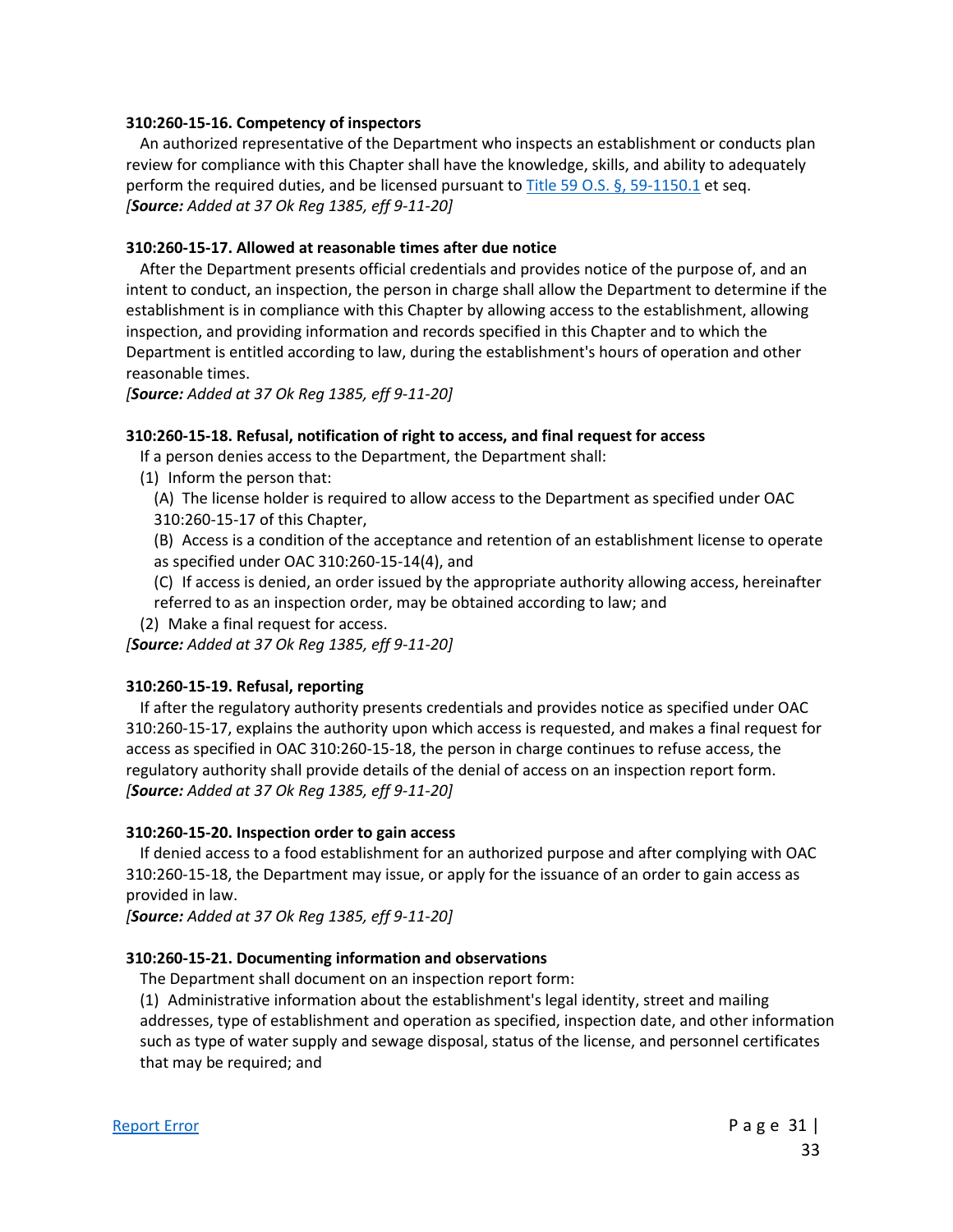(2) Specific factual observations of violative conditions or other deviations from this Chapter that require correction by the license holder.

*[Source: Added at 37 Ok Reg 1385, eff 9-11-20]*

#### **310:260-15-22. Specifying time frame for corrections**

The regulatory authority may specify on the inspection report form the time frame for correction of the violations.

*[Source: Added at 37 Ok Reg 1385, eff 9-11-20]*

#### **310:260-15-23. Issuing report and obtaining acknowledgment of receipt**

At the conclusion of the inspection the regulatory authority shall provide a copy of the completed inspection report and the notice to correct violations to the license holder or to the person in charge, and request a signed acknowledgment of receipt.

*[Source: Added at 37 Ok Reg 1385, eff 9-11-20]*

#### **310:260-15-24. Refusal to sign acknowledgment**

The Department shall:

(1) Inform a person who declines to sign an acknowledgment of receipt of inspectional findings as specified under OAC 310:260-15-23:

- (A) An acknowledgment of receipt is not an agreement with findings,
- (B) Refusal to sign an acknowledgment of receipt will not affect the license holder's obligation to
- correct the violations noted in the inspection report within the timeframes specified, and
- (C) A refusal to sign an acknowledgment of receipt is noted in the inspection report and conveyed to the Department's historical record for the food establishment; and
- (2) Make a final request that the person in charge sign an acknowledgment receipt of inspectional findings.

*[Source: Added at 37 Ok Reg 1385, eff 9-11-20]*

## **310:260-15-25. Ceasing operations and reporting**

(a) Except as specified in (b) of this Section, a license holder shall immediately discontinue operations and notify the regulatory authority if an imminent health hazard exists because of an emergency such as a fire, flood, sewage backup, no water in the facility, insufficient refrigeration and/or hot food storage facilities available, substantial evidence or presence of a large number of insects or evidence of rodents in food or on food preparation surfaces, interruption of safe potable water supply to the facility, misuse of poisonous or toxic materials, onset of an apparent foodborne illness outbreak, interruption of electrical service for more than 4 hours, severe structural damage in the facility, an employee working with a Salmonella, Shigella, E. coli 0157:H7 or Hepatitis A infection, gross unsanitary occurrence or condition, or other circumstance as determined by the Commissioner of Health, or his designee, that shall endanger public health.

(b) A license holder need not discontinue operations in an area of an establishment that is unaffected by the imminent health hazard.

*[Source: Added at 37 Ok Reg 1385, eff 9-11-20]*

## **310:260-15-26. Resumption of operations**

If operations are discontinued as specified under OAC 310:260-15-32 or otherwise according to law, the license holder shall notify the regulatory authority before resuming operations. *[Source: Added at 37 Ok Reg 1385, eff 9-11-20]*